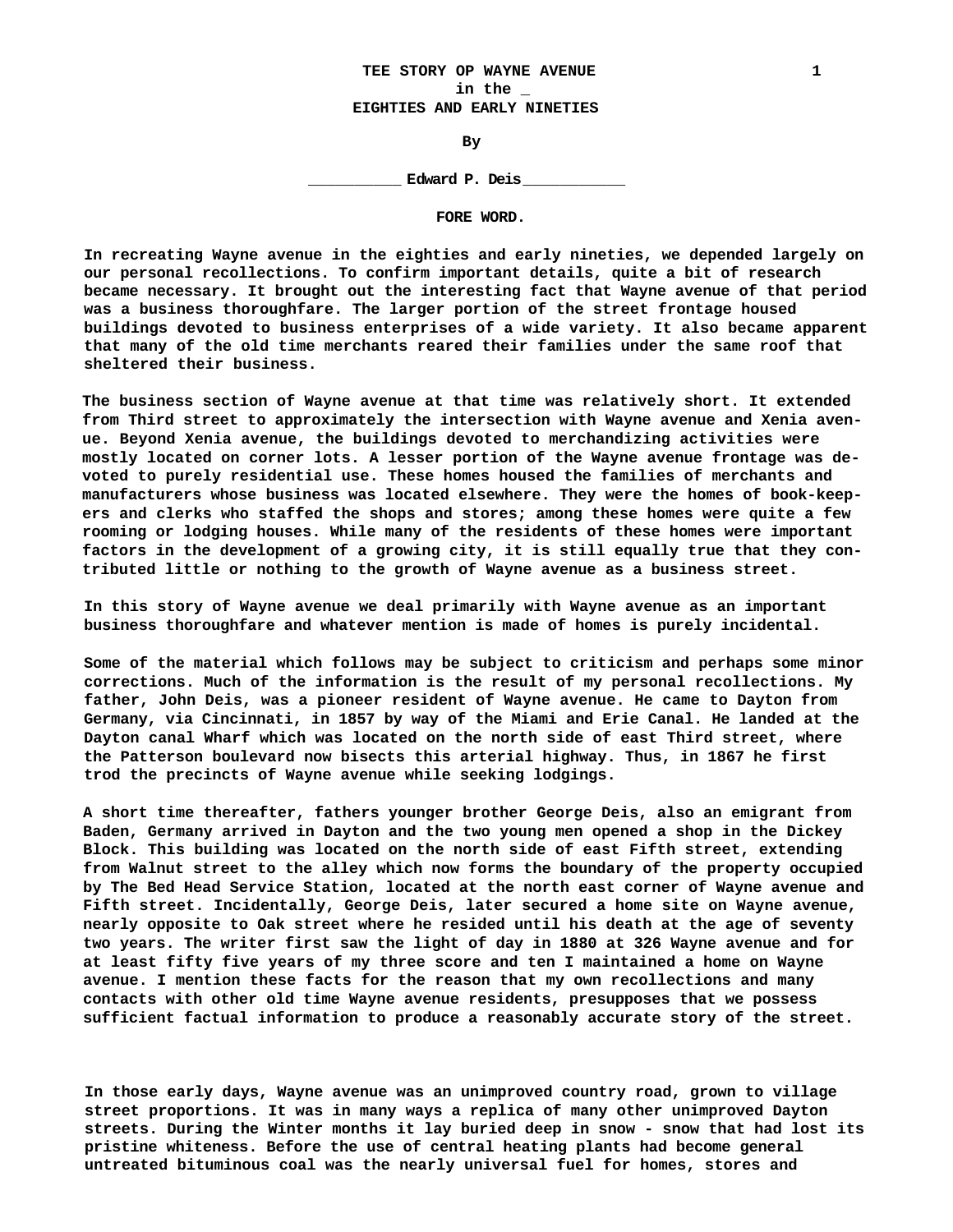**factories. Practically every home had from two to five individual heating units such as heating stoves, kitchen ranges etc. Volumes of soot blackened all surfaces. No one ever thought of cleaning the street. Sweepings from side walks, homes, stores shops and factories were dumped unceremoniously into the deep cobble stone gutters. Horses and mules were the only means of vehicular transportation and these animals left their litter everywhere.**

**In the early eighties, snow fell in November; with constant additions it remained until late Spring. Generally speaking, thaws set in during late April or early May and then the street took on the aspect of a quagmire, with mud knee deep. Gutters ran with muddy water and accumulated filth. When the street's surface was finally exposed in Spring, deep chuck holes appeared and then began a concerted movement of the residents to get rid of the large Winter accumulation of coal and wood ashes. Ashes were the most common filler of chuck holes. By mid June or early July the sur-face had dried completely and from then on until the Tall rains set in, any movement of person, animal or vehicle, stirred up clouds of dust so dense as to nearly obscure the sun's rays. This condition was common to all of the unpaved streets of the city and made necessary that the city council contract with teamsters to supply tank wagons to sprinkle the streets a specified number of times per day.**

**WAYNE AVENUE STREET RAILWAY. As previously stated all street traffic was, vehicular and entirely horse and mule drawn. The only concession to modernity was the street car. The car used at that time was a small tram with entrance on an open rear platform. The driver controlled the car with an ordinary hand brake crank operating similar to the brake wheels found on coal gondolas before the introduction of the Westinghouse Air Brake. The driver stood on an unprotected and unheated front platform, where he was exposed to rain, sleet snow and hail.**

**The small car had a capacity of not more than twenty persons and the fare box was built into the front partition which separated the car interior from the driver's platform. Passengers entered the car from the rear platform and they must needs traverse the aisle to the front of the car to deposit his fare either in cash, token or ticket. The seating arrangement consisted of two long benches placed on either side of the car, leaving an aisle so narrow that the knees of persons sitting on opposite benches, frequently touched.**

**Wayne avenue cars were drawn by a general purpose horse usually weighing thirteen or fourteen hundred pounds, possessing strength and stamina, rather than speed. Other local street car lines used teams of Mexican ponies while others used teams of small mules commonly called Tobacco Males. It was a common practice for boys and growing lads to "hop" the rear platform and then jump** *or* **leap in unison, imparting to the car a violent up and down teetering motion of such intensity that often the small car was derailed. The Wayne avenue car lines had their offices and barns at the south east corner of Wayne avenue and Wyoming street, occupying the site which now houses a pretentious Standard Oil Company Service Station. The company was organized and headed by Michael and Nicholas Ohmer, of the same family that for many years operated The Ohmer Fare Register Company.**

**From Wyoming street south, the Wayne avenue terrain consisted mostly of farm houses and converted farm houses and new homes, erected and occupied by residents who desired a rural atmosphere. South of Wyoming street to the gates of the Southern Ohio Insane Asylum, Wayne avenue was an extremely steep and rugged hill, the roadway unimproved in any manner. As a concession to the needs of the asylum, the streetcar company cut down a portion of the eastern hillside, for a width sufficient to permit the passage of one of their small cars. They laid a single track and developed a schedule of service and four or five times each day, on a definite schedule, this car, drawn by two heavy draft horses, slowly crawled to the top of the hill**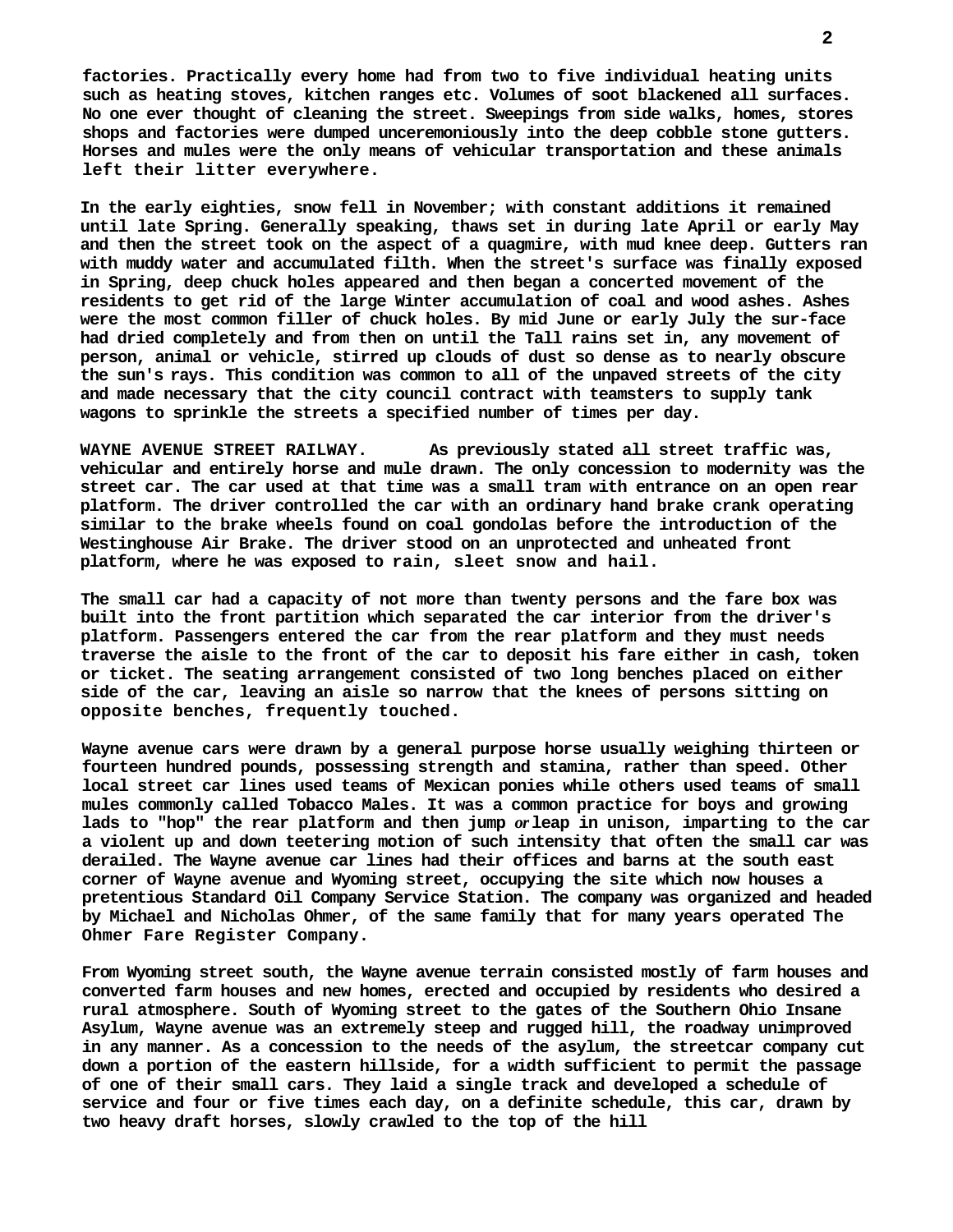**where the passenger dismounted and climbed a stair of about twenty steps to reach street level at the asylum grounds. Thus, from Wyoming street south, Wayne avenue had two street levels, the west portion being for general travel, the east side for street car service only.**

#### **FIRE PROTECTION.**

**In later years when it became necessary to provide fire protection for this area a Fire House was erected at the north west corner of Wayne avenue and Charles street The fire equipment installed at this station was all horse drawn. It soon became apparent that the fire department horses could not negotiate the steep Wayne Avenue hill without assistance. A contract was therefor entered into with the owner of a Wayne avenue sand pit, under the terms of which, the pit owner would hold a team of harnessed horses in readiness, at or near the junction of Anderson street. When the department operator telephoned the pit owner of a fire in the neighborhood, he hurried his spare team to the street and when the fire apparatus appeared, it was coupled to the equipment and then the four horses amid much excitement proceeded at their best speed to the scene of the fire. In later years, when the electric trolley replaced the horse drawn street car, the street still remained unimproved but instead of a spare team the fire department now got a boost by hooking a chain from car to fire apparatus.**

**As was written in an earlier family memoir, Wayne avenue in the early sixties carried nearly all of the vehicular traffic from the south section of Montgomery County. The concensus of opinion among the old time residents assumed that Wayne avenue would in time become the main arterial highway entering Dayton and that eventually Wayne avenue would become Dayton's most important business street.**

#### **HYDRAULIC.**

**At the time of which we write, the Miami and Erie Canal was a real rival to the railroad companies in developing transportation facilities between cities. Starting with metropolitan Cincinnati, through Hamilton, Middletown, Franklin, Miamisburg, West Carrolton and Dayton and going north as far as Toledo , the railroads and canal fought it out tooth and nail and while the railroads won because of speed the fact remains that it was the canal that compelled a rivalry which brought results. Shortly after the completion of the Miami and Erie Canal the Hydraulic Company was organised carrying feeder lines from the canal and these feeder lines supplied production power to the leading industries of the city. Before the introduction of electricity at industrial power, nearly all of our larger industries were operated by Hydraulic Power. We interpolated this thought because one of these Hydraulic Canals crossed Wayne avenue just beyond the railroad crossing.**

# THE EAST SIDE OF WAYNE AVENUE **From Third to Fifth St.**

**We now come to the south east corner of Third street and Wayne avenue. Here was housed one of the old time wholesale grocery firms, one Weakly - Worman and Company. In addition to a full line of standard groceries and provisions, this firm had developed a blend or brand of coffee known as "old Java." This brand had a wide distribution, was nationally known and if we are correctly informed it was the forerunner of the Old Reliable Coffee 31end now so popular. In later years, before this site was taken over by The Lowe Brothers Company, Paint Manufacturers, this site was occupied by another wholesale grocery firm, - The Eldridge-Higgins Company.**

**In a separate building still in daily use, now being a part of the Lowe Brothers Company, this building abutting on the railroad spur track, the firm of J. R. Johnston and Son operated a small commercial iron foundry. After the dissolution**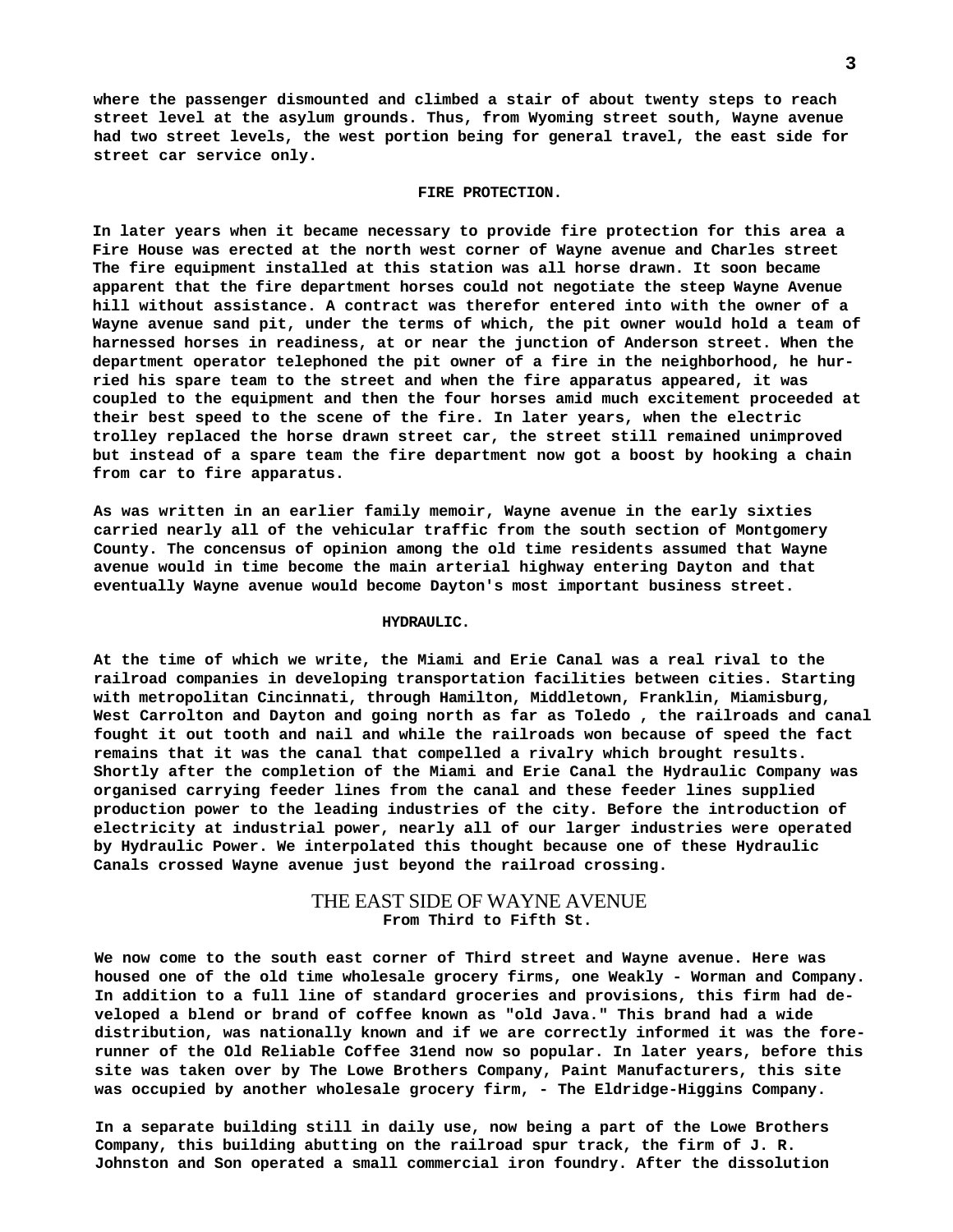**of this firm, the building was occupied by the New Era Gas Engine Company. To the best of my recollection this firm also engaged in the manufacture of pumps and boiler parts. Later, if I am correctly informed, this firm produced one of the first small motors for bicycles.**

**Beyond the railroad tracks one of Dayton's pioneer coal merchants had his office and yards. For a generation or more The J. D. Whitmore Coal Company enjoyed a large volume of business, much of their outlet being delivered to the industrial trade, for many years this was probably Dayton's best known coal distributors and they too aided in making Wayne Avenue a busy thoroughfare.**

**Adjacent to this coal yard was the establishment of Joseph Ferneding. He too, for a long time was a leader in the coal industry, however his volume trade went for domestic use rather than industrial.**

**Beyond the railroad tracks and the hydraulic came the lumber yard and planing mill operated by the firm of Pierce - Coleman Company. Mr. Harry Coleman and his son George later entered into the erection of low cost homes and they were at one time recognised as one of Dayton's leading builders. The site occupied by the Pierce-Coleman Company was later disposed of to the 0. L. Bouck Planing Mills Company, who later closed out the business to enter the red wood lumber business in California. The site once utilized by these firms, at the north east corner of Wayne avenue and State street has since been converted to railroad use.**

**At the south east corner of Wayne avenue and State street was located the agricultural implement factory of The farmer's Friend Manufacturing Company. They specialized in the manufacture of many types of agricultural and industrial devices and they served their customers well for many years. When this firm later vacated this site it was taken over by The Stoddard-Dayton Motor Car Company, one of the nation's pioneer manufacturers of automobiles. Stoddard-Dayton cars produced by this firm enjoyed national fame. They were entered in nearly all of the popular test runs, races and distance competitions. The cars were constructed of honest materials and hand finished to precision standards. As late as 1920, the writer personally inspected one of their cars which had covered several hundred thousand miles and at that time it still was running on definite schedules in the Fort Wayne Indiana Fire Department.**

**The intervening lots between the Stoddard-Dayton Motor Car Company to a point near the junction of Wayne avenue and Fremont avenue, was occupied by a series of homes and little shops, mostly occupied for short periods only, who as a rule made no lasting impression nor contributed much to the development of the street. Still, among them were a number of small mercantile establishments and tiny one room industries who did their full share to bring trade to Wayne Avenue. Without further comment we list**

| Bernhard Mehlberth | 216 Wayne Avenue, | Brush Manufacturer,  |
|--------------------|-------------------|----------------------|
| Christina Mentel   | 220 Wayne Avenue, | Notions,             |
| William A. Shaw    | 222 Wayne Avenue, | Candy Manufacturer,  |
| Mr. ? ? Siebler    | 234 Wayne avenue  | Saws and Saw Filing. |

**Mr. Siebler's saw filing shop was one of the really pioneer establishments of Wayne avenue which has survived the vissicitudes of time and industrial changes. It had its modest beginning more than three quarters of a century ago in a tiny shop since replaced by a substantial brick building. About forty five years ago he disposed of his shop to Mr. W. H. Overpack who installed equipment for the machine filing of saws. Recently the firm again changed hands and it is now known as the Dayton Saw Works, who act as distributors and service for all types of industrial saws.**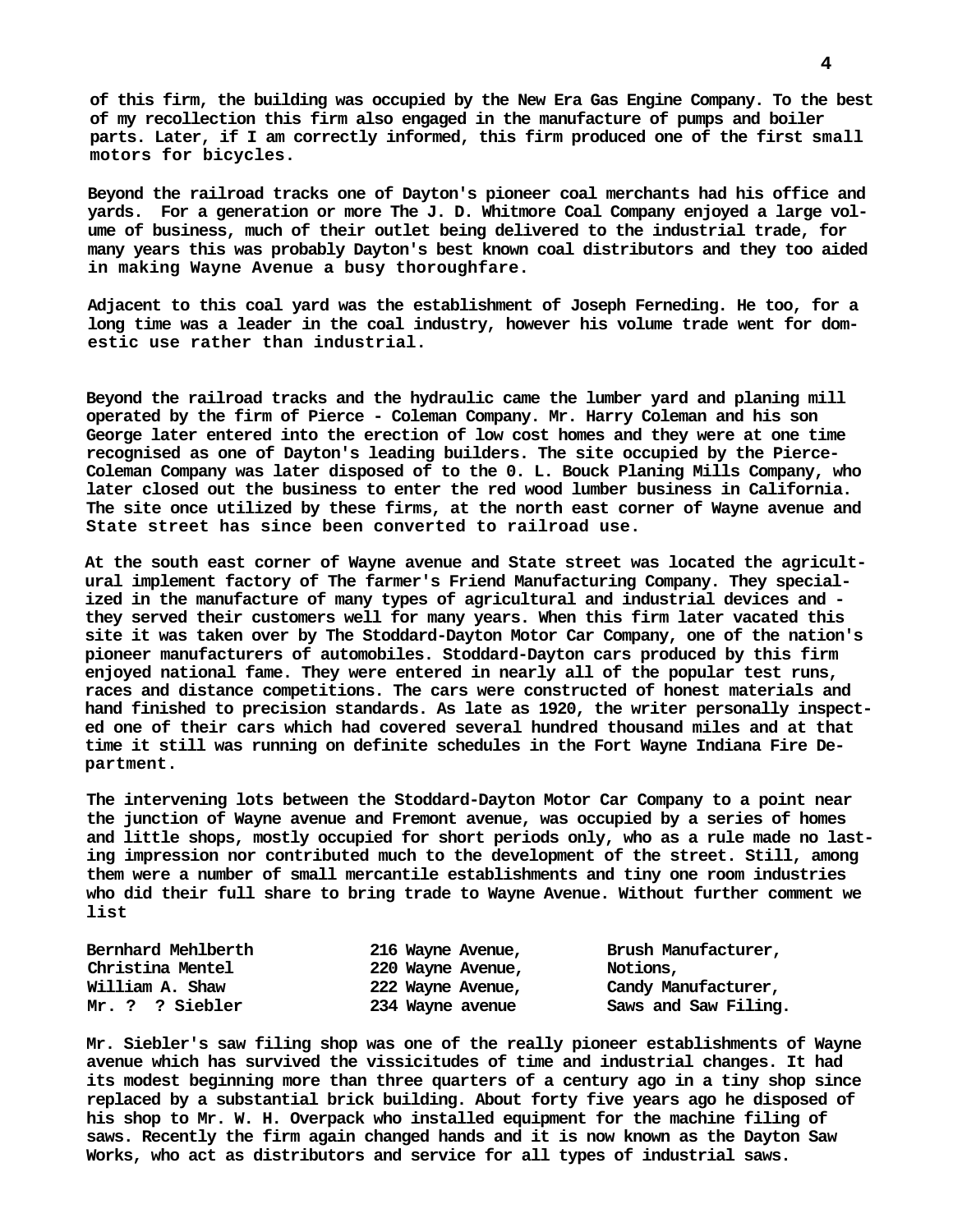**The junction of Wayne and Fremont avenues is a triangular piece of land and it is occupied by a similarly shaped old brick building which the Germans descriptively named the " BIEGELEISEN "; literally translated it means the Plat Iron Building. During its prime, this old structure was occupied for a long period of time by one Jacob Renner, long a leader among the German element. Here was held the meetings of THE BADENSER UNTERSTUETZINGS VEREIN and the DEUTCHER PIONEER VEREIN and many other German beneficial organizations. Mr. Renner occupied all of the downstairs but most of the top floor housed a lodge or meeting hall. Mr. Renner conducted a modest establishment catering to a clientele who took their food and drink in moderation. In the lodge hall were conducted the rehearsals of many of the old German choral organizations and other musical groups, including brass bands and orchestras. Mr. Jacob Renner's establishment contributed much to the culture and well being of the rapidly growing city.**

**After Mr. Renner disposed of his business it was variously occupied until the site was purchased by Mr. John Samu who first operated it as a family restaurant. After war time prohibition was nullified during the first term of President Roosevelt, Mr. Samu opened a Cafe which he successfully conducted for a long term of years or until he purchased what is now known as the Samu Block, formerly the Schaefer Block. The old Renner property as it is still known now houses a residence.**

**My youthful recollection of the north east corner of Wayne avenue and Fifth street, the site now occupied by THE RED HEAD SERVICE STATION, was the ruins of a cellar foundation, partially filled with dirt, ashes, tin cans, foundation stones and charred timbers. A huge, limestone front step was all that remained of an old brick church edifice, long since destroyed by fire. This deserted church lot was a natural playground for the children of the neighborhood. Here also were held the many patent medicine shows then much in vogue; they advertised all sorts of cure-alls for man' and beast. We recall that among the many medicines peddled on this corner, not the least was PERUNA. Doctor Cook, who conducted the PERUNA shows was a natural showman. Clad in a fine black broadcloth Prince Albert coat, a huge diamond flashing in his Ascot tie, together with a silk hat and a fancy vest, he was a feast for the eyes. His coat was decorated with gold pieces he using twenty dollar eagles as they were called to button his coat, ten dollar gold pieces on the vest and five dollar gold pieces as decorative buttons on sleeves. His promises and his oratory were equally flamboyant. This same lot was reserved every Saturday and Sunday evening by the Salvation Army who for many years conducted their campaign at this point, to salvage human derelicts.**

# **WEST SIDE\_0F WAYNE AVENUE FROM THIRD TO FIFTH STREET.**

**Wayne avenue begins where it merges into east Third Street. My earliest personal recollection of this junction brings to mind the china, crockery, glass ware and feed establishment of The John J. Heinsen and Company and located at the south west corner of Wayne avenue and Third street. This industry was housed in an old frame building which paralleled Wayne avenue to Bachelor's Lane. Mr. Heinsen's establishment was extremely well known throughout Dayton and he was one of the pioneer merchants who brought much activity to Wayne avenue.**

**The corner of Wayne avenue and Bachelor's Lane held the horse shooing shop of A. J. and George L. Makley which operated under the firm name of Makely Brothers. Some time thereafter the title was changed to Makley and Ryder. Throughout the horse and buggy days of Dayton, when this section housed nearly all of the many large industrial teaming and drayage companies, the Makley horse shoeing shop was a bee hive of industry and it too contributed much to the fame that Wayne avenue was slowly achieving.**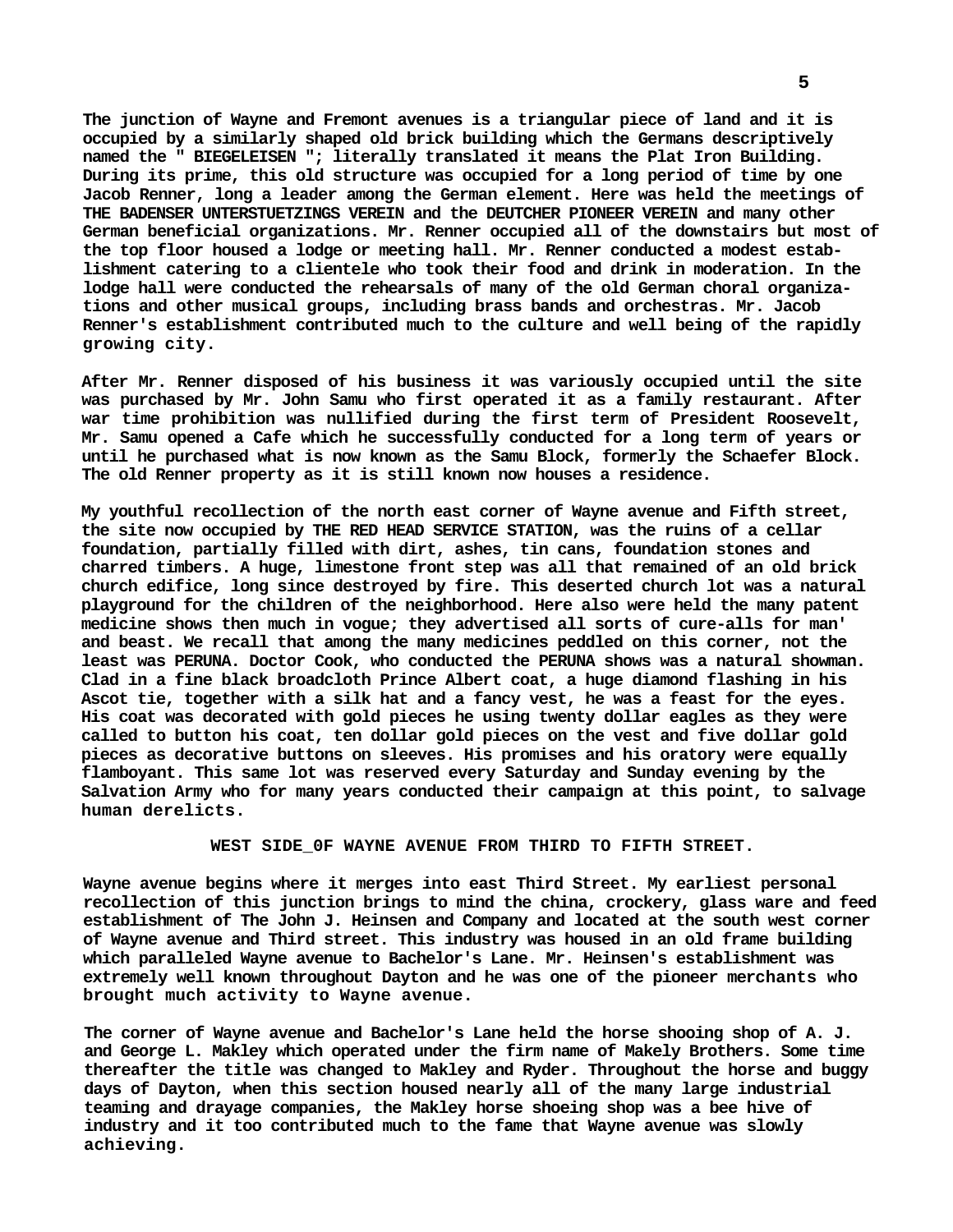Covering the land on the west side of Wayne avenue and running from Bachelor's Lane to the railroad siding on the south was the large lumber yard of the Alexander Gebhart and Company. Under a later reorganization the name was changed to the Gebhart-Wuichet Lumber Company. It occupied much of the site now occupied by the Gondert and Lienisch Company. The Gebhart - Wuichet Lumber Company was at that time Dayton's largest and best known lumber yard and it survived for a generation or more, fulfilling its destiny in the history of a growing city. I recall its final destruction by fire, described as the most devastating conflagration ever visited on our city. We also recall that flying embers from this fire were carried by high winds to the tall and stately spire of the St. John's Lutheran Church of which Dr. Mueller was then pastor. The distance between the original fire and the church was at least two city squares and it was a most terrifying site when this beautiful tower succumbed to the blaze. Like a flaming pillar of fire it slowly swayed and then describing a graceful arc it finally plunged to its fiery ruin in the street below.

Beyond the railroad and listed as numbers 125, - 127, - 129 and 131 Wayne avenue was the Builaer's supply house and coal yards of C. A. Starr and Company. In addition to their coal and fuel trade this firm carried a huge stock of cement, lime, plaster, wood laths, plasterer's hair, chimney tiles, sewer pipe, bricks and sundry other related commodities. The firm of C. A. Starr and Company was well and favorably known, **they** had a large annual sales volume and were instrumental in a large way to the growth of Wayne avenue as an important industrial highway.

We nearly forgot to list the modest beginning of a large Dayton industry, now favorably known throughout the national business world. We have in mind one Robert Dicks **who** in the late seventies and early eighties supplied Dayton and the surrounding area with red sealing **wax.** There was large usage of this commodity and a number of small, **shops** catered to this trade. Their products were built on all sorts of building specifications but because of the superior quality of the Dicks product he eventually secured the major portion of this business. This small shop of Robert Dicks was the business ancestor of THE DICKS-PONTIUS COMPANY, manufacturers of putty, glazing compounds and other allied commodities. For many years this organization was housed in a four story twin industrial plant erected on Wayne avenue immediately opposite State street and which they occupied until 1948. When their growth made larger quarters necessary, they acquired a commodious modern industrial plant on State Route 4, Springfield Pike, Dayton, Ohio, where expansion is possible. This firm operates a branch in Washington D.C. and maintains terminal offices and warehouses in various metropolitan centers. Mr. John Dicks, a third generation removed from the original Robert Dicks has, since the death of the late Mr**.** Pontius, become the executive head of this prosperous firm. A large portion of their old plant on Wayne avenue is now occupied by The Duellman Electrical Company.

The St. Paul's Evangelical Lutheran Church with its tall spire of admirable proportions and its belfry housing a splendid assembly of bells attuned to sonorous majesty occupies a goodly portion of the west side of Wayne avenue extending south from Jackson street. During the eighties and the nineties, St. Paul's Parochial School educated the vast majority of German Lutheran children in the southern and eastern section of Dayton. Pastors Feldman, Hecht and Littler were men of splendid erudition and they and their successors at St. Paul's were outstanding assets to the community whose value cannot be overestimated. Present holdings of the St. Paul' Evangelical Lutheran church on this Wayne avenue site include the church and school building, a splendid two family brick house, the one side serving as church offices while the other houses the family of the caretaker. Also available for parish use is a commodious parking lot.

In the mid eighties Mr. John R. Kenney, formerly a foreman in a large cornice and sheet metal plant, acquired a location at or about number 259 Wayne avenue. Soon after acquiring this home, ho opened his own sheet metal and cornice shop acquiring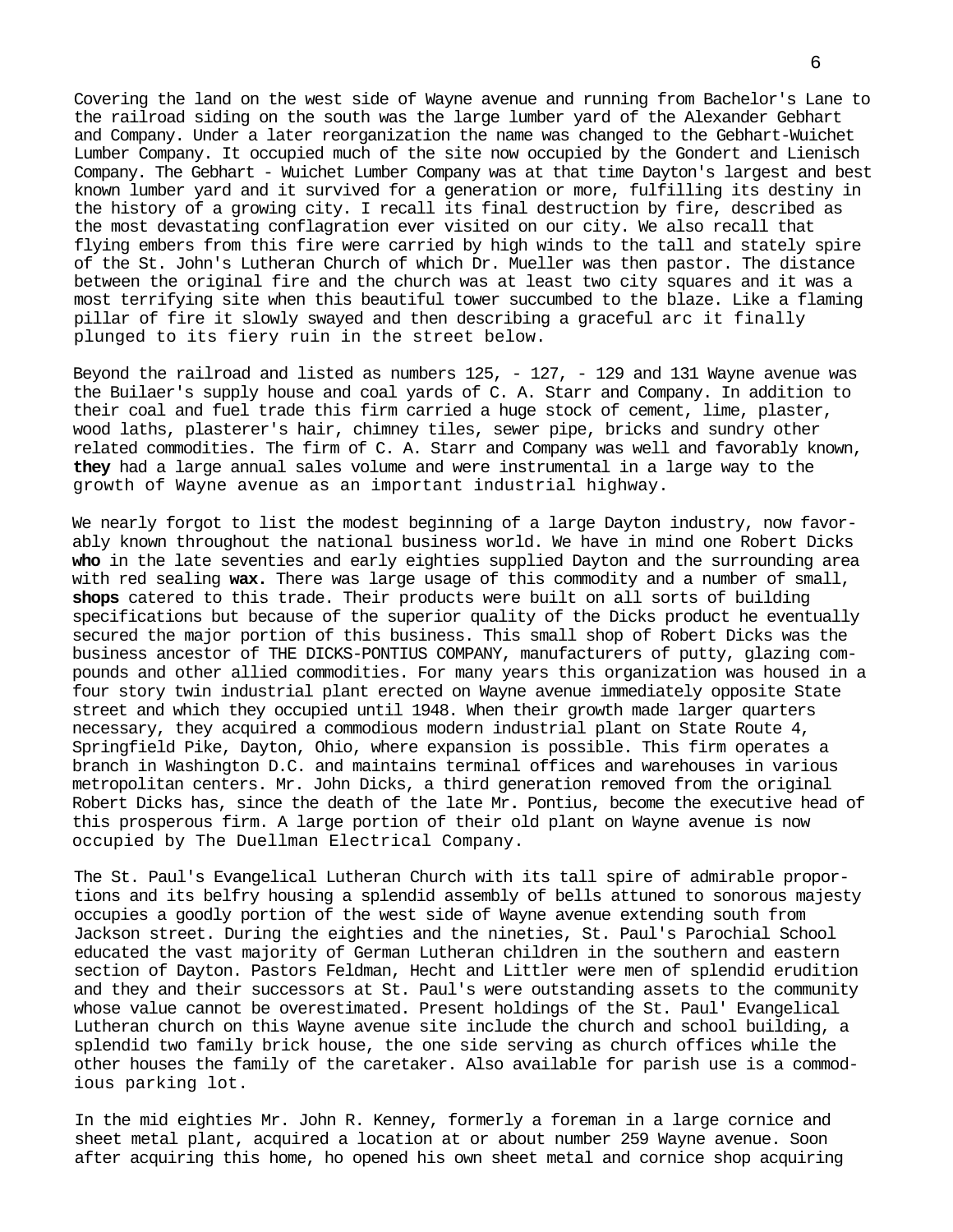a shop on east fifth street. After several years at the Fifth street location, he erected a large and commodious shop on the rear of his residence lot and until his retirement many years later this shop secured a large part of the Dayton trade. In later years this shop was tenanted by The C. H. Ohmer fare Register Supply Company and the Brown Paper Company.

Joseph Klump operated his horse shoeing shop at number 255 south Wayne avenue. His one story shop was one of the pioneer establishments in the city of Dayton. Coming to this location which is immediately in the rear of the north west corner of Wayne avenue and fifth street, he spent nearly all of his adult life in this location. Joseph Klump was a powerful man with a rollicking disposition, a man of splendid physique and there was nothing that he loved more than a good horse. To suit him best they had to be spirited - perhaps a little tricky - and they had to be good roadsters. Joseph Slump was an acknowledged leader in his profession with a fine mechanical knowledge of its requirements. He had an unusual knowledge of an animals foot and hoof construction. He also trained young horses and it always was a source of pleasure akin to the coming of a circus or rodeo, when one of the neighborhood youngsters discovered that one of the horse owners had brought in a colt to be harness broke and trained for road work. Talk about Wild West Shows ? Why, in those days we had them right in the middle of Wayne avenue.

I recall that in Winter, whenever we had a change to freezing weather, Joseph Klump would drive home for supper and for a little rest. If it looked as if the freeze would persist and that his services would be required throughout the night, he would alert his crew of helpers and then return to the shop. Soon all of the teams of the **many** ice companies and the many commercial teamsters, plus the delivery horses of the neighborhood merchants would all be on their way to his shop, to be rough shod. I recall that on one occasion, one of our neighbors awoke about three o'clock in the morning and noting the icy condition of the street, he knew that his horse must be shod. He left at once for Joseph Klump's shop only to find that the street leading to the shop and the shop itself was literally swamped with horses and that he had to await his turn and his turn came at noon the next day.

Joseph Klump was one of the first horse shoeres to introduce a heavy leather or felt pad between shoe and hoof to protect against stone bruises. He was also one of the first to introduce a shoe with threaded calks. Thus, if weather conditions or wear indicated the need for a new set of calks, the owner or the hostler merely unscrewed the dull calks, replacing them with sharp ones. Joseph Klump was an institution in the neighborhood and he had the respect and esteem of all who knew him.

A series of small shops or buildings between the Klump establishment and the rear of Moore's Grocery who occupied the north west corner of Wayne avenue and fifth street were occupied by Doctors P. B. and Thomas Hallanan. I have no personal recollection of these doctors but my research disclosed that their offices were located at number 205 Wayne avenue and that a Dr. J. J. Antrim had his office at number 209 Wayne Ave.

A Mr. Heil Richards operated a number of small furniture vans and delivery wagons; he also did odd jobs of hauling for picnic parties and hay rides; he maintained an office at number 207 Wayne avenue.

The earliest recollection we have of the north west corner of Wayne avenue and fifth street was the saloon operated at this site by one August Nolte. This was very early in the eighties. He was followed by the R. W. Moore grocery. We have no intimate recollection of Moor's Grocery or its operating personnel but the store survived for a number of years, at least long enough to warrant it a place in this story of Wayne avenue. The huge property now occupying this site was designed and constructed by one Walter Schaefer and was known as the Schaefer Block. After his death the property was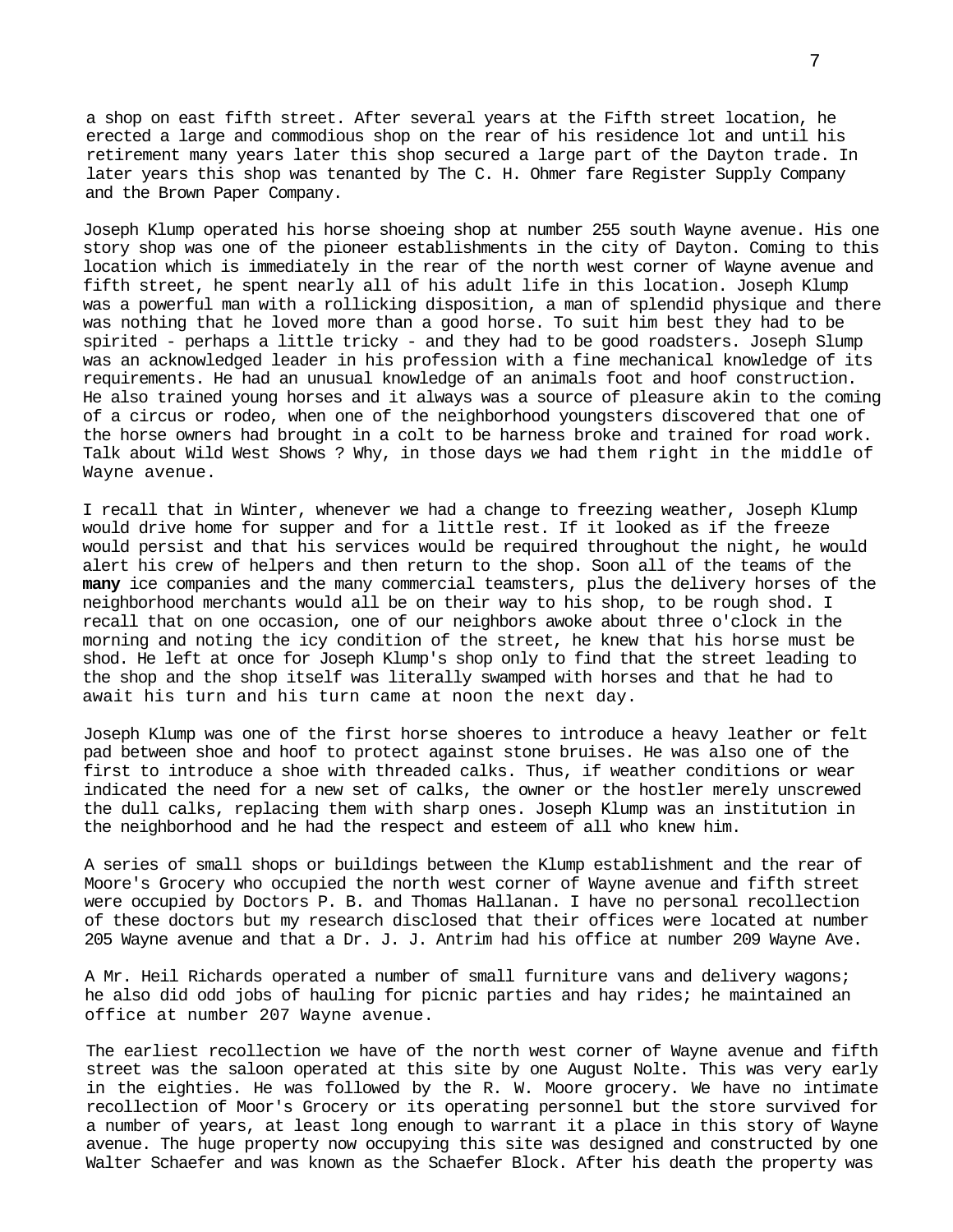**purchased by one John Samu who for a number of years operated a Cafe and Restaurant and who still occupies the property. The upper floors were originally devoted to apartments hut has lately been refurbished as hotel apartments and rooms. Two of the store rooms on the Wayne avenue side of the block and listed as number 357 Wayne avenue have been occupied for many years by The Dayton Industrial Supply Company, Mr. Arthur Trangenstein, President.**

#### **EAST WAYNE AVENUE FROM FIFTH STREET.**

**Prior to 1883 when the present Dover Block was erected, this south east corner of Wayne avenue and Fifth street was tenanted by Kelley and Son who for a number of years conducted a neighborhood grocery and provision market. In 1883, when the Dover Block was erected, the writer was only three years old but the excitement in the neighborhood caused by such a huge building project added to a fatality, made a deep impression on my youthful mind. The fatal accident occurred on a Sunday morning when the streets were crowded by devout church members on their way to devotions both at Trinity Catholic Church and St. Paul's Lutheran Church. Suddenly a warning shout rent the air! - a workman cleaning on the third floor of the new building displaced a building block. Fairly this missile struck its mark crushing the skull and causing the instant death of a prominent young lady, a member of a fine old Dayton family.**

**As soon as the Dover Block was ready for occupancy, a Mr, Thomas Dover, of the family who erected the structure, opened a drug or apothecary store under the firm name of Thomas Dover and Company, Drugs. This shop was a far cry from the present day drug store. The chemist concocted or brewed or distilled his own chemical ingredients from tested formulas and from them he produced pills, powders, and fluid medicines for all the ills of man or beast.**

**Advertising was still in its infancy but already the drug trade had developed a means to readily identify the drug store. It consisted of two oddly shaped but highly ornate glass bottles, each holding approximately five gallons. These jars were filled with brightly colored liquids, usually pink or red in the one and blue or green in the other. They were nested in a decorative brass frame , of delicate design and suspended from the ceiling by highly polished brass chains. These jars were then placed in opposite ends of the display case and a flickering gas jet was ignited in the rear of each bottle casting flickering rays of highly colored light through the liquid.**

**The twin jars originally used in the Thomas Dover Drug Company display windows were made part of a window display produced by Mr. Joseph Cowden, manager of the drug store which occupies the same premises. This replica of an old drug store window with its complement of old style pestles and mixing bowls, together with ancient pill making equipment, avoirdupois scales of a design no longer seen and a huge book in which were pasted the original prescriptions, all hoary with age was so unique that it received commendation in many national drug store journals.**

**The only concession made by the Dover drug store to then accepted merchandizing methods was a glass display case holding an assortment of seven or eight boxes of nickel cigars, two-fers and three-fers, - all hand rolled and all produced in Dayton cigar factories. As part of this display was a gas cigar lighter which possessed a unique shut off valve. When hoisted to neck level, the valve opened automatically and a long thin flame resulted; after the cigar was lighted the lighter was again suspended at a lower level, automatically closing the valve so that only a small jet flame remained, no higher than the protective shield which encircled it. Many a magnificent handle bar mustache was singed regularly whenever the owner attempted to light his cigar.**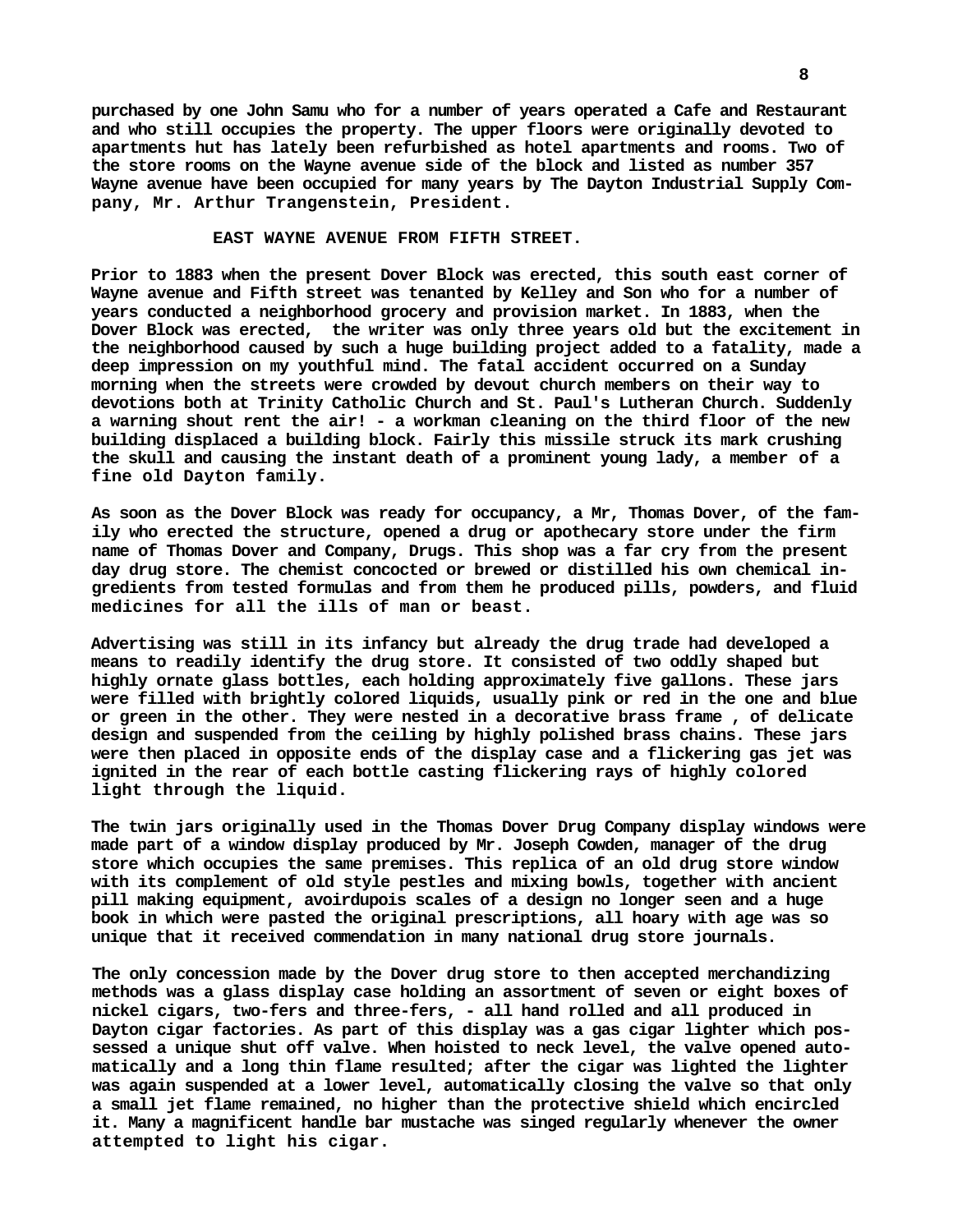As a concession to sanitation Mr. Thomas C. Dover kept a cat which was expected to keep the premises free from vermin. Daring the early Fall Mr. Dover made a trip to northern Maine and when he returned he brought with him a beautiful half grown cat. The animal, though the offspring of a common house cat had short tufted ears and a bobbed tail. It was the expressed opinion that the beast was sired by a wild cat or perhaps a Maine Lynx. In the months before it achieved full maturity it was extremely playful but as it grew older it developed some vicious traits. The cat usually lay on the top of the glass cigar case and on several occasions when a customer attempted to pet it, it would spring at the customer's throat. For some reason the adult cat took a fancy to me and when Mr. Dover found it expedient to dispose of it he suggested that I take it home. Against the advice of my parents I made quite a pet of it and from me it accepted not only petting but actual mauling. The cat made a home for himself in the horse barn and it assuredly kept the stable free of mice and rats. Biologically speaking, this cat must also be considered a success since during the first Winter and Spring of its adult life, he killed nearly all of the neighborhood male cats and the Summer crop of kittens had more than a fair sprinkling of lynx faced and bob tailed kits.

The site of the Thomas Dover Drug Store was later taken over as one of a small chain of drug stores operated under the firm name of the Jenkins $^1$  Drug Company. Miss Elizabeth Jenkins, a sister of the firms president managed this branch for many years and only during the last three or four years has she relinquished this job turning the management over to a nephew Mr. Joseph Cowden. kiss Jenkins was a wee whisp of a woman, very tiny , friendly yet prim and precise in her manner. She possessed the happy faculty of making and holding friends. In after years when the neighborhood was largely composed of transients mostly from the hill counties of Ohio, Indian, Kentucky, West Virgina and Tennessee it was interesting to note the deep respect shown to her who invariably addressed her as "Mother." It is also interesting to note that this site has been the continuous home of a drug store for nearly sixty seven years and that as early as in 1860 a drug store occupied this site.

In the store room on the Wayne avenue aide of the Dover block, next to the drugstore is a room now occupied by the Aberdeen Press. This is an arcade store, the connecting room facing on Fifth street. This room for many years housed the activities of the William McDowell Arcade Emporium, devoted to the sale of all things small, portable and for home consumption. In many ways it was the forerunner of the general store or bazaar as they were also called. It handled pots, pans, glass ware, china ware, pottery, tin and copper wares, kitchen utensils, kitchen drapery, napkins, towels, birdcages mouse and rat traps etc. McDowell was one of the first business men in Dayton who used the phrase" If you don't see what you want, ask us; if we haven't got it - we'll get it ! This store existed for a number of years and it too did its full share to make Wayne avenue one of Dayton's leading business streets Prior to its occupancy by the present tenant the Aberdeen Press it was occupied by the printing establishment of Stine and Hull who leased these premises for twenty years or more.

As a matter of record, this same store room now known as number 308 Wayne avenue was the first home of the W. K. Heckler Dry Goods Company who remained at this site until his own building at the south east corner of Wayne avenue and McLain street was completed. Later is was occupied by J. T. Boll and Sons who handled patent medicines. He in turn relinquished his lease to one L. M. DeSormo who opened a sort of a general store similar to the McDowell emporium.

In an adjoining store room next to the one just described, someone opened a NICKELODEON. Entrance, - Adults *5i,* Infants free . The seating arrangements in this store room consisted of hardwood kitchen chairs, pinned together in sets of five. A board screwed to the under portion of the seats holding their together. These sets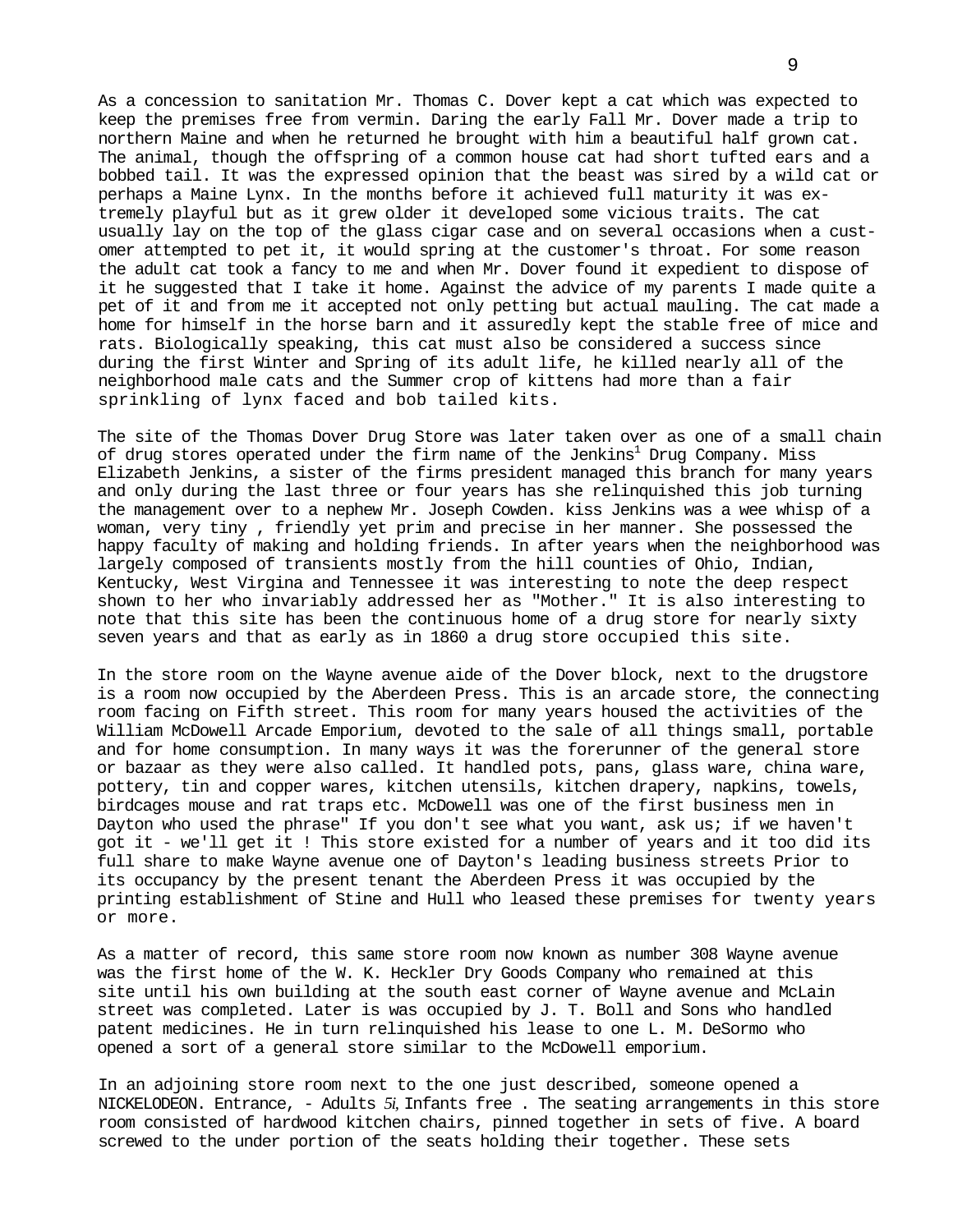**of five seats each were placed on either tide of a narrow two foot aisle and extended from the front to the rear of the store. The stereoptican was operated by a gas flame, pictures being enlarged by lenses and with proper reflectors projected on a bed sheet, suspended from the ceiling. This type of entertainment was a distinct novelty and it proved very profitable. It was open only during the evening hours and its operation and maintenance required no other help than that of the owner who was cashier, usher and machine operator. I have no recollection of why this show was closed but I am of the opinion that its operation constituted a fire hazard and that the local authorities closed it for that reason.**

**The adjoining two store rooms in the Wayne avenue section of Dover Block was occupied by John Hey who also occupied the second floor over these store rooms. Here he conducted what at that time was considered a large and well stocked furniture store. He was a successful merchant with a well selected stock of merchandise. He employed no clerks and operated the store alone except for the occasional help of his wife. Like most of the other retail establishments Mr. Bey opened his furniture emporium as he called it, no later than 6.30 o'clock in the morning and it remained open until 9.30 o'clock in the evening.**

**Mr. Rey was of English ancestry. Frequently German residents who had but lately arrived would appear at his store to make a purchase. In case of need he came to our family whereupon one of our youngsters would interpret for him. Tor this service we were paid the munificent sum of five cents. Early one Saturday evening Mr. Bey called me to interpret the needs of an undersized German who wanted to buy a "Wiege." This we translated to mean a child's crib or cradle. The sale had been successfully closed and the customer was already on the sidewalk when he suddenly turned and asked , in German, - What's the price of a dozen cradles ? "When I propounded this to Mr. Bey he exclaimed in consternation "What in the world does he want with a dozen cradles ?" We soon elicited the fact that this unsophisticated moron, who had only that morning become a father, had been married for only a few short weeks and he took the position that if his wife was so prolific that an investment in a dozen cradles might be worth while. As a matter of record a Mr. Louis Beiter conducted a small chair factory in the rear of these rooms.**

**It is to be remembered that for the first few years of its existence, the Dover Block rented and leased offices on the second floor to professional men, including doctors, dentists, lawyers, photographers and others. We recall that Mr. C. F. Anderson and a Mr. McCandless both occupied rooms as photographers and that a Dr. J. M. McCoy maintained a suite of dental offices. These of course are only a few of many professional men who occupied space in this building during the late eighties and the nineties.**

**Now we come to the pump shop of Mr. Daniel Boone who was a lineal descendant of his namesake of Kentucky pioneer fame. Mr. Boone was a tall, gaunt, raw-boned man With jet black hair, dark eyes and an aquiline nose of noble proportions. He sported a huge, black handle-bar mustache of which he was inordinately proud. He was boastful of his superior strength and stamina and was never more happy than when he could dramatize his power and energy.**

**when we first knew Mr. Daniel Boone, his shop was located at number 312 Wayne avenue, both well and cistern pumps were made by hand of seasoned lumber. Later he introduced metal pumps both for the kitchen and for outside wells and cisterns. To the best of my knowledge he was the first man in Dayton to produce a deep well or "Drove Pump " as they were then called. He sank such a well on my father's property, driving it to a depth of ninety eight feet. One of Mr. Boone's sons, Mr. Albert Boone, now operating from his place of business on State Route 35, Xenia Pike, is a successful well driller, he operating several crews specializing**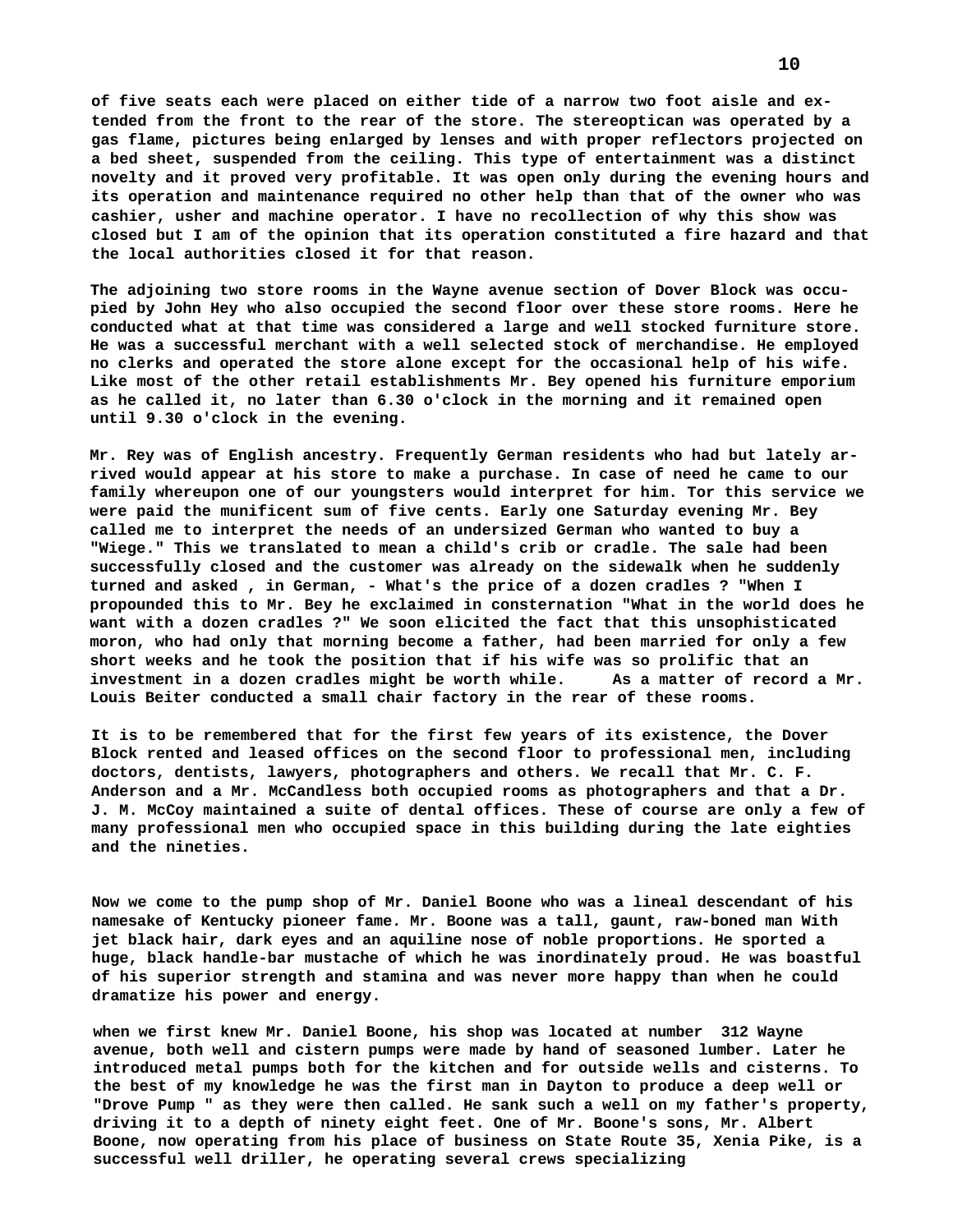**in deep wells. The old brick building which for so many years housed this pioneer pump making establishment has been occupied for many years by the present tenant The Fahrer Heating and Plumbing Company.**

**In an old double frame residence still in existence, located next door south of the Boone establishment, Mr. S. H. Kenney maintained his home. He conducted one of Dayton's earliest photograph studios located on the lot north of his residence. In appearance Mr. Kenney was medium tall, a mild sort of a man, with a pleasing personality and a keen sense of humor. He wore a long white beard which gave him the appearance of a benign Santa Claus. He loved children and animals and his fine Manchester Black and Tan Terrier, "Tipple" was the pet of the neighborhood. In the time of which we write, the silver dime and the silver three cent piece were identical in dimension; similarly there were several copper coins, about the size of the present day twenty five cent piece. These copper coins differed only in the stamped numerals which indicated their value as coins of the realm. Mr. Kenny was always ready to prove Tipple's ability to select any coin from any group of coins and retrieve the unit the man called for, be it copper or silver. It was uncanny and I don't know how it was done, but I do know that I frequently saw the dog separate the silver dimes from the silver three cent pieces and segregate the one cent and two cent pieces of that period, always bringing forth the coin he was told to select.**

**Mr. Kenney was a successful business man and his atelier was well known throughout the city. He and his wonderful wife raised a family consisting of a son Mr. Sprague Kenney who for many years was silk buyer for a number of local department stores. A daughter, Luella, later married another successful Wayne avenue merchant, Mr William Heckler of whom we will speak later. In many friendly discussions with -Mr. Kenney I recall that he claimed that his immense, boxlike camera, poised on a sturdy tripod and veiled with a heavy dark textile material was equipped with the finest French lens obtainable; that in all America there were only a few such lenses and that if the lens were ever shattered, it could never be replaced.**

**In common with other early photographers, Mr. Kenney possessed innumerable scenic drops or backgrounds before which the sitter posed in grim majesty. He also had a great variety of papier-mache tables, stands, tree-trunks, pedestals, garden seats and benches. An ingenious and sturdy head clamp held the sitter's head rigidly immovable and when a customer was posed in this vise-like clamp, under the spreading branches of an imitation tree, the results were often ludicrous. The studio building was taken over at the death of Mr. Kenney by Mr. William Dennewitz and later by a Mr. Richard Hammer. Later it was completely destroyed by fire and the location is now a vacant lot . Mr. Kenney's home was in the northern half of a double frame structure which abuts on an alley leading from Wayne avenue to Howard street. We learn from an 1882 edition of Williams Directory that the south half of this house was occupied by a Mr. Clemens Wellmeier who conducted a small grocery in the front room.**

**This same southern half of this double house was during my childhood, tenanted by a scries of dressmakers. The one I remember best was one Sallie Brown who catered to an elite personal following. I recall that she was one of the first Dayton dressmakers who titled themselves "Modiste". In later years Miss Brown married a retired coal merchant of considerable wealth. Later, this portion of the building was leased by persons who sublet the downstairs portion to a family named Stimmel. One of this family developed an unsavory reputation and later became involved in the robbery slaying of a fine young man, bookkeeper and cashier for the firm of Allen and 3ininger, flour brokers. This family also had the distinction of owning a most malodorous male goat whose sole aim in life seemed to be to toss young intruders over the back fence. How do I Know ? Well, among others, one of my younger brothers was a victim.**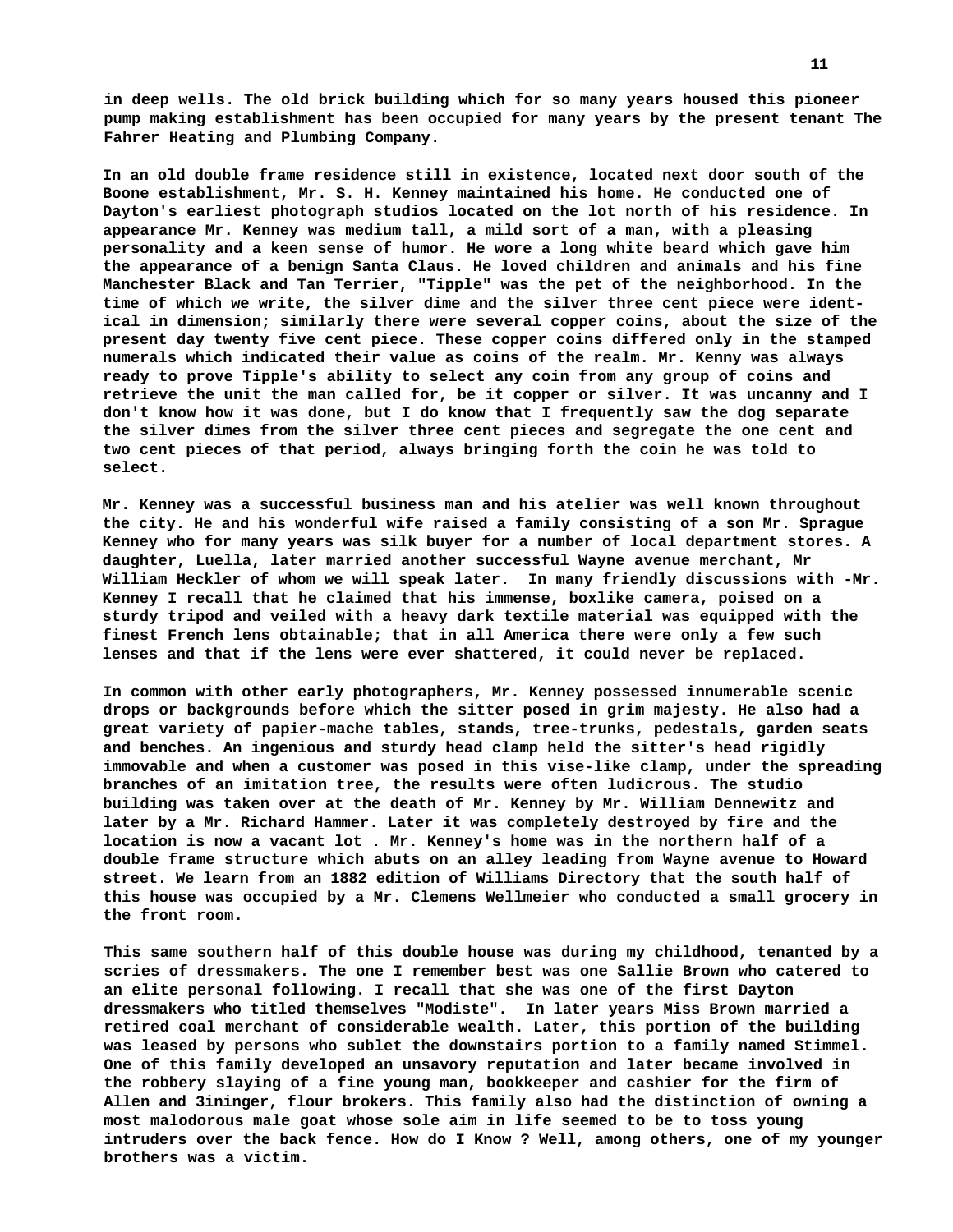We now cross the alley and come to the brick storeroom and residence known as number 320 and 322 Wayne avenue. This building was erected early in 1881 by coy father John Deis. Prior to its erection this site was the location of one of Dayton's largest Horse Sale and Livery Stables. It was operated for a number of years by one John F. Stone; later it came under the ownership of Frank Meiers who boasted of twenty odd head of good horses for delivery and livery service and matched teams for hearses, barouches and carriages. The building was a huge two story barn of frame construction, with ample storage in the loft for hay and grain and other commodities. The lower floor contained the box stalls and stables for the horses, vehicles, harness, saddles, whips, horse blankets, lap robes and other livery paraphanalia.

It was late in the night of February 1881. Our family resided next door and mother was sitting at a window holding me in her arms and attempting to quiet my infantile whimperings. Looking out over the roof of the livery barn she seemed to sense a disturbance in the atmosphere. The stars were shining yet there seemed to be a cloud or mist obscuring them she smelled an acrid smoke, as if wood were burning and then her terrified eyes saw a tiny flame, growing over larger until it suddenly burst through the flimsy shingles of the doomed stable roof.

Hurriedly she alerted my father and the other children. Father dressed quickly and awakened some of the neighbors who armed themselves with tools and implements with which to break open the locked doors of the stable. Belatedly someone thought of the fire department who, after arriving worked valiantly but without avail, - the stable and its contents wore doomed. Nineteen head of fine horses perished in this holocaust and the building and its entire contents was a total loss. I still recall in later years of seeing a fire scarred grey horse, once a proud animal, selected because of its beauty and spirit to be one of a team to pull the bridal barouche at weddings. In the fire his ears were burned to a crisp and all that remained of them were two short stumps. Moved by pity, a neighboring seamstress fashioned two imitation ears from some stiff material and covered this frame with clipped sheep's wool and a saddler permanently attached these imitation ears to the headstall and if you did not look too close the deception was hardly noticeable.

Father bought the lot which had been made vacant by the fire and built the new building the same year, occupying it in the Fall of 1881. Father's business was incorporated under the firm name of The John Deis Company and from 1881 until the start of the Prohibition amendment under the Wilson ' administration, ho conducted a wholesale and retail liquor and wine establishment.

After the death of our parents the building was inherited by my sister Mrs. Joseph P. Wimmers. My younger brother Hugo A. Deis and my brother-in-law Joseph P. Wimmers formed a partnership and occupied the building as distributors of soft drinks under the firm name of the Deis — Wimmers Company. When after a number of years this partnership was dissolved the store room was rented to Mr. Paul Leslie Stickel who used it as headquarters for a store equipment sales and service . Later, Mr. Stickel associated himself with Mr. Durwood G. Woodrow who, when they dissolved partnership took over the entire building utilizing the store as a sales and service for cash registers and adding machines. One Sunday afternoon in 1945, a disastrous fire swept through these premises entailing a heavy loss. It has since been completely renovated and now constitutes one of the more substantial buildings on the street. Mr. Woodrow and his family occupy the lower apartment known as number 322 Wayne avenue while the upstairs portion known as 3201/2 Wayne avenue has been converted into a series of apartments.

The store and residence next door south known as 326 Wayne avenue is now occupied by the Philip Brand and Sons Leather Shop, supplying leather and other incidentals required by shoe repair service. Our earliest records show that the building was owned and occupied in the middle seventies by a Mr. Adam Hawker who operated a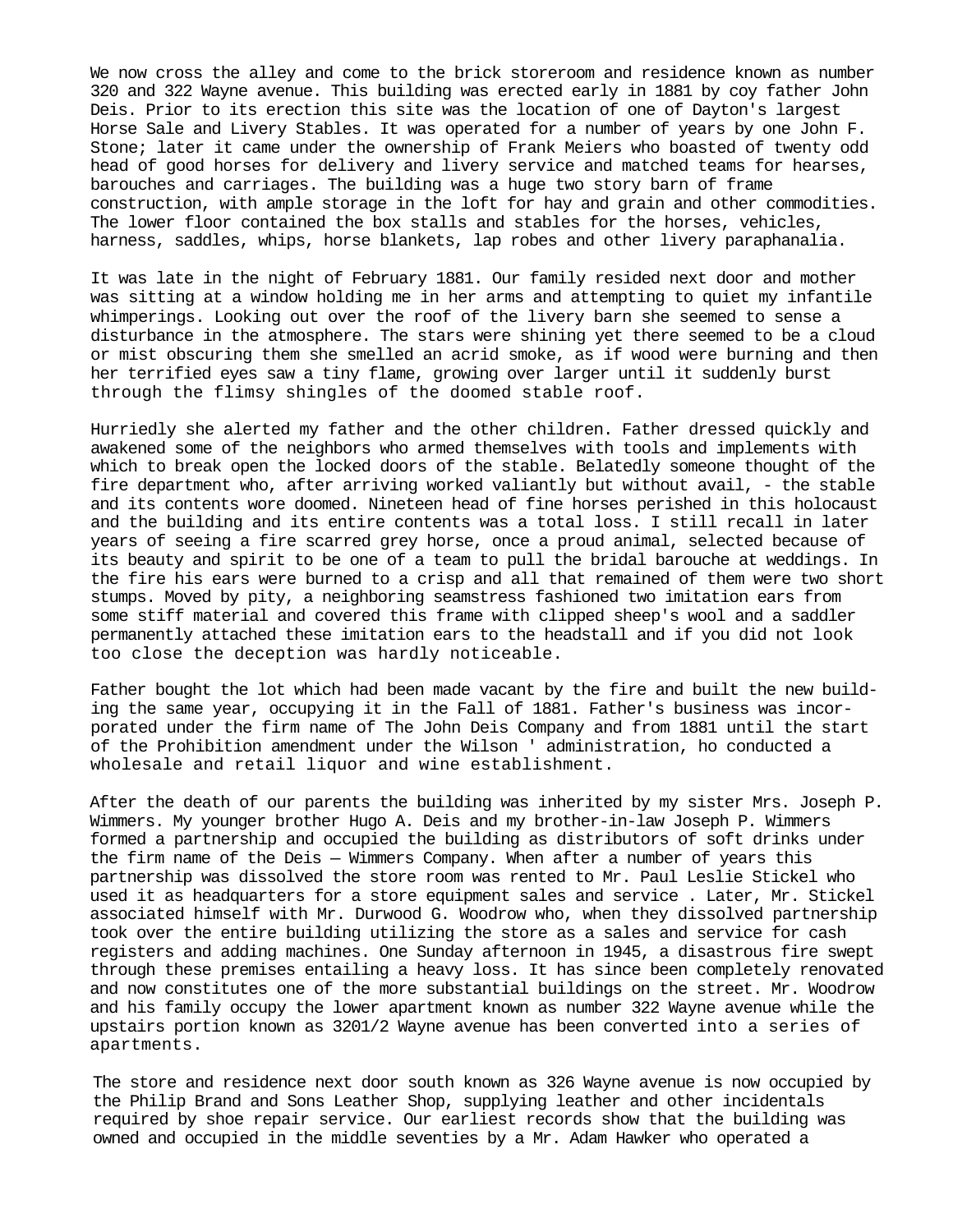**grocery and provision market and his family occupying the residence portion. from 1878 until the Fall or Winter of 1881 the store housed the business of John Deis whose family also occupied the living rooms. After our family moved into our own building, the store room was variously occupied by Kern and Starr who manufactured brushes and brooms. Later the store was taken over by the firm of Allen and Eminger, flour brokers.**

**The residence portion of this building under the tenancy of Kern and Starr and Allen and Eminger was occupied by the widow and children of one Prank Meyers, (not the Meier who operated the livery barn) Philip Brand, father of the present owner Mr. George Brand, purchased this property in 1902, and he and his heirs have owned it over since. Here the Brand children grew to maturity and the firm of Philip Brand and Son have established themselves for a period of nearly half a century, building a commercial structure of vast potentiality. We have known this family for all of our mature years and their industry and honest dealings with a clientele scattered through most of central Ohio has been remarkable. It is just another case of a family coming to Dayton, willing to work hard and long and establishing themselves as potent factors in the growth of their adopted city.**

**Next door south of the Philip Brand and Son Leather store is now a vacant lot used as a driveway giving egress for trucks delivering merchandise. It also serves as a parking lot for the personnel of the Brand establishment. This lot formerly housed the home and office of Dr. John Geyer and it was listed in the city directory as number 330 Wayne avenue.**

**The building tenanted by Dr. John Geyer was erected in the early eighties. It was a pretentious brick structure and substantially constructed. The north side of the lower floor served as a reception room and consultation room while a small adjoining room housed his medicines and medical kits and equipment. The remainder of the house served as a home for his family. While the building was in process of construction, Dr. Geyer, who then resided in the 800 block on east Fifth street, made daily trips to this site, he personally supervising its construction.**

**Doctor John Geyer was a Physician of the old school. He also practiced surgery but only in a minor degree. He wrote no medical prescriptions and a visit to his office included not only the examination and the diagnosis but he dispensed the proper remedy concocted in his own small laboratory in accordance with the proven prescriptions of famous German medical authorities. Just as a matter of personal interest, - Doctor Geyer loved fine horses but, - they had to be pacers and they must be good roadsters. Another well known Dayton physician had his residence to the rear of Dr. Geyer's home and he too loved good horses but - they had to be trotters, high steppers and above all they must be stylish. Quite a bit of rivalry existed between the two good doctors but fortunately the rivalry extended only to their personal estimate of the horses each preferred. The lot on which stood the Doctor John Geyer office and residence is now part of the Brand estate.**

**The property which now adjoins this lot on the south is occupied by a building which has two store rooms on the street level and apartments on the upper two floors. This building was erected by Hamm Brothers, at that time well known as successful plumbers. The site which now houses this store and apartment building was formerly occupied by a long, shambling, weather beaten frame structure forming what we then called a double cottage. It was more than a cottage insofar that the front elevation indicated an upstairs room , one on each side. Each section of the cottage was composed of two small rooms facing Wayne avenue together with a Summer kitchen and a dining room in the rear of the house. The back of the lot contained two small coal sheds and two very crude toilets or "privies" as they were then called. Illumination was supplied by kerosene lamps and water was carried from a joint well in the back yard. The two store rooms in the new structure was occupied at various times by a procession of**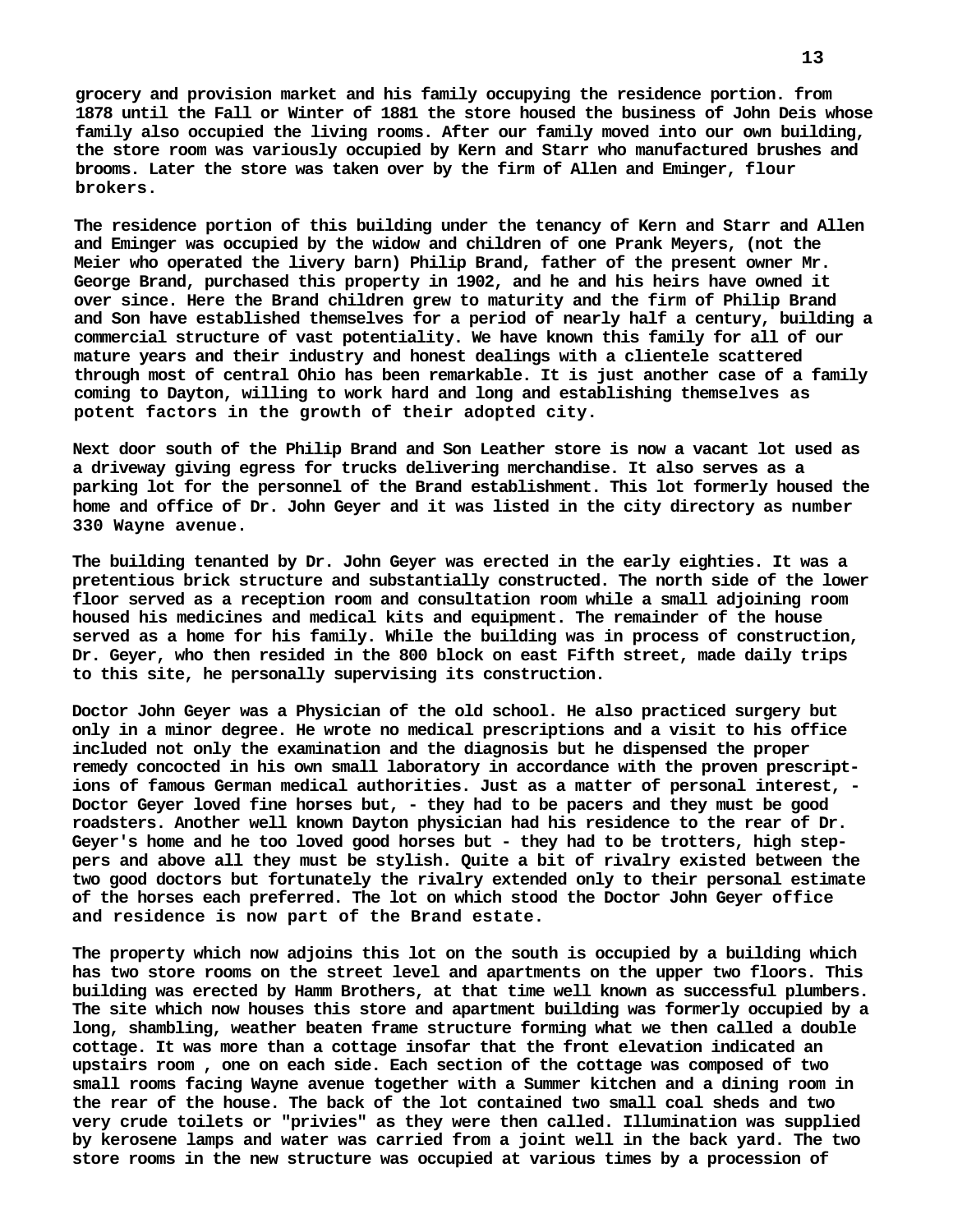tenants housing a variety of commercial enterprises. The north store room housed a long term tenant in the person of Charles Schumacher who operated under the firm name of The Kemper Printing Company, specializing in the printing of devotional pamphlets and memorial cards. This combined business and apartment building is now owned by The H. J. Osterfeld Company, plumbers.

We have no record of the original ownership of the property adjoining the apartment building on the south. We estimate its age somewhere between eighty and one hundred years. Neither do we recall its early occupants. We do recall that in the late eighties a Mr. George Meyer and wife took residence there, moving from number 266 Bainbridge street when that property was purchased as a residence for the Brothers of Mary who at that time taught in the Holy Trinity Parochial School. Both Mr. Meyers and his wife were accomplished musicians and they continued their residence at number 400 Wayne avenue until their death. Mr. Meyers died eight or ten years ago and Mrs Meyers passed on late in 1949. The old structure is now being remodeled. Just as a matter of interest an early 1880 Williams Directory lists a Mr. George J. Brechtel as operating a barber shop in this location.

The property next door south and known as number 402 Wayne avenue is a combined business and residence building. It too is an extremely old brick structure. The business room is now tenanted by Mrs Julia Stewart who conducts an income tax notarial service. The upper floors are devoted to the housing of numerous groups of transients. In the earlier days the building housed the business and family of Mr. Peter Grimm. Mr. Grimm first conducted a grocery at this site but later, in the early eighties he equipped it with a loom to practice his profession as a carpet weaver.

Both Mr. and Mrs Grimm were unusually stern and sedate people, friendly, yet austere, with deep religious convictions. Their family were all given the opportunity to acquire education and culture. The two boys of the family were taught the tailor trade and for a period of nearly fifty years they have owned and successfully conducted Dayton's outstanding merchant tailoring establishment, catering to the most select trade. We knew of two daughters, the one married to a successful furniture merchant. She died shortly after the birth of her first child; this grand-daughter was also taken into the grand-parent's home. The younger daughter of the Grimm family was an accomplished violinist and if we recall correctly she was very active in ?. V. C. A and other similar organization activities.

Peter Grimm's production of rag carpets was phenomenal both in quality and quantity. The rags used in their weaving was prepared and supplied by the customer. They were laundered and then torn into strips of the correct width and these strips were then basted together and finally rolled into a ball having a radius of eight to ten inches. Frequently I saw a spring wagon loaded with balls of prepared rage for carpet production, delivered to the Grimm establishment. The carpets were durable and could be washed. I am of the opinion that the products of the Grimm carpet loom could be found in many of the rooms in the vast majority of homes that at that time constituted the city of Dayton. In his quiet and unostentatious way Mr. Peter Grimm contributed much toward making Dayton a better place in which to live.

The store room next door south, known as number 406 Wayne avenue had a miscellaneous occupancy of a nature to make little or no impression, however, in 1895 it was tenanted for a while by a Mr. Leopold Westheimer who for a short time conducted a dry goods store in the premises. It is now occupied as a pool and billiard room with the upstairs devoted to the housing of numerous family groups.

The store room on the south and known as number 406 Wayne avenue housed the millinery establishment of Mrs Christina Giesler, long famous as suburban Dayton's most successful hat and bonnet shop. Mrs Giesler was a tall and rather buxom individual,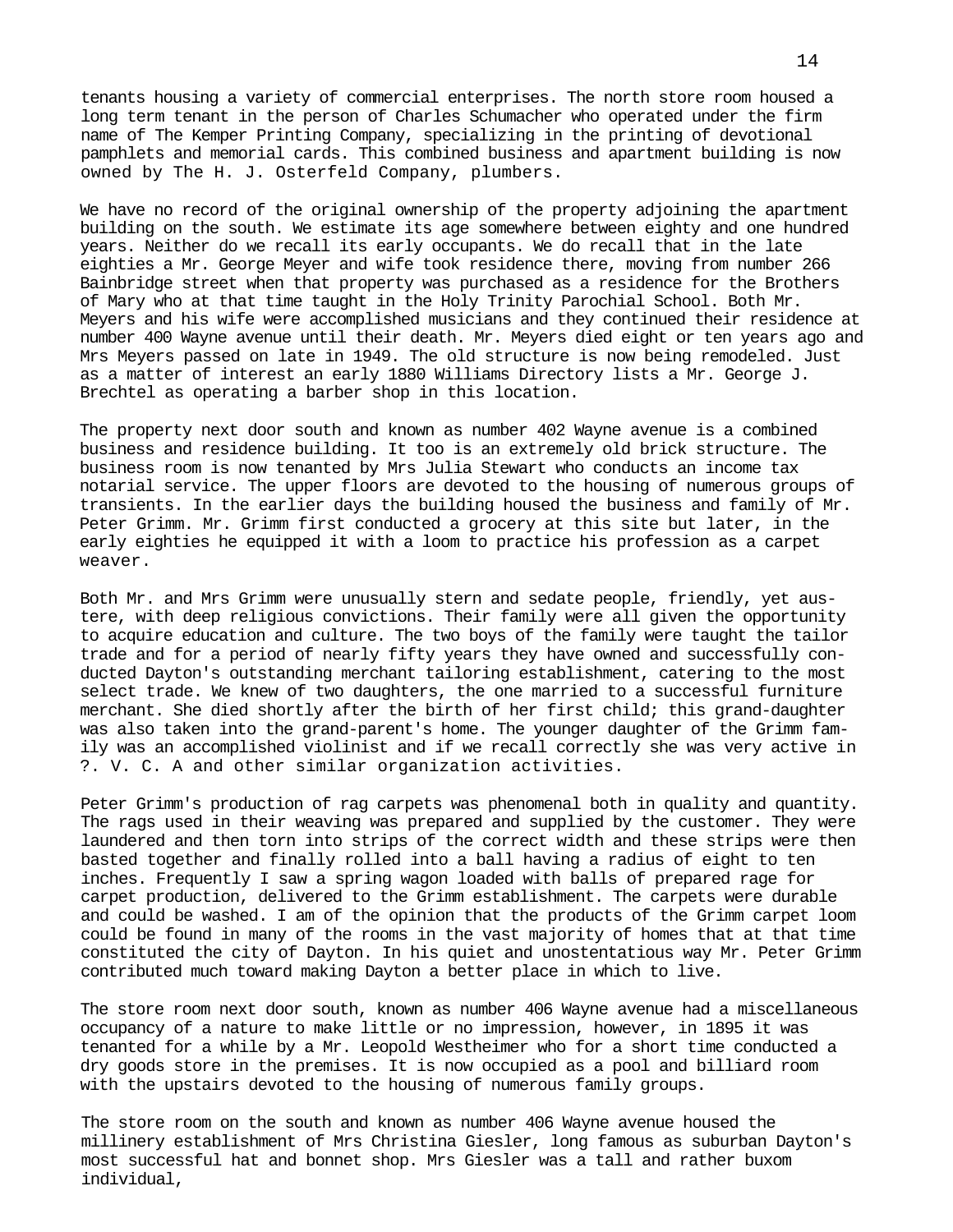of the brunette type, extremely active ant. alert. She had a fine sense for the fitness of things and her hair color blends indicated an innate artistry. She carried a stock of fine felts, stiffening materials, wire for hat frames, ostrich plumes, plumage, worm egrets and other birds, together with a formidable array of chiffons, ribbons and, veiling materials in all of the prevailing colors and sizes. Large ornate hat pins, the shanks eight or ten inches long, the heads decorated with imitation jewels were used to secure the hat firmly to the head, the shanks being thrust through the heavy strands of braided hair.

In the early eighties, widows all wore the traditional widow's bonnet, with long trailing streamers and. many of the prevailing hat styles were modeled in the form of a semi bonnet. Toward the end of the eighties and well into the nineties, the flaring flat type hat made its appearance, perching insecurely on top of an elaborate coiffure. They were a prey to every gust of wind. Mrs.Giesler's made of procedure included fitting, a series of hat form or shapes to determine its fitness to the contour of the customer's face, then a selection of the colors best suited to the customer's complexion. When all of the details had finally been determined, actual production of the had was begun. Mrs. Giesler employed a number of assistants, each qualified to fashion some particular portion of the hat. Then the hat in process had progressed well toward completion the customer was called in to voice an opinion or approval. If found satisfactory the hat would be completed and again the customer would be called for a final acceptance. This also developed into a final determined effort on the part of Mrs. Giesler to exercise her sales ability in an endeavor to perhaps replace a cheaper buckle for a more expensive one or to add an additional studded pin for one not so decorative. In those early days all hats for women were made to order and from start to finish required a full week. However, a customer could buy an unfinished hat shape and process it to suit her individual taste and purse. Mrs Christina dealer's millinery establishment as an institution on Wayne avenue and it survived the vissicitudes of time and an everchanging merchandizing system for nearly a quarter of a century during which time her creations were worn by many of Dayton's socialites. In later years, for a short time this store room was occupied by a successful lady barber.

The HECKLE BLOCK is a series of store rooms and apartments and is listed as number 415 Wayne avenue. It is now occupied by the Poeppelmeyer Company, dealers in Wall paper, Paints and Linoleum. It is located on the north e. ST corner of Wayne avenue and Mc Lain street. It was erected in 1868-69. Asa lad I made daily, trips to this site watching the workmen making theexcavation, lay the foundation and finally erect this large structure. Prior to the erection of this building the site was occupied by a ramshackle old frame building which housed the old time grocery and provision market of J. and W. H. Meyer.

Mr. Heckler who built this property had married the daughter of Mr. Kenney pioneer Wayne avenue photographer. During the time when this building was in process of erection, he lived with his wife's parents ana conducted his Dry Goods Store at number 408 Wayne avenue. Mr. Heckler was a most progressive merchant and carried a large stock of dry goods and he had a real knowledge of the real value of a quick turnover. Any stock that did not move fast enough was relegated to the bargain counter and the price marked down. Every week of the year he had "Dodgers" or hand bills printed listing his reduced prices. The dodgers were distributed not only in the city but in neighboring rural communities. Distributors for these dodgers were carefully selected and he maintained a strict discipline over them insisting that each sheet be delivered properly.

Mr. Heckler conducted his business at this site for a period of eight or ten years finally disposing of his business and real estate to retire at a comparatively early age.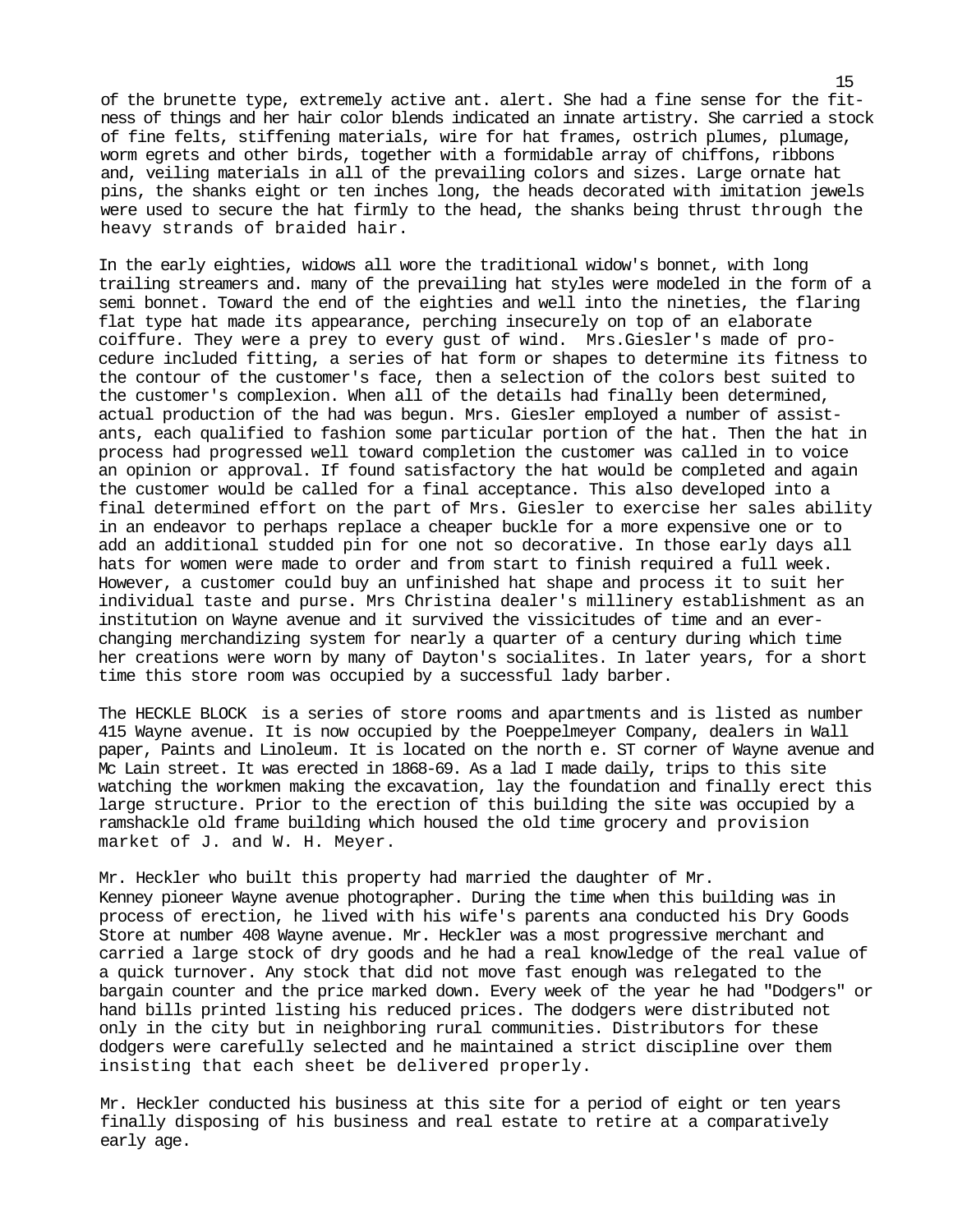**One of the early tenants in the Heckler block, listed as number 410 Wayne avenue was one Joseph Perneding, a member of an old Dayton family well known in the retail boot and shoe business. He too conducted a boot and shoe store, remaining in this location for quite some period and he was conceded to be a most successful merchant.**

**Similarly, the next room in the Heckler building known as number 412 Wayne avenue was occupied for a number of years by Mr. Clyde Icenberger who conducted a grocery and provision market at this site. He remained at this location until a store and apartment building which he erected across the street at number 419 Wayne avenue was ready for occupancy.**

#### **INTERSECTION OF McLAIN STREET.**

**We recall that crossing McLain street, the site now occupied by the Dayton Gymnastic Club, housed the pioneer wagon and blacksmith shop conducted jointly by Adam Hofferberth and Michael H. Hoerch At various times this firm shared parts of their building with others and we recall that a small area set off from the rest of the building and forming the south east corner of Wayne avenue and McLain street contained the photograph studio of W. H. McCandless who, we believe, moved his atelier from the second floor of the Dover Block to this first floor location which gave him entry direct from side-walk level. Later, a Mr. Peter Kauffman operated a photograph gallery at the same location. Similarly, the second floor of the Hofferberth & Hoerch establishment was let at various times to other subtenants among whom we can remember a Mr. Joseph Hook and a Mr. Robert McConnell both of whom operated as carriage manufacturers and carriage painters. Previous to 1882 this same site was listed as a carriage factory conducted by a Mr. Mathias Miller.**

**When the property housing the firm of Hofferberth & Hoerch was finally sold to make way for the buildings of the Dayton Gymnastic Club, the blacksmith firm moved their equipment to south Miami street between east Fifth and McLain streets. The room in the Dayton Gymnastic Club which now houses the lounge or reading room, is to the best of our knowledge all that remains of the old building which formerly occupied this site.**

**The brick residence known as number 434 Wayne avenue and located next door south of the Dayton Gymnastic Club, was the residence and studio of Professor Christian Dennewitz. At the time of which we speak, the musical attainments of Dayton were slowly achieving their stride. The Dayton Philharmonic Society, a splendid choral group under the able leadership of Professor Blumenschein was its leading musical organization. Under the batons of various directors many German singing societies flourished among them being the Harugari Liederkrants, an organization still active both musically and socially. This latter group later erected its own building on Wayne avenue, next to the old Jewish Synagogue which has now been taken over by an association of trade unions. Our military bands had achieved a high pinnacle of artistry and the Band and Orchestra at The Dayton Soldier's Home were of such a high calibre that touring bands of the day, such as Sousa's Band and others, secured many of their soloists from this group. The Fourth Regiment Band of Dayton was famous in its day and was under the able leadership of Mr. Lucius Cook . Dayton even boasted of a great Basso Profundo in the person of one George Hessler a member of the New York Metropolitan Opera Company.**

**Every home had its parlor organ or piano or string or brass instruments and if you aspired to any social distinction you had to be able to play some instrument. Before music was taught in the public schools, many families prided themselves on the artistic performance of their own small family groups .**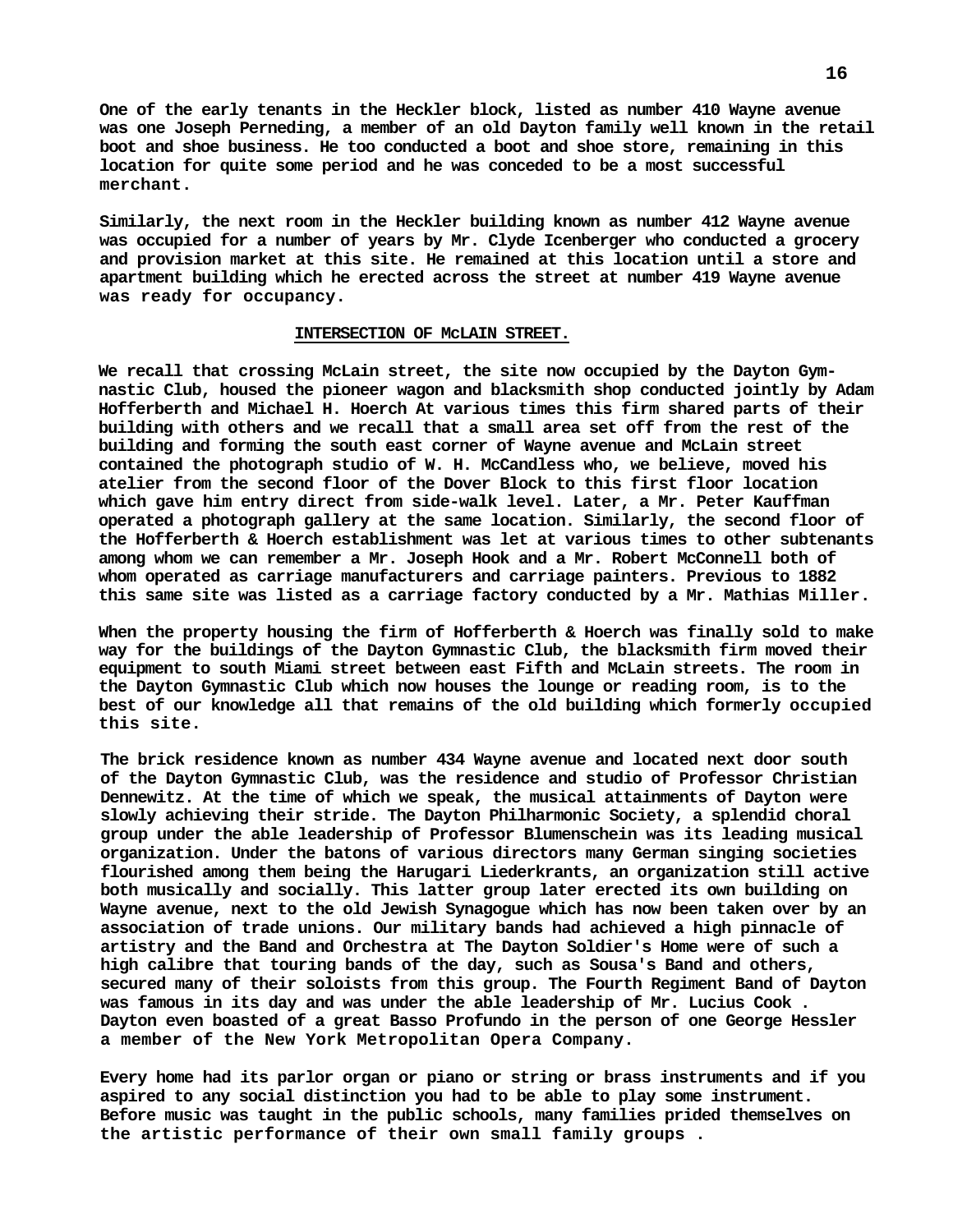Professor Christian Dennewitz was an acknowledged leader in his profession and it is our personal conviction that he is largely responsible for much of the musical culture which old Dayton families have inherited.

The next brick building to the south, listed as 436 Wayne avenue was divided into two rooms. To the best of my recollection the room on the north side was tenanted for a time by John D. Schmidt who handled groceries and provisions. The south store housed the barber shop of William Kornman, one of Dayton's old time barbers. Later it was tenanted by William Knauer, a baker. This dual storeroom was then taken over by a nationally known firm manufacturing and selling flavoring extracts, spices and I believe for awhile they manufactured "SWEET WHEAT" chewing gum. This firm was known as the Royal Remedy Company and it was conducted by Mr. Irvin Souders. It survived for a decade or more. The site is now occupied by The Dayton Food Products Company.

The room known as number 438 Wayne avenue was tenanted in the early eighties by George P. Deis, as a grocery and provision market and later by a chain coffee and tea market listed under the firm name of The Famous Tea Company.

The next brick building to the south was owned and tenanted in the early eighties by the parents of the Steffan family. After the death of the father the mother for awhile operated a saloon and billiard room, the upstairs portion housing her family. A short while thereafter the saloon business was taken over by the elder son Joseph Steffan. Later he disposed of the business however the mother continued the use of the property as a home. Shortly after disposing of the Wayne avenue business Joseph Steffan associated himself with a younger brother Frank Steffan, forming a partnership which resulted in the opening and operation of the Fountain Saloon on cast Fifth street. This was conceded to be Dayton's most popular cafe. Later, the two brothers disposed of this unit and opened the Forum Cafe on south Main street. This also was a most successful venture. After disposing of this the two brothers entered the wholesale liquor business on east Fourth street and in this they were equally successful. Later they disposed of this business and took a flyer in the purchase of a down town business building on west Fifth street. This investment proved unwise and after shouldering their losses the two brothers dissolved a life long partnership, Joseph entering the candy manufacturing business at which he remained until his death. Frank Steffan then entered the real estate brokerage business which he conducted successfully until his death.

William Steffan a younger brother was for a decade or more the successful operator of the Commercial Cafe located on east Fifth street. Soon after the disastrous flood of 1913, he disposed of his holdings in this project and assumed the ownership of a fine restaurant on south Jefferson street near Third. The two elder brothers have long since gone to their reward and William is now living in comfortable retirement.

The room known as number 502 Wayne avenue in 1895 housed the plumbing establishment of W.*.* U. Shoup, while numbers 506 and 508 is now occupied by the factory to feet retail shoe store of Mr. Christian Watson and Son. Since my research showed no record of previous occupancy we have come to the conclusion that a redistribution of street numbers has made a number of discrepancies involving several store rooms in this vicinity.

Number 512 Wayne avenue was an old brick building which occupied part of the site on which now stands the printing establishment of Mr. Albert Horstman. In the earlier days it was occupied as the store room and residence of Mr. Fred. Kuebler, carpet weaver. Of Mr, Kuebbler and his business venture we know little or nothing other than to know that he occupied this site for a number of years and that during my childhood, Mr. Kuebbler's carpet shop remained a continuous source of wonder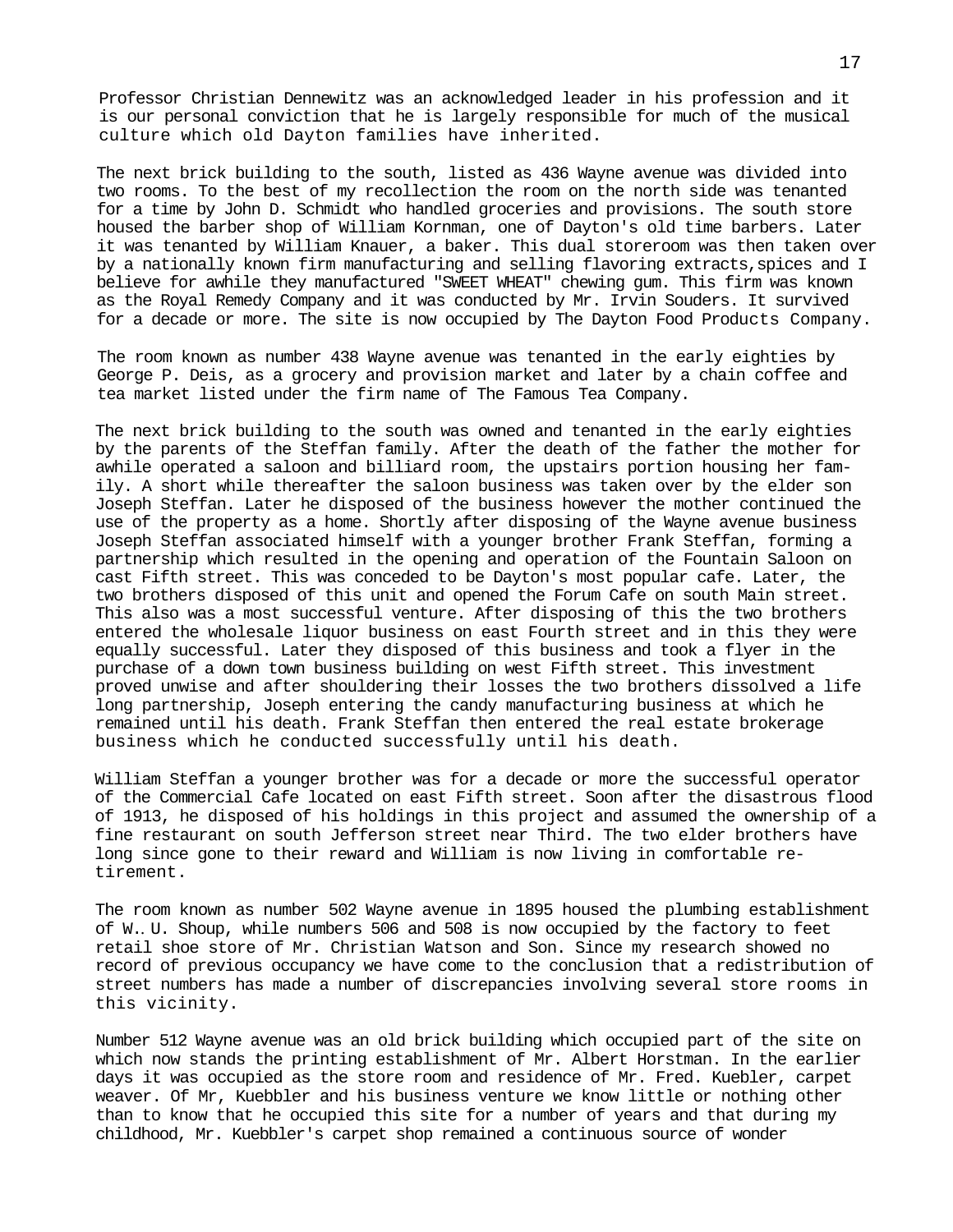to us who stopped regularly to admire his deft handling of the carpet loom. This same building was previously occupied by another carpet weaver in the person of a Mr. Emil Balski.

An old structure that added much to the fame of Wayne avenue in the eighties and early nineties was listed as numbers 518 and 520 Wayne avenue. It was operated under the firm name of The California House and was an old time hotel and tavern. In after years the old structure was razed and number 518 was tenanted by an old time barber Mr. Phillip May while a Mr. Jacob Howald conducted a saloon in number 520 Wayne avenue. The site formerly occupied by the California House is now the site of a modern business structure occupied by The C. L. Mahoney Company, plumbers, and is listed as 530 Wayne avenue.

At number 524 and 526 Wayne avenue which immediately adjoined the old California House, Mr, A. F. Smart conducted a successful coal yard for more than a decade of years. His long time occupancy did its full share in the development of Wayne avenue as a business thoroughfare . Occupying part of the land previously occupied by the A. F. Smart Coal Company is the building erected about in 1917 as a Jewish Synagogue. This building still remains but has been taken over by an association of various trade unions.

The building now known as number 600 Wayne avenue shows an occupancy as early as 1882 in the person of one Frank Braun, a butcher. He later moved his shop to his residence on Howard street near the corner of McLain street. Later it was variously occupied by Klepinger and Wenger, listed as flour and feed dealers and later by John H. Garst who functioned in the same line of business. Later the premises were occupied by Henry Hagen, a baker, who first converted the building for bakery use. For the past twenty years it has been occupied by The Cincinnati Bakery under the ownership of Mr. Schneider.

Number 616 Wayne avenue was tenanted in the eighties by a Mr. hoses Sander who for a number of years operated a gents furnishing store. He was the father of Mr Nathan Sander, president of May and Company. Later this room was tenanted for a number of years by the Dayton Feather Renovating Company.

Number 620 Wayne avenue was an old building already in the eighties when it housed the office and residence of Dr. Viceroy M. Bailey, M. D. A decade or so thereafter it became the office of Dr. S. Edward Hendron who still occupies this site. Doctor Hendron has spent the greater part of his medical career in this location. He is considered an institution in this heavily congested area and his medical ministrations have been a boon to generations of patients. Doctor S. Edward Hendron can well be proud of his record.

Number 624 Wayne avenue is the north east corner of Wayne avenue and Montana street. In the eighties, Montana street was known as Pearl street and it was the headquarters for Dayton's infamous Red Light District. For awhile this corner site was tenanted by Mr. Peter Meyers, then one of Dayton's leading morticians. It was in this same location that Mr. Ben Westbrook first wont into business for himself. Later Mr. Westbrook erected his own home on Xenia avenue, this also serving for a time as his place of business. For a generation or more Mr. Ben Westbrook has maintained a palatial funeral home at number 1712 Wayne avenue and he rightfully can be called one of the pioneer business men of Wayne avenue who has contributed much to the development of the street.

An early directory published in 1882 shows that this same site, known as 624 Wayne avenue was tenanted by Mr. Frederick Storck who operated a grocery. The rear of this same building housed the basket weaving establishment of Mr. Herman Bartel.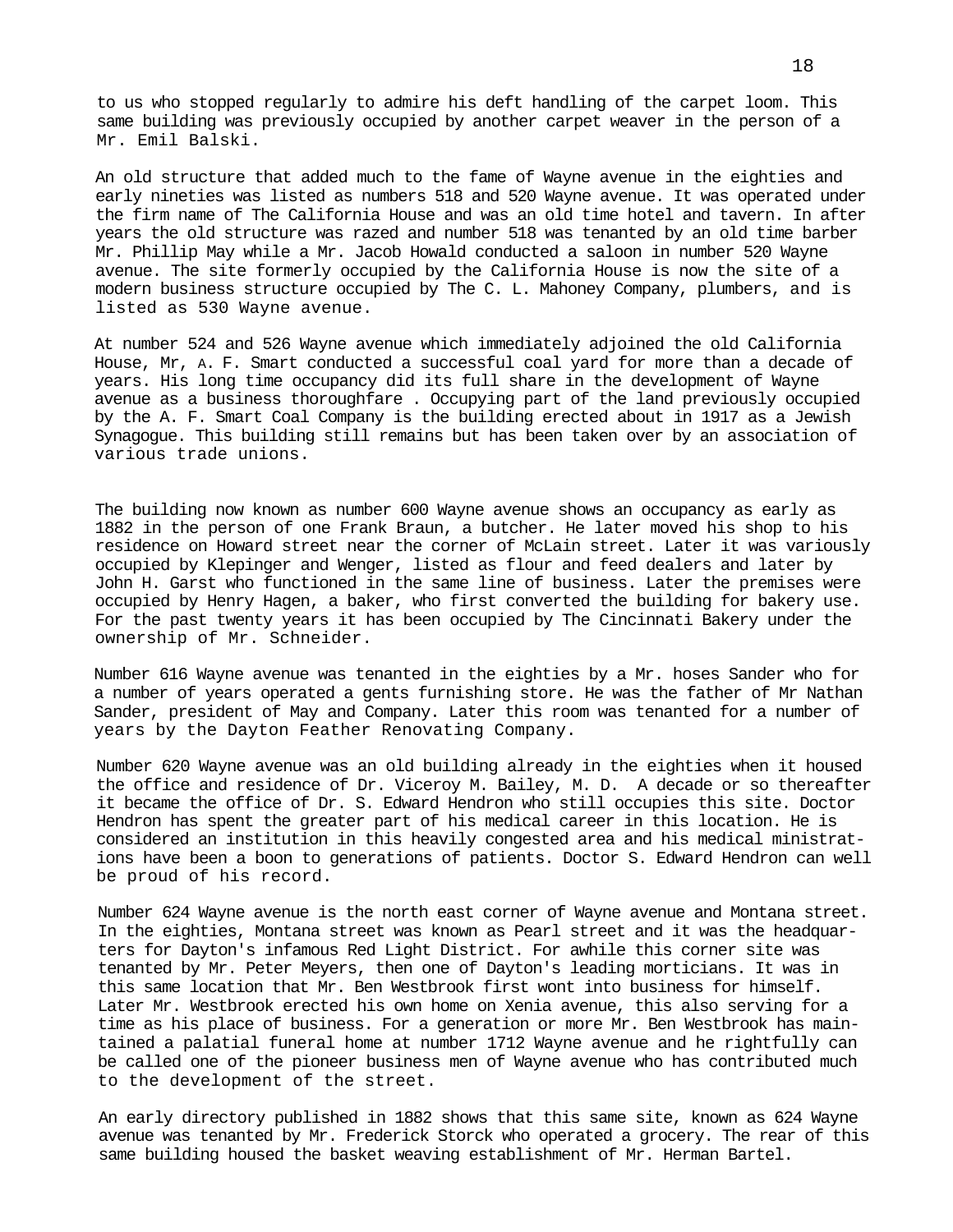Number 630 Wayne avenue now houses the Roger R. Bussdicker Dry Goods Company. In the early eighties this site was occupied by an old ramshackle frame structure, containing two store rooms numbered respectively 630 and 632 Wayne avenue. These rooms were tenanted by Mr. Peter Lenz, a successful tinsmith handling spouting and cornice work and manufacturing pails, drinking cups, funnels, sprinkling cans etc. for a number of years he operated a branch shop in Miamisburg, this branch being under the management of a son Mr. John P. Lenz. In the late eighties the Mamisburg shop was closed and John P. Lenz took over the management of the store at number 630 Wayne avenue. Shortly thereafter Mr Peter Lenz, tired of inaction. He opened a saloon at number 632 Wayne avenue.

Mr. Peter Lenz was a great lover of birds. At the time of which we speak there were few laws regarding the confinement of song birds. Peter Lenz set aside a room in the rear of his saloon. He placed screens at windows and equipped the room with roosts and nests and a fountain with running water. Here he maintained several hundred song and game birds and it was his boast that he had one or more of every species of birds common to this locality excepting only birds of prey. Number 632 Wayne avenue, under the new number set up is now occupied by The Economy Market.

In the storeroom at number 634 Wayne avenue, Mr, Fred Moehlman operated a barrel house. Later he associated with himself as partner Mr. George Kinzeller and together they operated a wholesale liquor store under the firm name of Moehlman and Kinzeller. They enjoyed a modest success but after a term of years they dissolved the partnership and sold the assets at private sale. The room next door south and known as number 636 Wayne avenue was tenanted by one Frank Engel, barber.

The adjoining building known as number 640 Wayne avenue, was occupied for a short term of years by Frank M. Meyer who operated a hardware and cutlery store. It was later occupied by John Popp who conducted a boot and shoe store. This site is now occupied byTheodore C. Guckes, confectioner. Mr. Guckes tenancy over a long period of years puts him in the category of a Wayne avenue "Old Timer."

This section of Wayne avenue between Montana and Richard streets has seen the erection of a number of new structures replacing the original buildings. Thus the present structure at number 630 Wayne avenue had as its first tenant one Prank A. Pfeffer who for a period of ten years conducted a dry goods store at this site. Similarly, Gerwels and Schaefer, moved their grocery establishment from across the street at number 631 Wayne avenue and occupied store numbered 642 which was housed in the new building. Here they operated the Cincinnati Grocery Company as one of a chain of three or four store operated by this firm. To the best of my recollection this small chain of stores were the first local stores secured by the Kroger Grocery Company when they first entered the Dayton field.

Similarly, in this same square Mr. John H. Lukey tore down an old structure at the north east corner of Wayne avenue and Richard street, erecting the Lukey business and apartment building. The corner business room of this new building was occupied by the Market Savings Bank then under the presidency of Mr. Theodore Lienisch. This room is now tenanted by THE DAYTON BAR CASE AND RESTAURANT.

## RICHARD STREET.

The seven hundred block on Wayne avenue begins at the south east corner of Wayne avenue and Richard street. The corner business room of this new building is tenanted by the Gallagher Drug Company. Originally this site was occupied by a dilapidated frame structure and it was variously tenanted first by Rudolph Dhein who conducted a fruit market and later by a Mr. Mohler who conducted a grocery and provision market. In 1882 a Mr. Peter Holland conducted a confectionery at this same site. The adjoining room number 702 also housed a confectionery for a short while.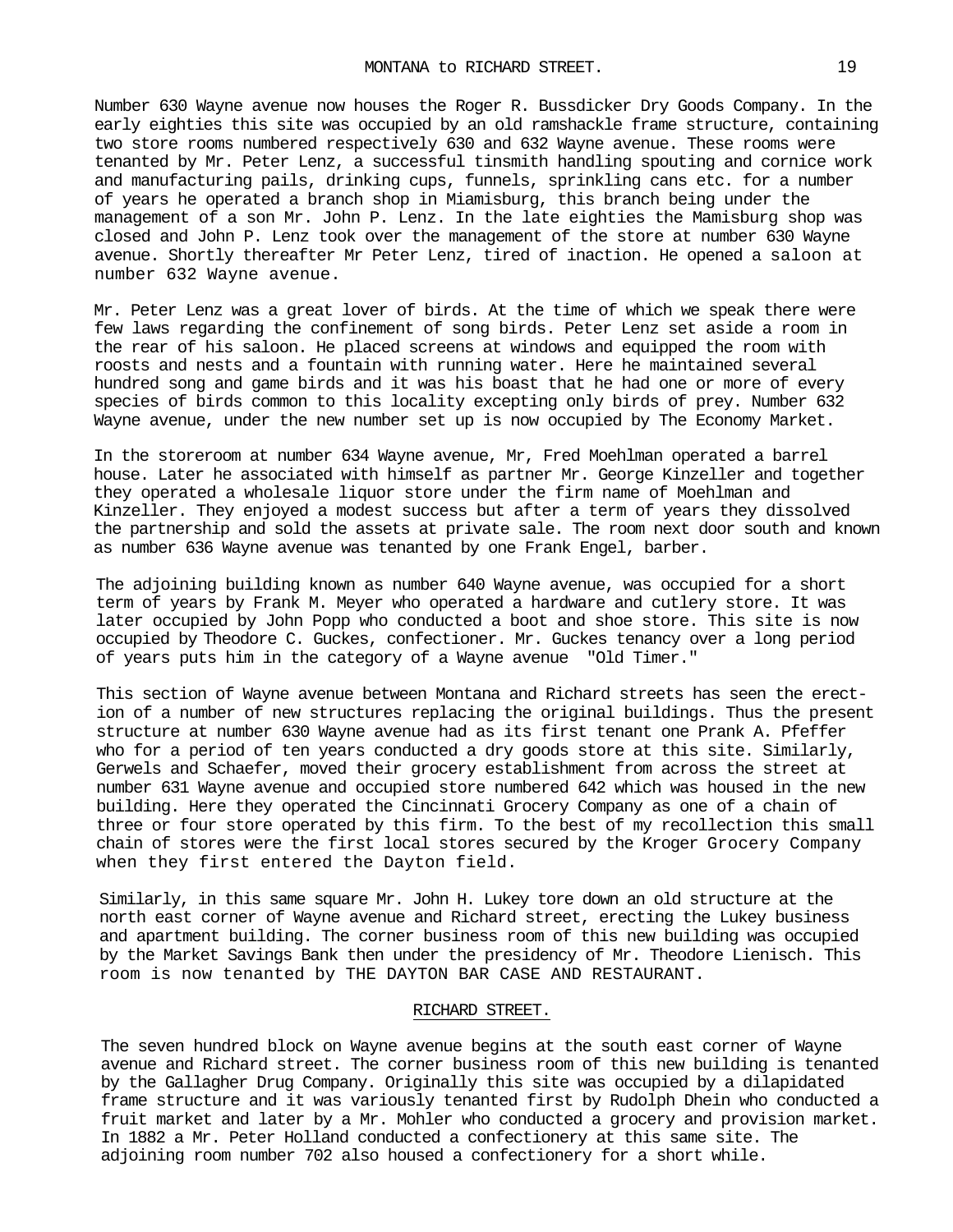The store room and residence known as 706 Wayne avenue was owned and occupied by Doctor Henry Weis a German physician, dentist and apothecary. In connection with his medical practice he concocted his own medicines. Doctor Weis was one of Wayne avenues pioneer institutions. Very dignified in manner, with flowing white locks and a huge patriarchal beard, he was the very antithesis of the modern physician. He made no professional calls - the patients all came to his office in the rear of the store room. The building which he occupied, located at the base of the hill, had several floor levels and one had to step on to a broad thick limestone step to enter the store. This slab was eight or ten inches thick, had a width of approximately three feet and an overall length of perhaps eight or ten feet. Whenever the weather permitted and he was not otherwise engaged, two comfortable arm chairs were placed on this platform on opposite sides of the store door. Invariably the good doctor occupied the seat to the north while his buxom wife occupied the other. With arms folded they scanned the passing panorama in peaceful contemplation. If perchance a patient called on him, the good wife would retire to the rear of the shop and the doctor would proceed with the oral examination. When he arrived at a conclusion, the diagnosis complete, he would prepare the proper nostrum, pocket his modest fee and dismiss the patient with a friendly pat on the shoulder.

Doctor Henry Weis became well known throughout the nation when he made and marketed a rather famous herb bitters marketed under the trade name of " Die Wacht am Rhein" translated The Watch on the Rhine. The ornate label advertising this bitters and bearing a splendid likeness of Dr. Weis and his famous beard along with directions for use, made strong claims of curative powers yet the fact remains that it was a splendid tonic and very few of the old timers could be found who had not at some time or other used this medication with fine results. The room originally tenanted by the doctor is now a barber shop.

The old building which housed number 708 Wayne avenue has been razed and the lot is now vacant. In the eighties, one David McNair conducted a livery barn at this site. The adjoining building known as number 710 Wayne avenue housed the activities of flraunschweiger Brothers, leading south end barbers who occupied this site for nearly a life time

When Mr. Peter Meyers, mortician, moved from his previous location at Wayne avenue and Montana street, he opened an office at number 713 Wayne avenue. His mortuary establishment at this new location was one of the best in the city. In addition to his professional work Mr. Meyers also conducted a livery barn in the adjacent building. The same location that housed his livery barn was previously occupied by a Mr. Daniel A. Hagen, horseshoer and blacksmith. In early 1882 this site housed the book and stationary store of William Argow. At the present time number 718 Wayne avenue is tenanted by Dayton P. Reisinger, a prominent mortician who has occupied this site for a decade or more.

Number 720 Wayne avenue houses the activity of S. A. Andrews and Son, plumbers. Mr. Samuel Andrews, the father was an old time resident of the Wayne avenue section. He came into the neighborhood when not more than a lad and he has occupied the present site for the best part of a life time. Previously this location was tenanted by Requarth and Poock who conducted a saloon. In or about 1895 Prank Kern operated his broom and brush factory in this same building.

Number 724 Wayne avenue shows a listing as early as 1882 at which time Mr. Henry Beddies occupied the site as a cooper or barrel maker and as a dealer in flour and feed. We are of the opinion that he remained at this site for a long period of time. Beddies' Lane, a thoroughfare converted from an alley and traversing the distance between Richard street and its southern terminal was named for Henry Beddies.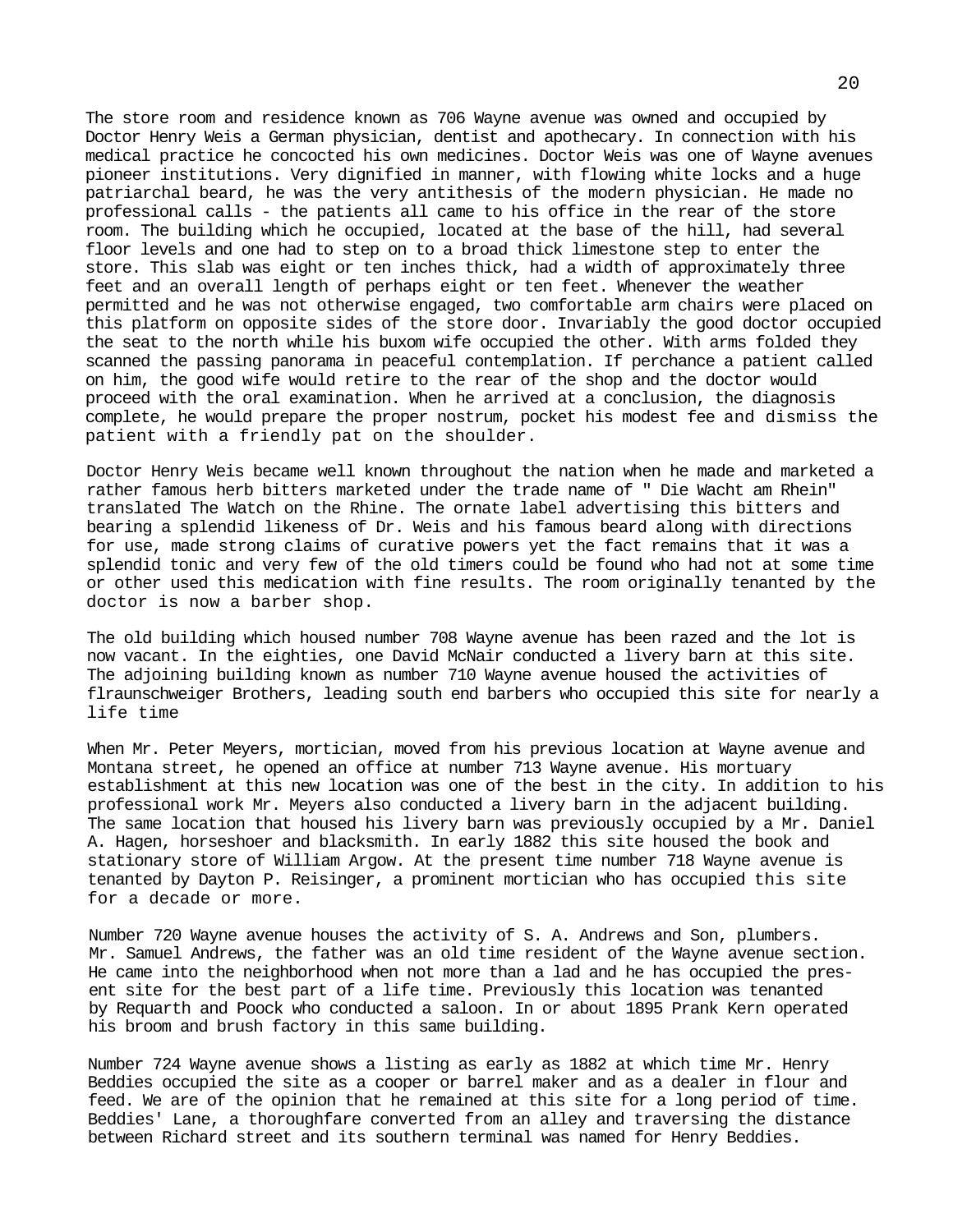Similarly the site known as number 726 Wayne avenue was occupied by William Lautenschlaeger who operated a saloon. The property known as number 734 Wayne avenue housed the flour and feed establishment of Carl Hinderland.

Number 802 Wayne avenue is an old brick and stone land mark built into a hillside, with outside stone step on the south side leading to the residence portion of the building. This 3tore room was occupied for many years by for. Frederick Schmidt and family. Mr.*.* Schmidt operated a butcher shop during most of the mid-eighties and the early nineties. Mr. Schmidt was a brother of Henry D. Schmidt who for a generation operated a meat market on Wayne avenue, near Cass street.

Numbers 810 and 814 Wayne avenue were two adjoining colonial frame houses of noble proportions. They were owned and occupied by two brothers, for. Frank Wuichet and Mr Eugene Wuichet both of whom were members of the firm The Gebhart and Wuichet Lumber Company, at that time Dayton's largest and most progressive lumber company. The two homes were constructed along the same general lines of architecture. They stood on separate lots, each having a frontage of about one hundred feet and their depth extending to Beddies' Lane.

The grounds were studded with giant trees, remaining as a last stand of a huge forest which at one time timbered this area. We recall in particular two extremely large buckeye trees. With this as a background the Wuichet Brothers added flowers and shrubbery to the extent that their homes were considered show places, - fine homes in a section that was becoming preponderantly commercial.

The two brothers Wuichet were kindly disposed and cultured gentlemen of the old school. Always meticulously clad, they were sedate and most regular in their habits. They walked to and from their offices, always together and morning noon or evening one could set ones timepiece by their regularity. The site which originally housed these two residences is now the site of the Avon Apartments and they are listed as 810 - 812 and 814 Wayne avenue. Number 814 Wayne avenue is now tenanted by the Frank Henderson Company, dealers and service representatives for all types of domestic vacuum cleaning machines. Numbers 810 and 812 Wayne avenue have had a variety of tenants including physicians, optometrists, delicatessens etc.

At the intersection which we identify as the north east corner of Wayne and Xenia avenues, a Mr. Hoebbner, a successful retired plumber erected a beautiful brick residence immediately after he erected the Avon Apartments. The residence still remains but a portion of the lot has been converted into a service station.

#### XENIA AVENUE.

Beyond the intersection of Wayne avenue and Xenia avenue, the east side of Wayne avenue reaching through Clover street and then Wyoming street, was largely a residential district, interspersed with a variety of mercantile establishments. The Wayne Avenue Evangelical Church and Community House occupies the south east corner lot and is identified as number 912 Wayne avenue. They have occupied this site for twenty five or thirty years and we state frankly that we have no record of previous occ-

upan cy. The property listed as number918 Wayne avenue was for many years the residence of for. Joseph Lentz, long a prominent merchant and member of the firm of Loges and Lents, wholesale dealers in notions. They operated their business on east Fifth street. For a short period beginning in 1882, an older building on this same lot, since destroyed, was tenanted by Harry J, Jacobs, for many years prominent in the meat industry.

Number 920 Wayne avenue was occupied during this same early period by a for. John Hemming who conducted a tailor shop while the property known as 922 Wayne avenue was tenanted by M. Tyson and Company who was listed as a carriage manufacturer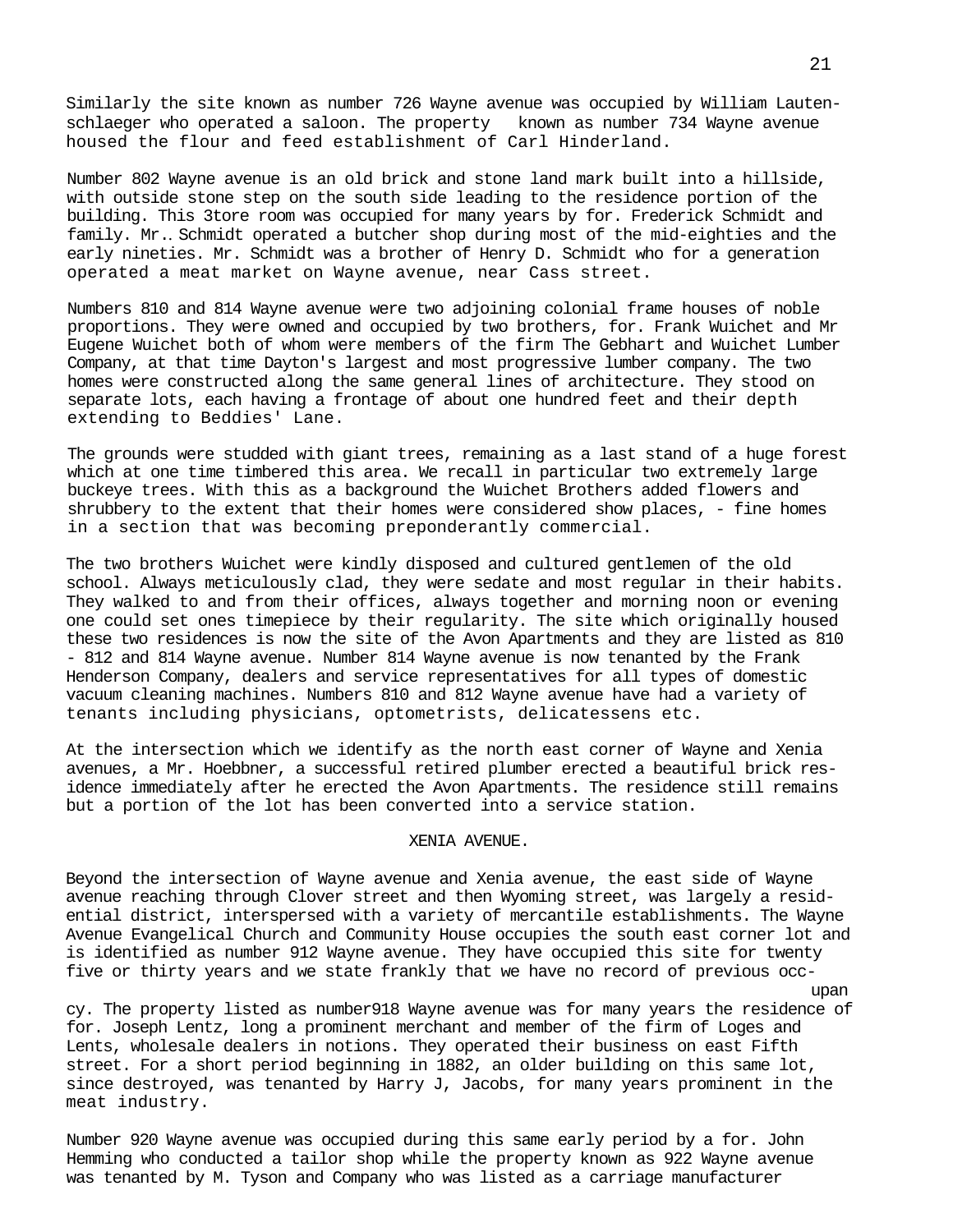**and a carriage painter. During the period beginning in 1882 this same site was occupied by George Cook who also operated as a carriage maker and painter. In 1895 this same number 922 Wayne avenue was tenanted by The Dayton Iron Fence Company under the firm name of Steinbach and Allstaeder who formerly occupied a site on the west side of Wayne avenue, near Fifth street.**

**Number 1108 Wayne avenue is now a residence but in 1882 it was occupied by a Mrs Barbara Schm0auss who at that time conducted a notion store. In 1895 the site was occupied by Dr. C. W. Salisbury.**

**Number 1116 Wayne avenue was occupied variously by one Charles C. Pfaul, a dealer in fruits and later by H. D. Baumgartner who operated a confectionery. It is now tenanted by a Dry Cleaning establishment.**

**Numbers 1120-1122 Wayne avenue now houses Carl's Body Shop. This location was opened as an auto sales and repair shop by one Herbert D. Symmes. The shop was later sold to Mr. Victor Hubler who conducted it for a number of years until he built his own place of business on Wyoming street. It later became Hahn's Garage and then Carl's Body Shop.**

**Number 1126 Wayne avenue is now tenanted by a shoe repair shop. In the early years of Wayne avenue it housed the business of J. M. Heeter, a dealer in flour and feeds, A more recent occupant was the Waltz Heating and Plumbing Company. Number 1128 Wayne avenue was carried in an 1882 city directory as a grocery operated by Paul Reiser.**

**The corner store room known as number 1132 Wayne avenue, located at the north east intersection of Wayne avenue and Clover street is now tenanted by The Coffman Pharmacy; prior to this tenant Mr. Truman J. Wall also conducted a pharmacy at this site. For a period of twelve or fourteen years Mr. Peter Thein, well known in Dayton's German circles conducted a saloon in this property, he remaining here until his death. Mr. Peter Thein and family were of high repute; they were well known and highly respected. His son was for many years a popular member of the Dayton Police Department and is now engaged as Guard at the Winter's National Bank and Trust Company, corner of Main and Second streets.**

#### **\_ CLOVER STREET.**

**The south east corner of Wayne avenue and Clover street known as number 1204 Wayne avenue was for a good many years the business address of Mr. William Shock who for many years conducted a horse shoeing shop at this site. The old shop building has long since been razed making way for a double frame residence. Lately a front has been added, making an additional store room now occupied as a delicatessen shop and a sales outlet for soft drinks, wine and beer.**

**Number 1208 Wayne avenue was the residence and barber shop of Mr. John Hauck. This establishment harked back to the time when in addition to the tonsorial arts, the barber practiced the almost forgotten art of blood letting or cupping. This in addition to shaving, hair cutting, beard trimming and hair singeing made the old barbers masters of many trades. In those olden days, old time fever patients and some old fashioned medical men favored the opinion that at the first sign of fever, blood letting should be practiced. Patients rather favored the leeching process. The leech, a blood sucking aquatic worm was permitted to attach itself to the patients body and when it had completely sated itself with the patient's blood, it dropped off. It was then again placed in a jar of water until another patient fed it. John Hauck and his son practiced this art until late in the eighties. This property has since been converted and is now the office of Dr. Edgar A. Sherk.**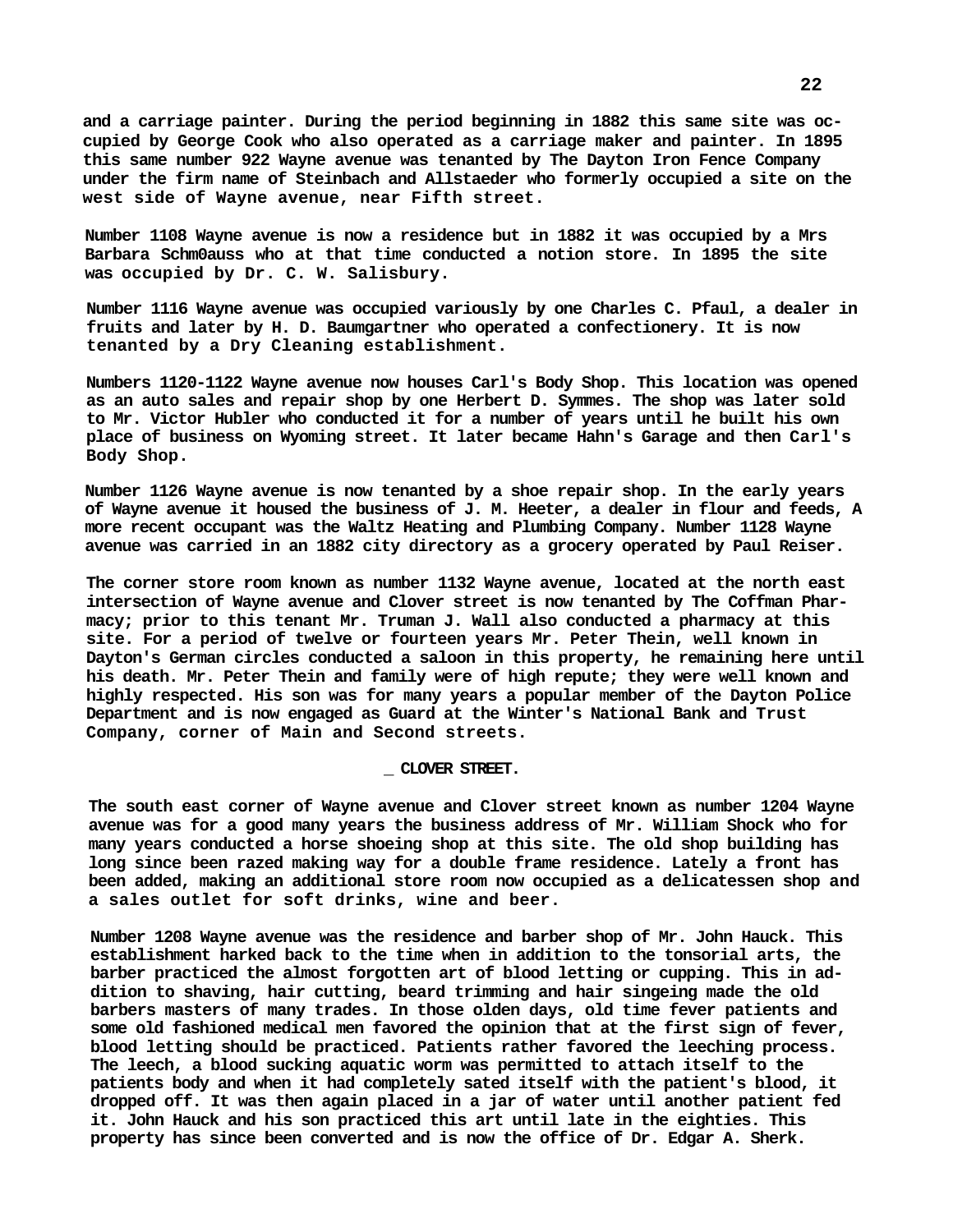Number 1220 Wayne avenue was occupied in 1895 by the wholesale notion firm of Loges and Lentz. They removed their plant from this location to their permanent plant on east Fifth street, occupying the Wayne avenue location for only a relatively short term.

Number 1308 Wayne avenue housed the residence of Mr, George Deis and family for a period of nearly a life time. Mr. Deis was the general agent for the Teutonia Fire Insurance Company a well known locally owned fire insurance company. During the First World War, all things bearing a German title came into disrepute and set up a sales opposition that was hard to beat. To be patriotic this firm changed its name to The Reliable Tire Insurance Company under which name it still operates. From young manhood until his death at the age of seventy two years, Mr. Deis represented this firm and he was well known and highly respected by the greater portion of Dayton's citizenry.

In those early days the local representatives of the better known fire insurance companies, always drove fast horses hitched to sturdy buggies and whenever possible they followed the horse drawn fire apparatus to the scene of the fire. If the loss was not too great they made an immediate estimate of the damage, to be followed by a nearly immediate adjustment of the incurred losses. At an early age, Mr. George Deis youngest son, Mr. William A. Deis followed in his father's footsteps entering the employe of the Reliable Insurance Company as a city agent. This father and son team have contributed a total of nearly three quarters of a century with the same firm. The property known as the George Deis residence site was sold a number of years ago to make way for a super market. Recently it has been converted into Dayton's moat modern self serve chain store.

Number 1312 Wayne avenue was tenanted at various times by one George L. Xrug who conducted a grocery and by Harry 0. Oswald who operated a tavern or saloon. Number 1314 Wayne avenue was tenanted for a number of years by Charles E. Voorhees, a barber. Later the same site was occupied by Henry Heyer, also a barber. In number 1420 Wayne avenue Mr. Joseph Wasmuth conducted a saloon while number 1422 Wayne avenue housed the meat establishment of Meyer J. Jacobs.

Mr. J. E. Kline for a generation or more had his store and residence at the south east corner of Wayne avenue and Lathrop street. He conducted a stove store and tin shop making spouts and cornices and handling a diversified line of sheet metal products. The same building also housed his fine family.

In concluding the business history of the East Side of Wayne Avenue from Fifth street to Wyoming Street, we are aware that there must needs be some discrepancies, particularly where a later structure replaced an original one. Later assignments of identifying street numbers frequently differed from the original. To illustrate this point the present numbers 320 and 322 Wayne avenue was carried in the 1880 directories as number 324 Wayne avenue.

The information which follows lists the business establishments located on the west side of Wayne avenue beginning with its Junction with east Fifth street and continueing progressively to the north west corner of Wayne avenue and Wyoming street.

# FIFTH STREET.

The southwest corner of Wayne avenue and Fifth street, prior to the erection of the three story building which now; occupies this site housed the grocery establishment of J. D. Grimes. The building they occupied was an old weather beaten frame structure which had become a land mark in this area. Some time in 1882-83 Mr. Grimes disposed of this grocery, selling it to Hoskot and Son, Henry 2. and Charles. This firm pro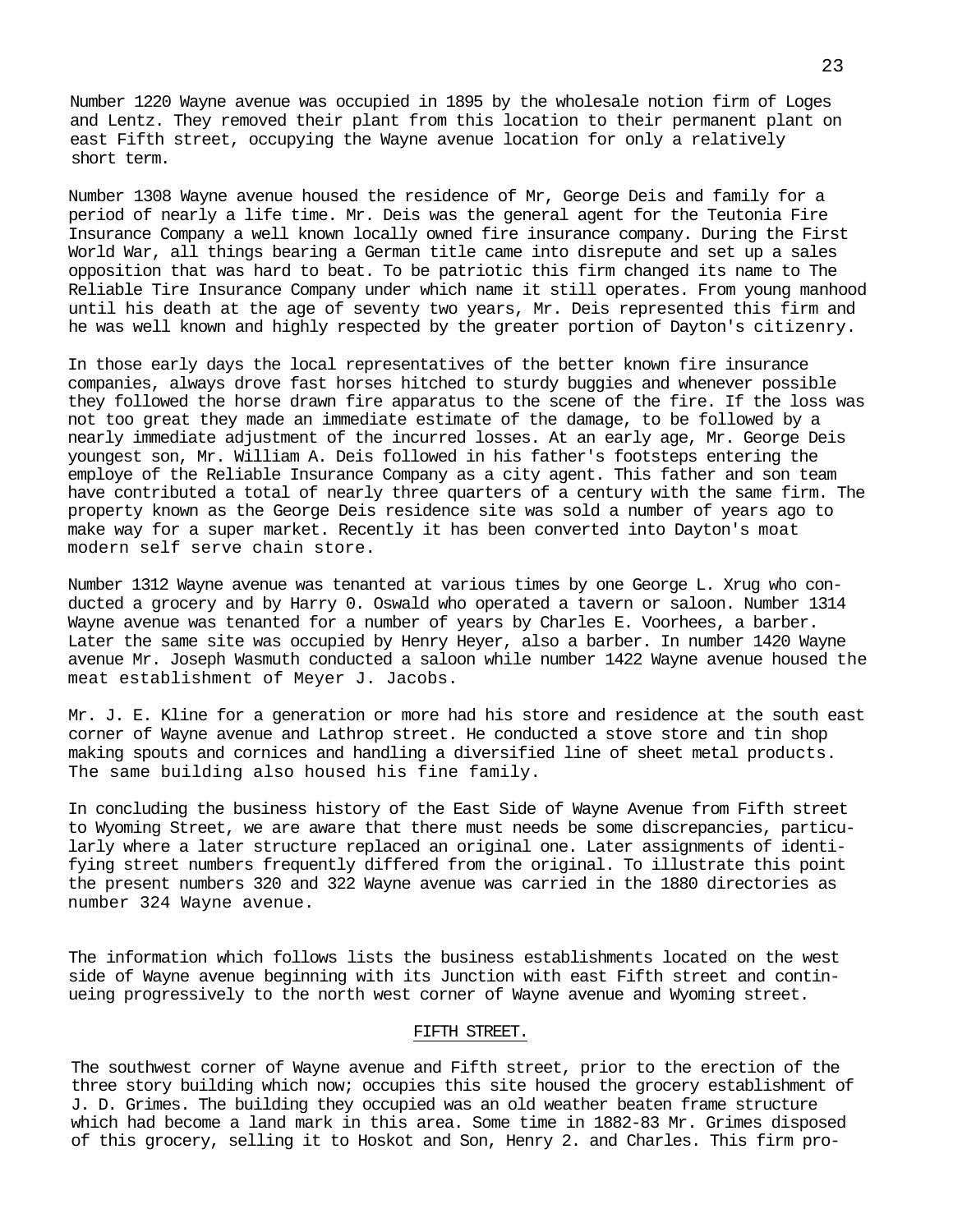gressed for some years; the writer has only a faint recollection of the father but we do recall the son as a well dressed and dapper young business man who later made quite a name for himself as a successful flour broker. The three story building which was erected on this site was at one time owned by the Dayton Italian Society. One of its first tenants was for. John Staugler a popular saloon keeper and ardent sportsman. Later it became one of a cafe chain operated under the firm name of Son, Incorporate. They lately disposed of it to a private individual operating now under the firm name of Lou's Cafe.

A portion of the old building housing the grocery of J. D. Grimes, later the Hoskot Grocery, was a small room identified as number 305 Wayne avenue. During the early eighties it housed the activities of Mr. A. Jungclas who operated a shop devoted to the making and repairing of copper, tin and other small sheet metal commodities.

Number 309 Wayne avenue is the first room of a series of store rooms now housing the furniture and upholstering establishment of Wiedmeier and Company. Incidentally, this old **frame** structure, still in good repair, has withstood the ravages of time and two fires plus the devastating flood of 1913. After the last fire which I believe occurred in 1945-46 the structure was purchased by the children of Mr. Wiedmeier, renovated, fire walls installed and a cement block addition placed on the rear facing the alley.

Originally this structure housed the activities of the hardware, cutlery and seed store conducted by E. Hartnett and Company. Apparently this firm was taken over in the early eighties by The George Grabedinkel Hardware Company, his store being listed as numbers 311-313 Wayne avenue. Mr. Grabedinkel and his chief clerk for. Wesley Marquardt were progressive merchants and the store remained a beehive of industry for **more** than a quarter of a century. It survived until the great flood of 1913 when Mr. Grabedinkel disposed of his stock of merchandise at sacrifice prices and retired to enjoy an old age of ease and comfort.

An adjoining shop identified in the old directories as number 313 Wayne avenue housed the activities of Mr. Adam Steinbach who conducted a general blacksmith shop and forge at this location. Mr. Steinbach was a business man possessing artistic talents and his ability to forge an intricate pattern was well established. Mr. Adam Steinbach had quite a numerous family several of his sons achieving prominence as successful chiropractors, a practice in which they are still engaged. Later Mr. Adam Steinbach associated with himself as partner one Otto Allstaedter who operated as The Dayton Iron Fence Company. This firm remained active for many years later moving their location to number 922 Wayne avenue. Many of the ornamental iron fences produced by this firm may still be seen throughout the city.

As previously stated the Wiedmeier furniture and Upholstering Company now own this building and have occupied it for nearly a generation. They have withstood the ravages of time and the elements but by dint of hard work and perseverance they have established themselves as leaders in their industry.

The old brick building now identified as numbers 319 and 321 Wayne avenue is now occupied by the Wayne Avenue Bakery and they have occupied this site for a period of ten years or more. This building, now close to a hundred years of age was origin-ally tenanted by one Jacob Kraft who operated a saloon on one side and a billiard room in the other. He continued here until his death. Later the saloon site was occupied by for. Caspar Burger who also operated a saloon long famous for its world's fair type of schooner, a huge glass holding well over a quart of the amber fluid which sold for the munificent sum of five cents per glass. He too remained in this location for a number of years until his untimely death.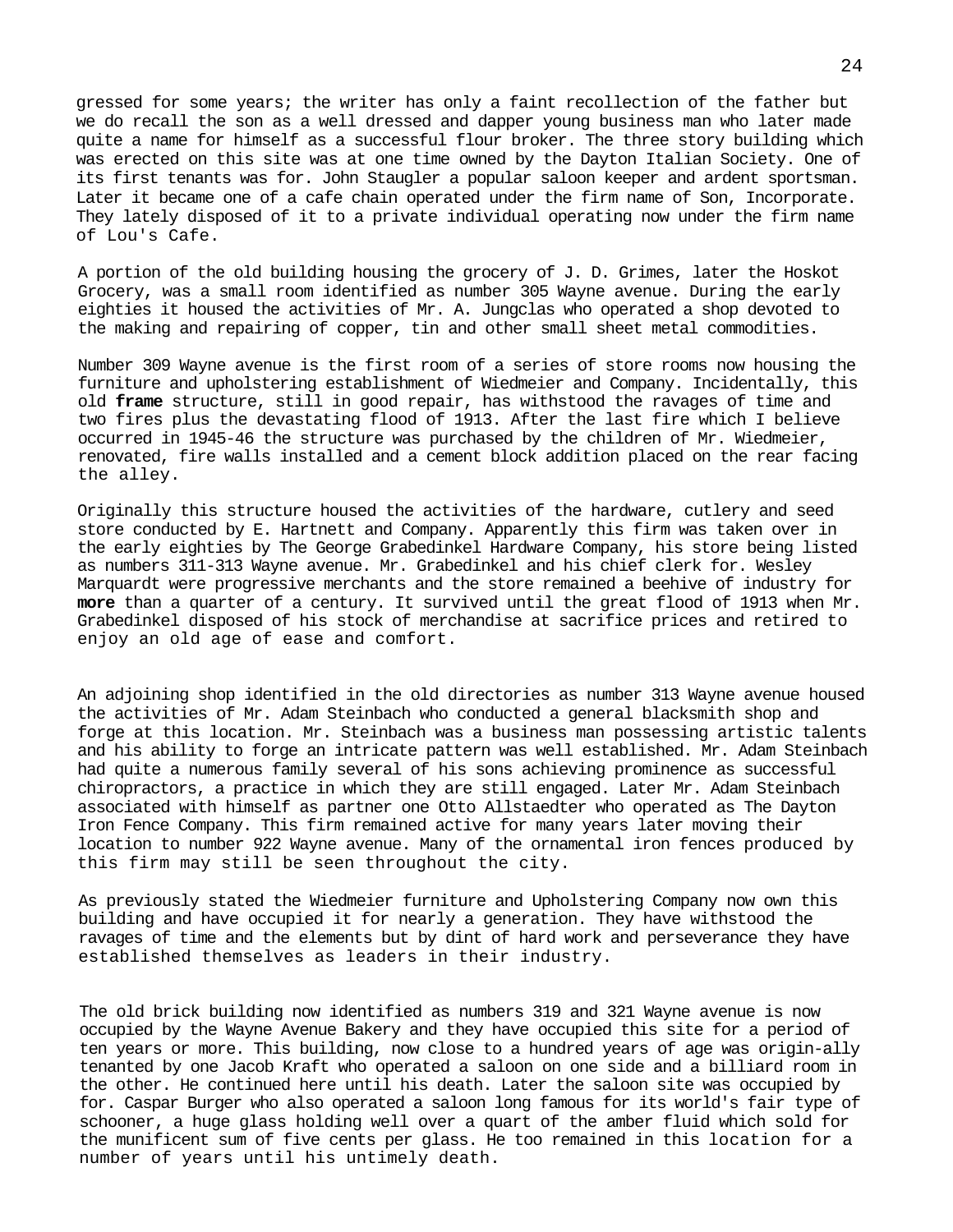**The other side of the building was occupied at various times by a diversified list of merchants. Thus in 1877, John Deis began operation of his wholesale and retail liquor and wine store. Later it also became the first location of Emmet F. Gardiner, who operated a filling station. He later moved to his present location at the corner of Wayne avenue and Cass street. As stated above the two store rooms are now occupied by The Wayne Avenue Bakery who have sublet the apartments above.**

**The old frame cottage known as number 323 Wayne avenue was originally erected in the late seventies by one Judge Baggott who for awhile maintained his office at this site. This Judge Baggott was an uncle of the late Judge Baggott and several times removed in the lineage of the Baggotts now practicing in Dayton. In later years this cottage was tenanted by Otto Zolg who for a comparatively short period occupied it as a boot and shoe repair shop. In later years it mostly stood vacant.**

**The adjacent property known as 325 Wayne avenue was an unpainted weather beaten frame structure of extremely early vintage. For a short while during the early eighties it served as the office and residence of one Doctor John Nolan. After that, for a generation or more it was the home of the Charles Keller family. This unique couple were of German or Hungarian ancestry and both possessed odd traits of character, for all of the years when we knew them, the husband Charles wore tiny gold ear-rings. He operated as a commercial knife and scissor grinder and as an umbrella mender or repairman. When he first began to follow this trade, he carried his foot operated grinder wheel and stand strapped to his back. He announced his presence in any neighborhood by the continuous ringing of a large hand bell, similar to the one used by the milkmen of that day and the school principal who summoned the children for class formation.**

**In later years Charlie discarded the shoulder carried equipment which now was conveyed in a neat spring wagon, a huge advertising type of umbrella sheltering him from the elements. Charlie Keller and his black horse "Charlie" were both familiar figures in Dayton streets. The old man had a fondness for strong drink and as the day progressed he more and more sought work from the many saloon keepers who needed sharp knives to shave the meats for their free lunches. Frequently he took his pay in potent drinks until the close of the day when he was totally inebriated. His horse "Charlie" was well trained, - don't care how helpless the old man became, the horse would bring him home safely. Frequently he was unable to dismount from his vehicle and his wife would then come to his assistance. She would see to it that the horse was properly stabled and fed and then she would lead her spouse home, rifle his pocket for his earnings and then let him slumber peacefully either on the rear porch or in the kitchen, depending on the weather.**

**Charlie's wife was quite a character in her own rights. A buxom woman she feared neither man nor beast. A sign on the door listed her as a German Clairvoyant or Fortune Teller and her income from this source was not inconsequential. She also had some sort of a contact with a well known suburban club devoted to uproarious night life. About eight o'clock in the evening she hitched the horse "Charlie" to the "Jagger-Wagon" and three or four patrons who had assembled at her home climbed into the vehicle and she drove them to the rendezvous. In the early morning hours, she would again return the group sadly the worse for wear and tear and from her home they dispersed to their own lodgings.**

**The brick residence identified as number 329 Wayne avenue housed the interesting family of John Ahlers, carpenter. This family came to the Wayne avenue location some time in the late seventies and they occupied the property until all of their children had matured. In addition to the father and the mother the family consisted of three sons and a daughter. The eldest son William Ahlers established himself as one of Dayton's leading furriers. The second son John Ahlers, Jr spent nearly**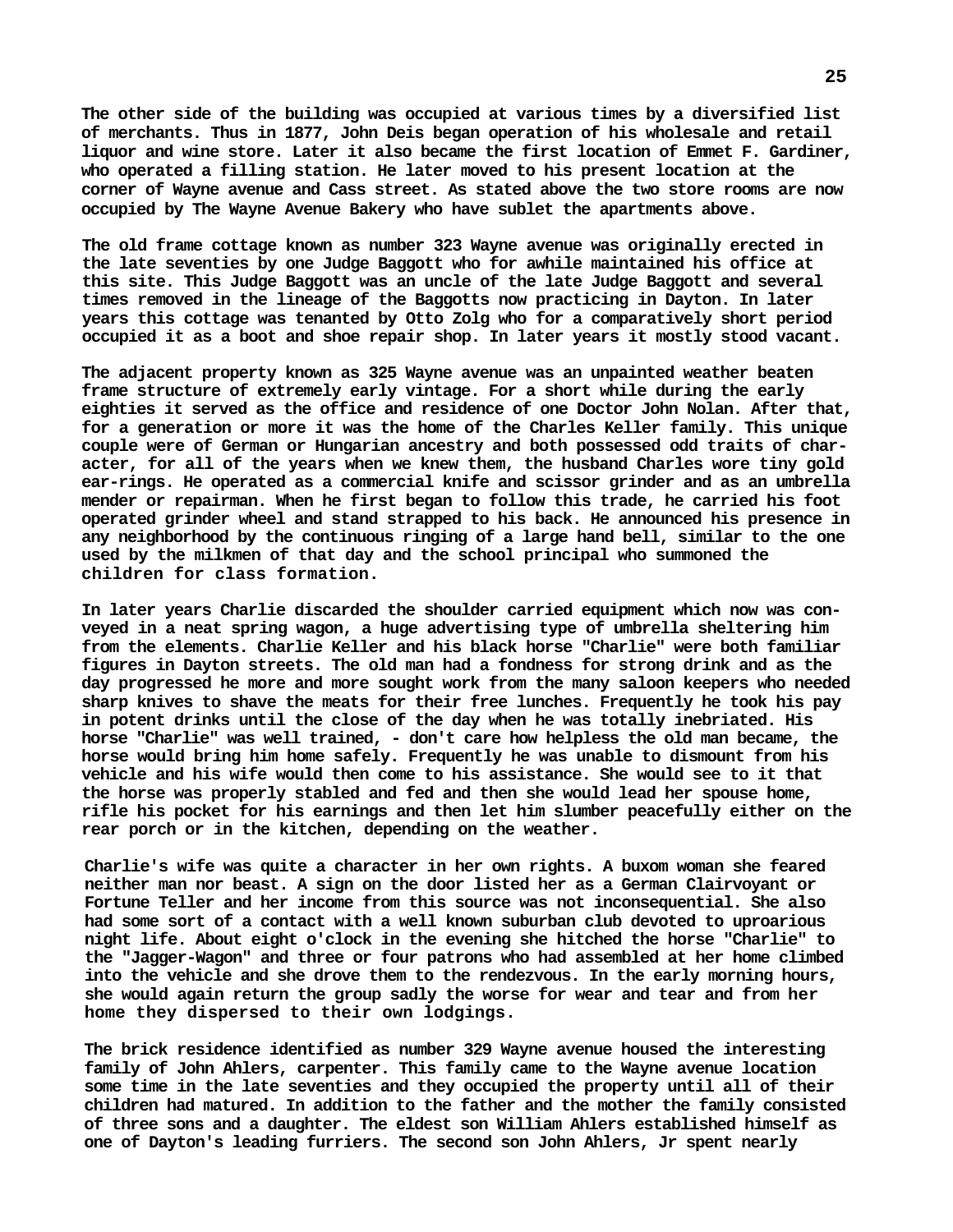the whole of his adult life in the employ of the National Cash Register Company, holding responsible executive positions in connection with industrial and political contacts. For many years he served the city in many capacities and he was several times elected to the City Commission. At the present time he is serving as County Commissioner for Montgomery County. In addition he spent much of his time in promoting the welfare of the Red Cross and similar organization activities. The daughter Elizabeth married a very successful merchant in Middletown Ohio, while the younger son Robert spent nearly all of his adult life as an executive of the General Motors Corporation, with whom he still serves. This family of children were all hard working young folks whose opportunities in life were not a bit better than were those of other neighborhood children. My personal conviction is that a goodly portion of their success should be attributed to their splendid mother - a mother who strove with all her might to instill in the hearts of her children those qualities of perseverance, right thinking and helpfulness to others - qualities without which no success is possible. We old timers of Wayne avenue are very proud of the success achieved by the Ahlers.

In the early eighties, number 331 Wayne avenue, was a handsome brick structure at the north west corner of Wayne avenue and Van Buren street. It was occupied for nearly a generation by one Christian Schmidt and family. Mr. Schmidt was the owner of one of Dayton's better known retail merchant tailoring establishments. We recall him very well, remembering him as a short, roly-poly sort of an individual, always meticulously clad, a walking advertisement for his profession. His good wife had a most kindly disposition and had built a reputation as a neighborhood angel of mercy always ready to render those acts of kindness so welcome in times of distress.

After the death of Christian Schmidt, the site was occupied for a short while by Mr, Charles Selz who was a professional musician and also conducted a grocery and confectionary at this site. He was the father of Thomas, Charles, Edward and Ralph Selz who were active in the development of the Pearl Laundry. The site again became a merchant tailoring establishment soon after the death of Mr. Selz when the property was leased to Mr. William Woeste. Mr. Woeste's tailor shop remained at this site for a period of years after which he located at number 629 Wayne avenue. When in late life Mr. Woeste retired from business he erected a home for his declining years near Phillipsburg, Darke County at or about the intersection of State Routes 40 and 49.

When Mr. Woeste vacated the property at number 331 Wayne avenue, it was remodeled to meet the requirements of a modern undertaking establishment, operated by the well known firm of Krug and Litkowski who remained in this location for a period of eight or ten years, when the building was destroyed by an explosion of undetermined origin. After this disaster Krug and Litkowski purchased the old Harry Coleman residence on Van 3urcn street which they converted into a mortuary establishment which survived until after the death of Mr. John Litkowski many years later.

It is a matter of record that adjacent to the brick property identified as number 331 Wayne avenue, there stood a small frame cottage occupied by the barber shop of Laurenz Dany who operated there until 1882. At that time he sold his shop to a Mr. William (Bill)Johnston, also a barber who later moved to a new location on east Fifth street, immediately opposite to walnut street.

About 1884 the old frame cottage was torn down and a one story brick addition was added to the old Schmidt property as it was still called. The store room in this brick addition was first tenanted by Mr. Rudolph Dhein, a son in law of Mr. Christen Schmidt; he conducted a fruit market remaining for several years when he moved to the country to operate a fruit farm. When he vacated this site it was tenanted by one Samuel Woods who for a number of years conducted a meat market at this stand.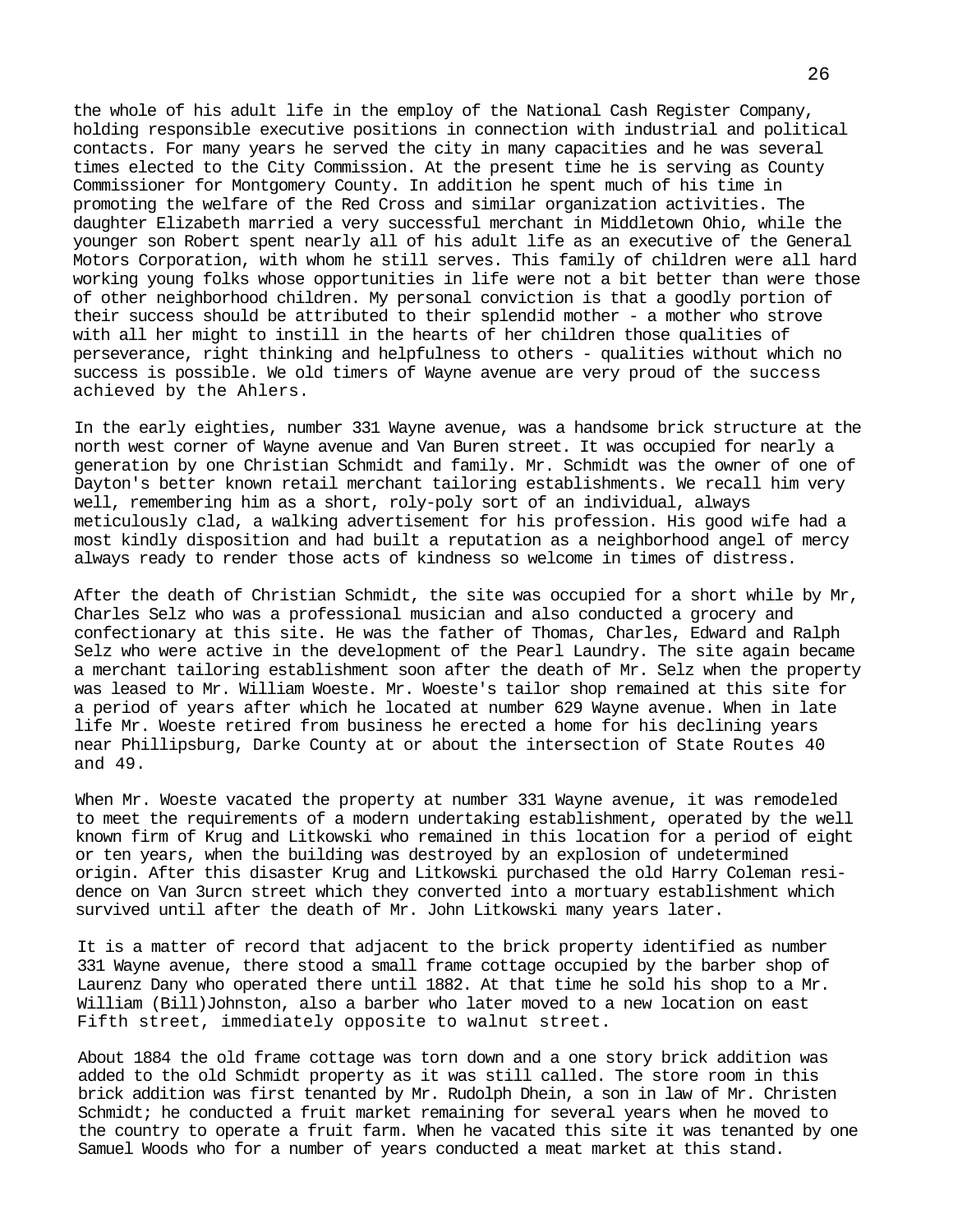Then came DESTRUCTION I recall that I had been suffering some slight ailment, probably a mild case of Flu. My home remedies having failed I called at the office of our family physician, Dr. Edw. C. Crum whose office was located on the north side of cast Third street at a point nearly opposite to Wayne avenue. The good doctor diagnosed my case, supplied a quantity of medicine and recommended that I go home and go to bed for a few days. . Leaving his office I proceeded south on Wayne avenue. When I arrived at near the Junction of Fremont avenue I stopped suddenly,and for no apparent reason I looked up. The sight which I thought I saw in the southern sky filled me with dismay I momentarily I considered, - could I be delirious, -Was I losing my mind ?.

High up in the southern sky, - stood a brick house then, - PUFF - followed by the complete disintegration of the building, the debris falling to the earth and settling in a huge cloud of dust. The John Ahler's residence had been completely demolished by an explosion of undetermined origin. Not only was the Ahlers residence demolished but the building housing the mortuary firm of Krug and Litkowski. Damaged by flying timbers, bricks and glass were the Brand and the Deis properties. I recall that nearly all of the windows in our property at number 320 and 322 Wayne avenue were completely shattered and that a flying piece of scantling was hurled through an upstairs window and pierced a nine inch brick partition wall. Also the mattress on mother's bed had been made useless by flying glass particles which had slashed the mattress to ribbons. Fortunately the explosion occurred at a time when the Ahlers family were away and there was no record of death or injury.

A year or so after this event The Standard Oil Company secured the premises formerly housing the old Baggott cottage, the Charles Keller residence, the Ahler residence site and the Schmidt store and residence converting it into a Service station site. During the Tall of 1949 this rather modest service station was dismantled and at this writing it has been replaced by an enlarged and modernised structure.

## VAN BUREN STREET to CASS STREET.

Beyond Van Buren street and listed as number 405 Wayne avenue stood an old frame building housing the confectionary of Benjamin K. Doudna. Occupying a largo area but listed in the old city directories as number 411 Wayne avenue, was an old time livery stable operated for awhile by one Joseph B. McBride. I think it was prior to his occupancy that the same site housed the livery stable of Theodore Kramer, in 1895 the livery firm of Corry and Dickey took over this site.

In 1882 the adjoining shop known as 413 Wayne avenue housed a horse shoeing shop conducted by John O. Meara. Similarly an early directory lists John E. Whiteside as operator of a horse shoeing shop at number 417 Wayne avenue while a Thomas Judy occupied room number 415 Wayne avenue as a barber shop. We believe that this room is now operated by Burns' Market.

The line of old building originally at this site beginning with the confectionery at the corner of Van Buren and Wayne avenue and including the livery barns and the horse shoeing shops, withstood the ravages of time and long years of service until well after the disastrous flood of 1913 when they were torn down and replaced by modern structures. Number 401 Wayne avenue is now a Cafe and Night club. Number 405 Wayne avenue has had a long time tenant in the person of Mr. Richard C. Nash specialist in heating appliances and controls, Numbers 407 and 409 are leased by The White Cross Beauty Shop Supply Company.

The structure known as 419 Wayne avenue was to the best of my recollection an old residence later acquired by Jar. Clyde Icenbarger, who rased the old building, replacing it about the year 1912 with a brick building consisting of two store rooms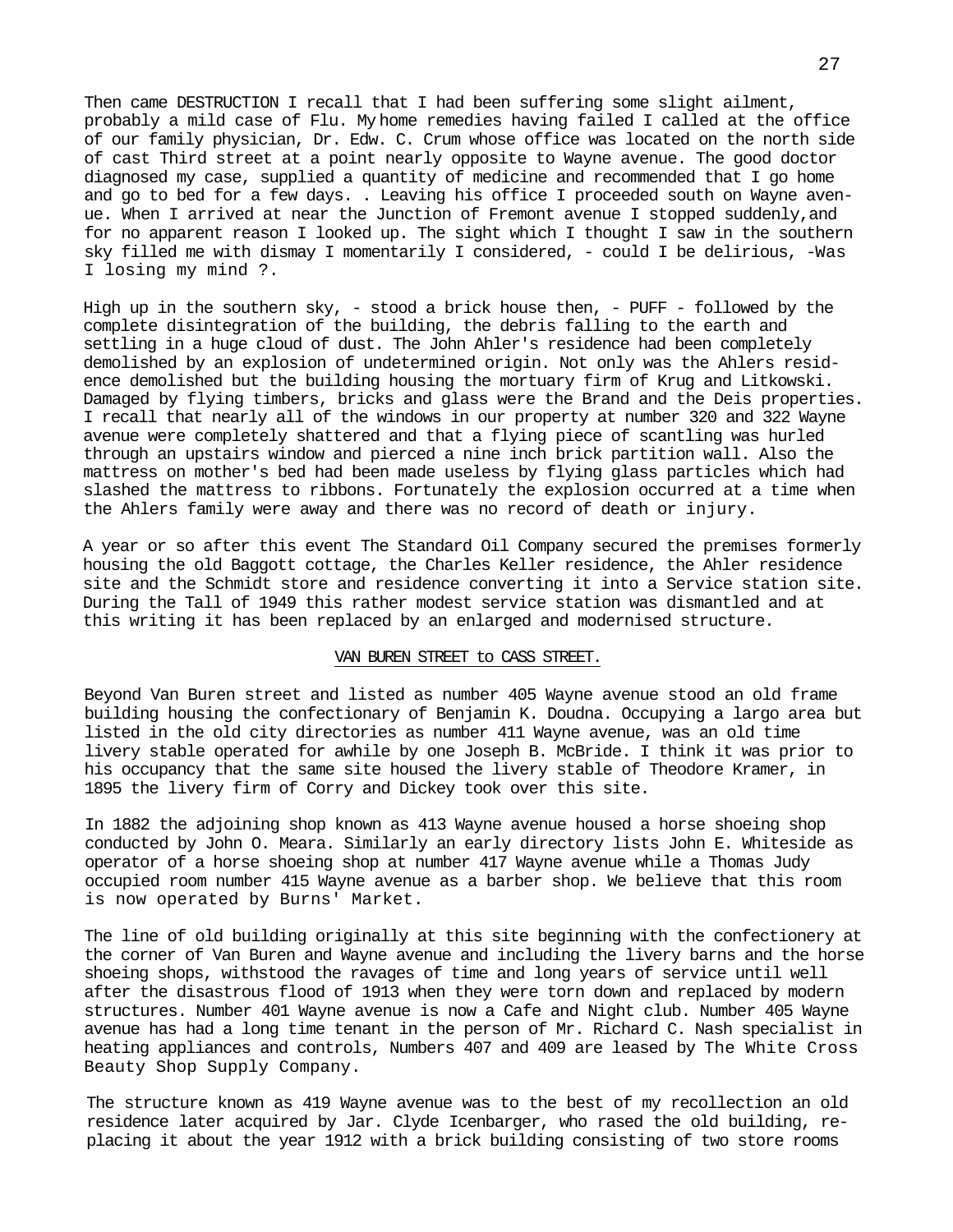**with two apartments on the second floor. Clyde Icenberger was the son of a Dayton minister and brother of one of Dayton's oldest and best known druggists, long famous as the producer of the nationally known "Puritan Easter Egg Dyes." Prior to the erection of his own building Clyde Icenberger conducted his grocery and meat market across the way in a room of the Heckler block now occupied by the Poeppelmeyer Company. After completing his new structure he transferred his grocery stock to the new location where he remained until his death. The corner store room in which he conducted his business is now under lease to The Dayton Typewriter Company.**

**In the area between the alley next to number 419 Wayne avenue, there existed a conglomerate group of old structures long since torn down. During the eighties and early nineties these old buildings housed quite a variety of small mercantile establishments. Numbered respectively number 429 and number 431 Wayne avenue, was an old brick structure housing two store rooms on the ground level with lodgings and living quarters on the second floor Number 429 Wayne avenue was occupied in the early eighties by one Priedericha Dotte, who conducted a small confectionery shop. Later this same room became the cobbler shop of Joseph Spitzig. The second store room known as number 431 Wayne avenue was for a decade or more the bicycle sales and repair shop operated by Gilbert Brothers. In those early days when one of the small boys in the neighborhood could not be found in his usual haunts, the search was generally directed to Gilbert Brothers' shop where the kiddie could usually be found so engrossed in watching the repair of a neighbors' bicycle that they often forgot to go home for their meals.**

**At a later date, Joseph Spitzig the cobbler moved his shop into a two room cottage, three or four doors south of his original location where he plied his trade for nearly a generation, Mr. Spitzig was a youthful emigrant from his native land, who by diligence and practical economy together with a studious effort to completely satisfy his customers, amassed modest wealth, enough to insure him a competence for life. He reared a fine family of children to whom he gave every opportunity to advance in their chosen profession or trade.**

**Number 433 Wayne avenue was the frame residence of John Hand and family The corner saloon and billiard room identified as number 435 Wayne avenue was owned and operated by one Albert Hoefler who a few years afterwards died of tuberculosis. The operation of the saloon was then taken over by John Hand. He had conducted this business for only a few short years when he too died. In later years the place had several owners among whom we list one Calvin 3. Bently and later by a Mr. Caspar Ens. The old building survived until after the 1913 flood and the entire footage, - using the alley to its northern border to the south west corner of Cass street, is now identified as number 431 Wayne avenue and it is under the independent ownership and management of Emmett P. Gardiner who conducts a gasolene service station. Mr. Gardiner can too be catalogued as an Old Time Wayne Avenue Booster.**

#### **CASS STREET to JONES STREET.**

**The southwest corner of Wayne avenue and Cass street is identified as number 503 Wayne avenue. It is an old brick store room and residence and was erected in the late seventies. My first recollection of its occupancy was in the early eighties when it was occupied by John G. Pfeffer and family. Here he operated a saloon and pool and billiard room for several years and he was well and favorably known, particularly for the quality and quantity of his "free lunches." His occupancy endured for perhaps seven or eight years after which time he left the neighborhood. Prom then on the building was occupied by a rapidly changing personnel, mostly engaged in the barber business.**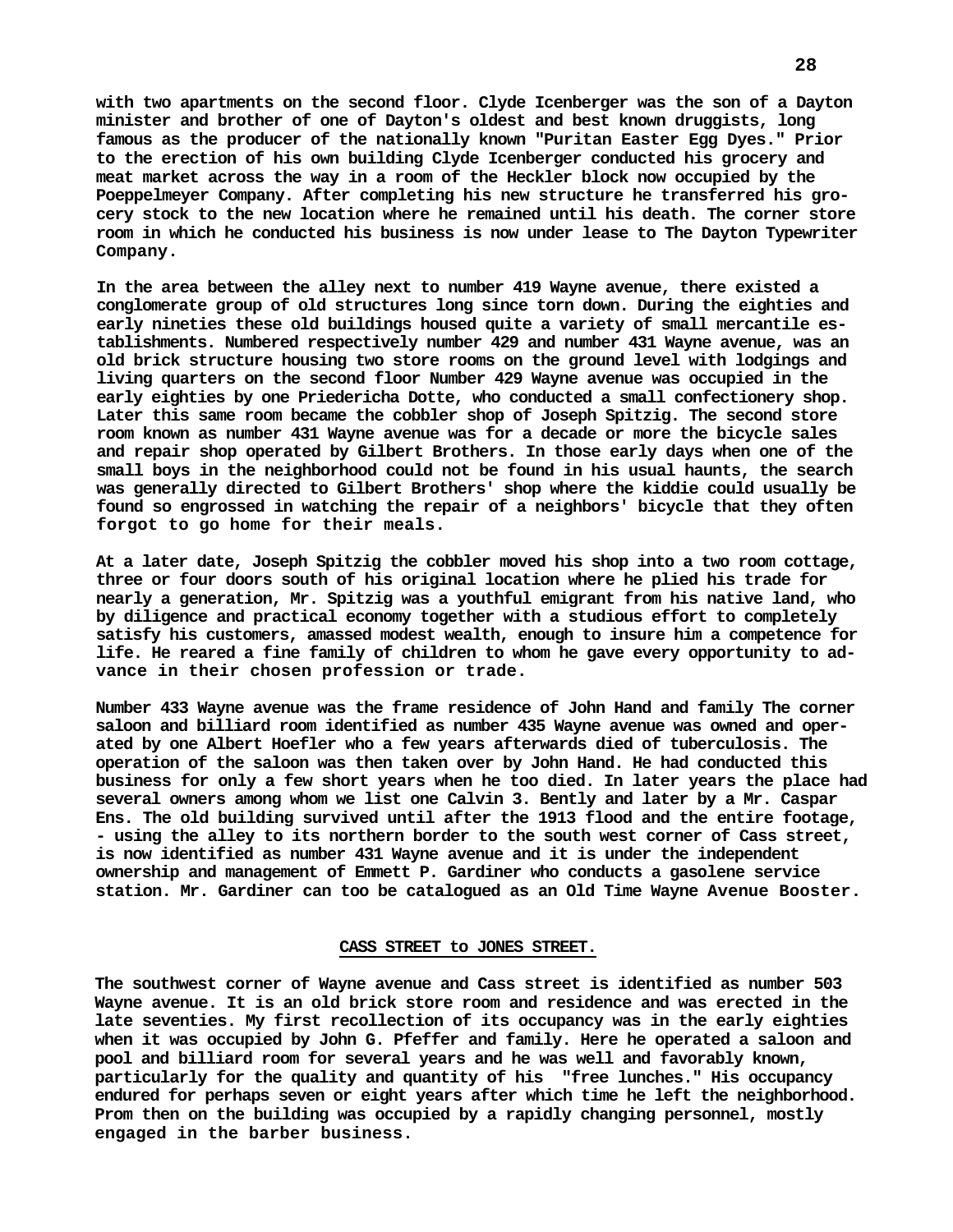Number 505 Wayne avenue is also a brick structure of ancient lineage, My earliest recollection brings to mind the tenancy of John Dany who in the late seventies and early eighties operated here as a boot and shoe merchant. . It was about the year 1885 that the Henry D. Schmidt family took over this building in which Mr. Schmidt operated a butcher shop. His meat shop was a quality shop and he held his standard of quality extremely high. In these days of high meat prices we recall with amazement that father's table usually seated thirteen or fourteen persons. It was one of my chores to go to Henry D. Schmidt's meat market before I went to school. If not otherwise instructed, at least four days of the week we carried home seven large choice cut porterhouse steaks together with luncheon meats etc. The daily purchase was tabulated in pencil in a small hand carried account hook and on the first of the month a cash settlement was made. . I recall that the total cost for the month amounted to a sum that today would hardly buy one medium size round steak per day. Mr. Henry D. Schmidt conducted his meat market at this site for a period of eight or ten years after which he disposed of it to enter the plumbing business with his elder son. In later years the building was acquired by the Goldflies interests who for a while conducted a summer garden and cafe on the premises. Lately it has been used as a dry cleaning establishment.

Number 509 Wayne avenue housed the confectionery of George T. Jackson while number 515 Wayne avenue was occupied by George Folkerth and Company, dealers in furnaces etc. At a still later date this store room housed the 3ecker Roofing Company.

The old double brick residence known as 521 and 525 Wayne avenue was the home of Mr. Joseph Osterday who conducted a carriage paint shop in the rear of his lot. far Osterday together with Mr. Samuel Eohrer, who spent a life time in the Government Postal Service, maintained their homes in this location for more than a generation.

In the early eighties far. John C. Diets conducted a drug store or apothecary as they were then called, housed in his own building which contained three store rooms with apartments in the upper floor. The building was generally known as Dietz's Block and was identified as numbers 525 - 527 - 529 - 531 Wayne avenue. Mr. John C. Diets conducted his store for more than a generation and was considered one of the street's most successful merchants, for a number of years one of his sons conducted a plumbing establishment on the rear of the premises; the business grew to such dimensions that he was compelled to add an additional building fronting on Jones street. Tor a number of years the store room known as 531 Wayne avenue was occupied by Gitzinger and Company who specialised in gas grates, mantles, tiles and similar products.

Today, the entire Dietz Block as listed from 525 to 531 Wayne avenue is known as the BLOOD BLOCK. The entire building is now occupied by The Blood Hardware and Supply Company who have operated at this site for many years conducting one of the most complete stores of its kind in the city.

For a short time, near 1895 room numbered 527 Wayne avenue was tenanted by Mr. H. G. Hueffelman, a boot and shoe merchant. Prior to the erection of the Dietz Block or The Blood Block as it is now known, we have a record of a Mr*,* David Mentel who conducted a grocery and provision market in an original building rased to make way for the newer structure.

## JONES STREET to RICHARD STREET.

An old record which we consulted shows that a Mr. John H. Dierken conducted a saloon at the south west corner of Wayne avenue and Jones street. We have no record on numbers 603 and 605 Wayne avenue other than the present occupancy of Preston Foster Tire shop, located at number 607 and a restaurant in number 609 Wayne avenue. An extremely old record Bhows occupancy of number 611 Wayne avenue by one Brnest Ferrabee listed as an interior decorator and frescoer with number 619 listed as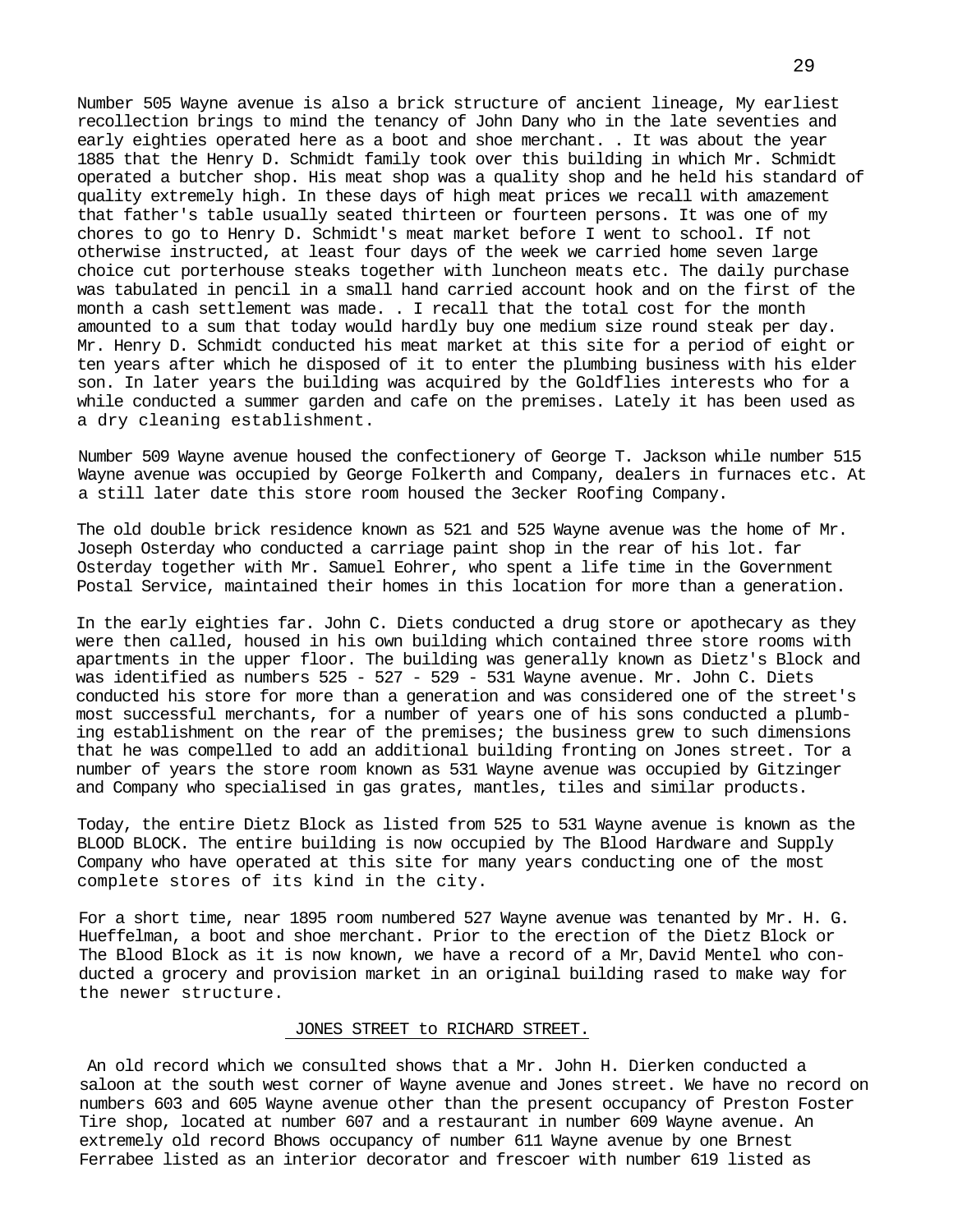**the home and office of Dr. John A. Romspert. This latter site is now occupied by The Wayne Theater. We are quite sure that a number of discrepancies exists in the listing of a number of the building sites in this city square. We attribute this to a number of building changes made from the original resulting in a confusion of identifying street numbers. We have no record to confirm but we do recall that one**  *Mr,* **Dixon occupied one of the old store buildings for a considerable number of years, he engaging in the tin, copper and other sheet metal work.**

**Number 625 Wayne avenue is now occupied as a barber-shop but in earlier years it housed the meat market conducted by Mr. Louis Grabbe.**

**Number 627 Wayne avenue was for a generation or more the home and business place of Peter A. Mertz who dealt in harness, saddles, horse collars, saddle blankets, lap robes, horse blankets, whips and sundry saddlery supplies. Unlike saddlers of today, Mr. Mertz made his leather goods to order and it was not an uncommon sight to see a farm team tied in front of Mr. Mertz's establishment and he taking exact measurements to insure a comfortable fit.**

**The store room identified as number 629 Wayne avenue according to old records, reveals that a Mr. John C. Gondert conducted a boot and shoe store at this site. Today it is tenanted by a cigar and tobacco shop.**

**Number 631 Wayne avenue for several years housed the grocery of Schaefer A Qerwels who at that time operated three additional stores located at Third and Williams street, Troy and Plane street and 133 south Jefferson street. With the demolition of the old building across the street and the erection of a new building now housing a Kroger Grocery Company store, they moved their Wayne avenue store to the new location. Schaefer & Qerwels operated under the firm name of The Cincinnati Grocery Company. As previously stated, we have been told that the four stores of the Cincinnati Grocery Company operated by Schaefer & Qerwels were the first units acquired by the Kroger interests when they first entered the local field.**

**Somber 633 Wayne avenue for many years housed the modern conception of a shoe store; it was operated by Mr. Edward Zahn. Many of us oldsters recall the old style shoe store and the old time shoe or boot. The footwear was built sturdily of honest to goodness cow-hide, heels affixed with wooden shoe pegs and the soles, if not hand sewed were firmly set in place with either shoe pegs, brass nails or in some cases, hob nails. Decorations were sparse but boots nearly always had a protective metal shield usually constructed of burnished copper or brass, to prevent scuffing the toes. This footwear was built to give substantial wear but comfort was a secondary consideration. Frequently an elder son would be shod with a new pair of these sturdy shoes but, in short time he outgrew them and then a younger brother would inherit them and perhaps he too would outgrow them and then perhaps another younger brother inherited them finally finishing the job. Mr. Edward Zahn was a pioneer in the merchandising of factory built shoes built to wear but decoratively dressy and comfortable. To this store flocked whole families of boys now grown to grandfathers estate who recall their first pair of modern shoes purchased from Edward Zahn. In later years, before he retired Mr. Zahn's Bon entered the business as a partner**

**One of our older records show that a Mr. Conrad Bickel operated a carpet weaving shop at number 635 Wayne avenue. Later this same store room was occupied by Mr. William Woeste, a merchant tailor, who had moved to this location from number 331 Wayne avenue. He remained at this site at number 635 Wayne avenue until he retired from business.**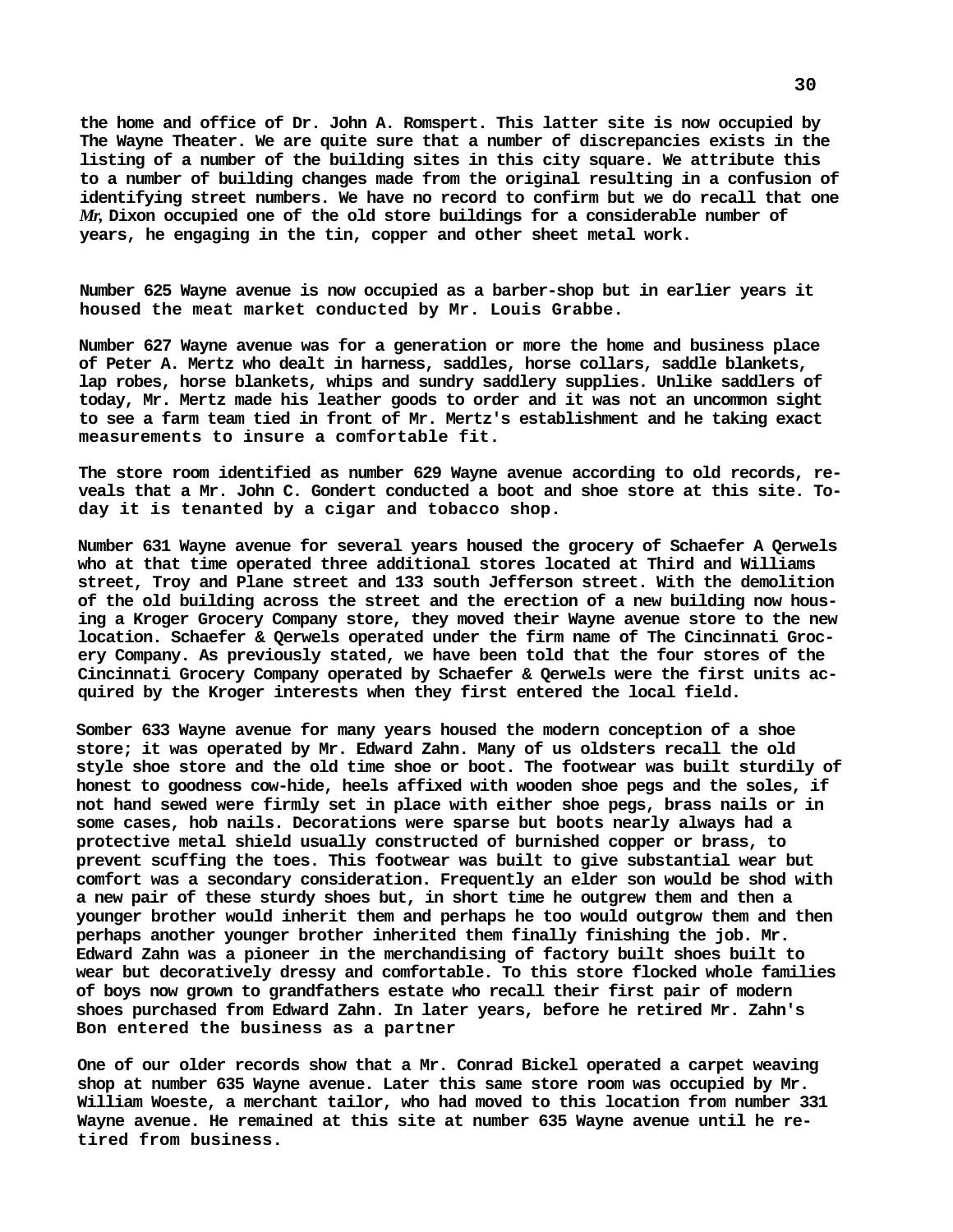**Number 641 Wayne avenue, an old two story brick building was according to old records the site of an old time saloon owned and operated by a Mr. Waltz. If we are correctly informed Mr. Waltz was the father of an eminent civil engineer who was connected in this capacity with both municipal and county engineering activities. When we know the place it was the saloon of Mr. John Lukey who also owned the property. He came to this location in the early eighties and he remained in this area during his entire life time. The old building has long since been rased and the original street number has been carried for a long time by The Bricher Plumbing Company. Number 645 Wayne avenue identifies the offices of The Olnor Engineering Company while number 647 is the address of The Ohio State Liquor Store**

**Without fear of successful contradiction we can say that John Lukey conducted Wayne avenues most popular saloon at this location which was the north west corner of Wayne avenue and Richard street. We also say that John Lukey was one of Wayne avenue's most successful business men. This is confirmed by the fact that Just prior to and after his retirement he erected the building housing store rooms and apartments at the north east corner of Wayne avenue and Richard street. This building is known as the Lukey Building and was erected primarily as a home for The Market Savings Bank of which at that time Mr. Theodore Lienisch was president. Later he erected another building on the site once housing his saloon at the north west corner of Wayne avenue and Richard street. This new building is now the permanent home of the Market Branch of the Winter's National Bank and Trust Company.**

**In his capacity as owner and operator of one of Dayton's most popular saloons, Mr. Lukey was a most congenial host. He knew everybody and ho was liked by all. Despite the fact that he was a sober and industrious business man he enjoyed life to the utmost and he was well known to the sporting fraternity. He loved horses and racing of all sorts and whenever he felt so inclined he and a group of boon companions would head for Latonia, at that time our most popular racing resort. He was not adverse to modestly play the ponies however, his saloon always remained a place of amusement and good fellowship and no form of gambling activities were permitted on the premises.**

**It seems that in those early days a Dayton business man lived a fuller life; he knew how to relax. As stated earlier Mr.Lukey loved horses; he owned and drove a small sorrel pacing mare, extremely fast and stylish. With this little seven hundred pound mare hitched to a stylish highly polished runabout, Jack Lukey was the envy of all who saw him. Jack knew and called everybody by their first name and when driving south on Wayne avenue he invariably halted at Fifth street where he was always greeted with boisterous acclaim . When the greetings were over he would quietly place the reins between the whip socket and the shiny dash and then he let out a vociferous "GIDDAP." The little mare knew exactly what was expected of her and she would set off at racing speed and without any guidance whatsoever carry Jack to his home. Many of us old Grandfathers remember Jack Lukey and his fast little sorrel mare and heave a sigh for the good old times when things moved a bit slower.**

**In this same connection we recall the congeniality and the camaraderie existing among the old time merchants of Wayne avenue. The noon hour was siesta time; - no, they didn't close their shops, but many of them took a nap in a rear room and if you looked into their stores their clerks might be seen reclining in chairs, snoozing and perhaps snoring a bit. During mid-week it was not uncommon to have the smithie Adam just kind'a drop in on hardware man George, commenting nonchalently that things looked Just right for a bit of fish-in'! What does George think of it? George replies that its OK by me and he wonders if John wouldn't like to go too and Adam remembers that Peter was a good fisherman and he too is invited and soon the kids are wise to the fact that a fish-in' excursion is in the making and then about 1.30 o'clock two or three wagon loads would leave the street, hauling**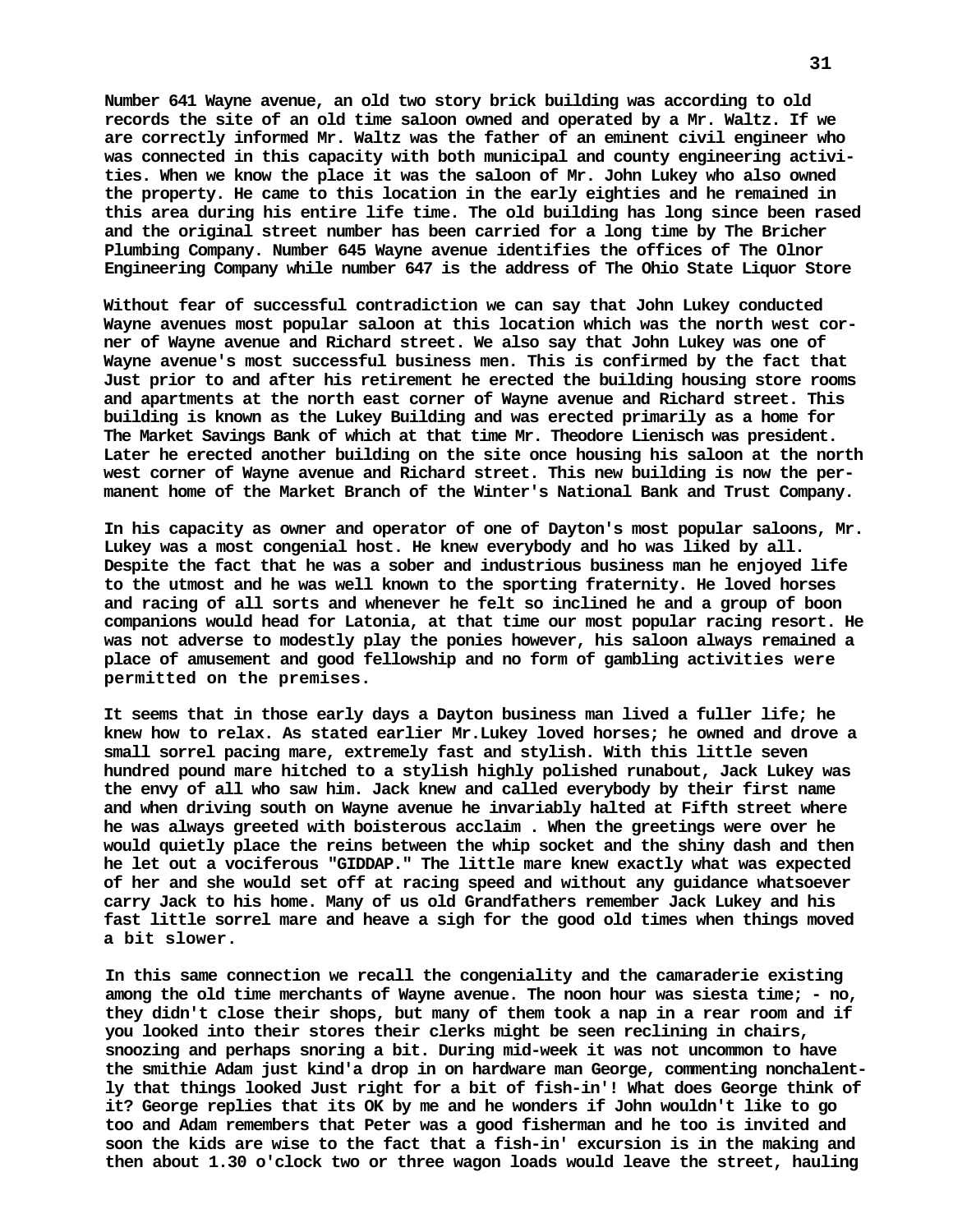**merchants and their children and four or five long bamboo fishing poles and carrying an ample supply of sandwiches and wherewith all to quench the thirst and happily thy would drive to Barsmanville on the Mad River or perhaps to Old Henry's place on the Stillwater River or to Miller's drove on the Great Miami, frankly, they didn't do much fishing hut they relaxed and the kiddies had lots of fun and everybody was happy.**

**Burns Avenue bisecting Wayne avenue at the Little Market House has quite a history, little known to the general public. Some of the old-timers still recall that origin ally the bed of the Mad River was banked by the steep hills on the south side of Eagle street and that the Mad River crossed Wayne avenue at or near Burns avenue. It must have been some time after the close of the Civil War that the present channel bed of the Mad River was dug and the stream diverted to its new bed. The fact remains that the old channel still carried a vast amount of drainage and to take care of this they dug Seeleys Ditch. This ditch as originally conceived was ideated by the thought that laterals could be dug from the ditch and these laterals tied in with the canal, should carry water power to production sites who had no available power. This scheme was later discarded and Seeleys Ditch simply carried away neighborhood drainage, Finally , years after its first conception, a huge sewer, placed under the park surface of Burns avenue was installed and this part of the history of old Dayton now lies buried under the street, the sewer exhausting into the river at a place just west of the Washington street bridge.**

#### **BURNS AVENUE to HICKORY STREET.**

**Number 703 Wayne avenue was occupied in the early eighties by E. Mohme & Company who conducted a saloon and grocery at this location. We do not know how long they occupied this site but in later years it was taken over by a Mr. Mohler who remained for a decade or more. Today the site is known as the Market Cafe.**

**Number 705 Wayne avenue had an early and continuous tenant specializing as a fish market. I have been unable to learn the owners name however it was later occupied by one Morris Schwartz who operated in the merchandizing of china and glass ware. In later years it was again converted to fish market use by Maurice Footer. Similarly, the room known****as number 707 Wayne avenue has had an ever changing personnel in a variety of enterprises however it is now tenanted by Charles H. Tucker, Jeweler.**

**The building originally identified as number 715 Wayne avenue was occupied for a generation or more by the family of Mr. Joseph Burwinkle, who was one of Wayne avenues better known dry goods merchants. He occupied this site for many years, eventually selling it to Mr. Charles Feth whose daughter Cora Feth conducted the business for a period of eight or ten years. The property is now occupied by R. T. Reeves and Company, who handle a line of tiles, linoleum and similar products. The building is BOW identified as number 721 Wayne avenue.**

**The building now housing the Forney Feed Stores was formerly known as 721 to 727 Wayne avenue. It has had a most varied occupancy. Thus in 1882 the firm of Bucher and Bucher operated a successful cigar factory for quite a number of years, their products winning popular acclaim. In a room known as 725 Wayne avenue, 7. IT. Ludy and Company operated a harness and saddlery shop. In 1882 Mr. Fred Freier had a boot and shoe store at this site then listed as 727 Wayne avenue. The room known as 729 Wayne avenue was operated as a bakery by Mr. Fred Lang who later bought the building at number 911 Wayne avenue to which site he moved his bakery. The store identified as number 733 Wayne avenue was for a short while tenanted as a meat market by Feinberg**  *& Oscherowitz.*

**In 1882 Mr. Michael Schiml opened a shop for the distribution of flour and feeds at the north west corner of Wayne avenue and Hickory street. This enterprise was**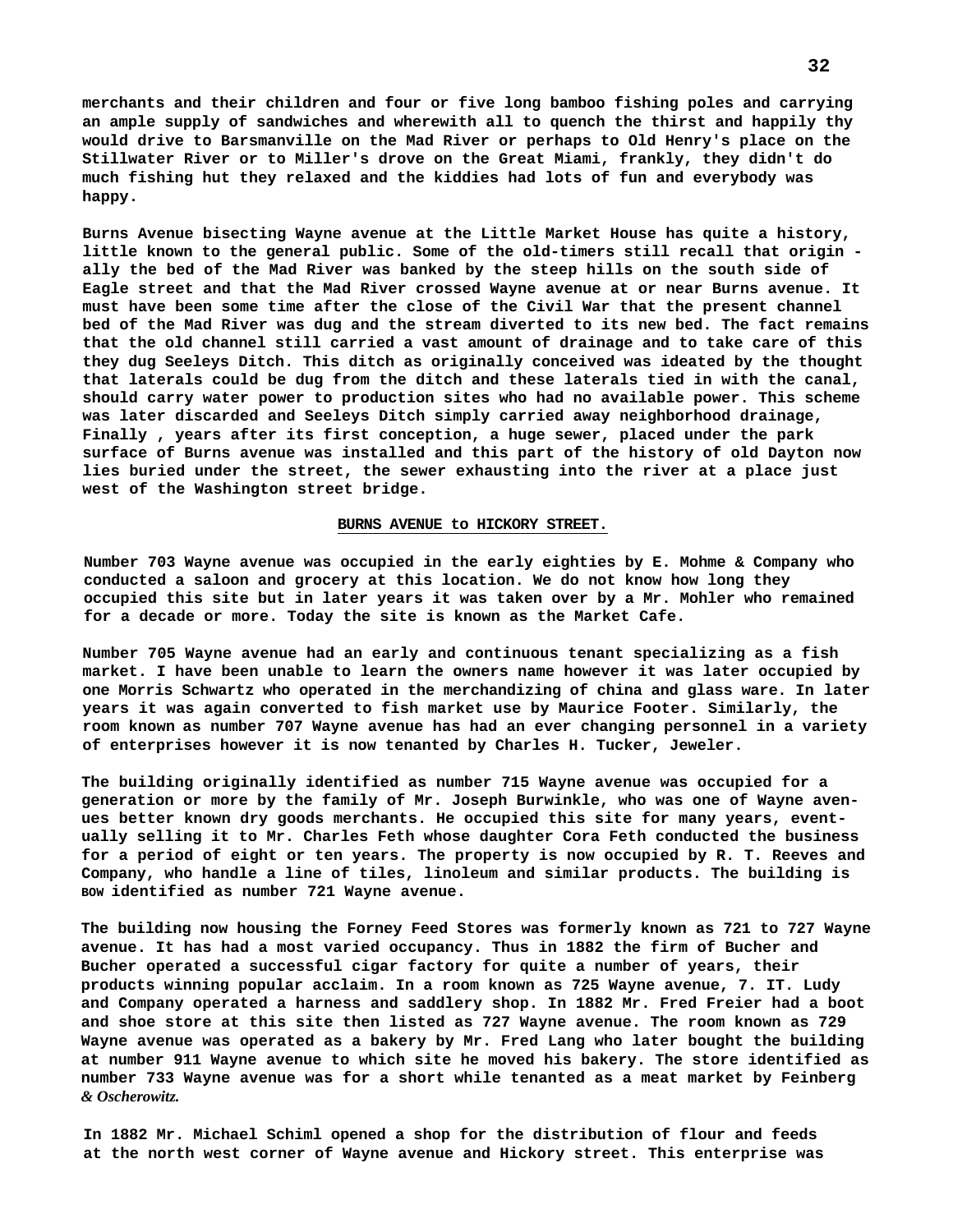preparatory to his dream of eventually operating an ale brewery. He made a most modest start in this new venture but soon found it necessary to acquire additional capital. This made necessary the formation of a partnership with the two brothers Bucher, cigar manufacturers, who were also brothers-in-law to Mr. Schiml. Under the new organization they operated under the trade name of Schiml and Bucher. They were modestly successful for a number of years under the various firm names of The Wayne avenue Brewery,  $-$  Schiml & Bucher,  $-$  and finally the Pioneer Brewery.

The site is now known as 735 Wayne avenue and extends from the property line of the building housing the feed company, to and including the north west corner of Wayne avenue and Hickory street. It now houses the sales and service division of the International Harvester Company line of commercial and industrial trucks. This building is a substantial addition to the neighborhood to which it adds prestige.

## HICKORY STREET to ADAMS STREET.

Number 801 Wayne avenue has an 1382 record showing that at that time the site was tenanted by one Henry Ferneding who operated a grocery at this site. Shortly thereafter Mr. Thomas Watson opened a jewelry store. He was known throughout the years as one of Dayton's leading watch and clock repairmen and he enjoyed a long business career remaining in this one location for nearly a life time. He carried a fine line of merchandise and in a small way he operated as a manufacturing jeweler. The old site of Thomas Watson, jeweler, is now occupied by J. I. Cross, upholsterer.

The adjoining building now known as number 807 Wayne avenue is a store front added to the original building The old brick residence building was the home of the Mooman family they occupying this residence for a decade of years. The improved store in the front of the building has been occupied for a number of years by one Joseph Balshone who operates a home bakery.

The brick residence known as number 819 Wayne avenue was for a period of thirty years or more the residence of kiss Emma Kette, member of an old and socially prominent family.

The old brick business building known as numbers 823 and 825 Wayne avenue has long been a landmark and it too has been the business site of a long list of merchants and tradesmen. The north west corner of Wayne avenue and Brabham street is numbered 825 Wayne avenue and has been used for a number of years as a sales outlet for Velvet Ice Cream. Previous occupants of these two store rooms are listed, among others, one Anthony Hauttman and later John B. Geisler both of whom, at different times conducted a saloon and grocery at this site.

## BRABHAM STREET to ADAMS STREET

Number 901 Wayne avenue is an old structure that has recently had its face lifted. For a generation or more it housed the office and residence of Dr. Krehbiel who also conducted an apothecary shop in this building. In recent years this modernized room located at the south west corner of Wayne avenue and Brabham street has been occupied bythe Strunk Furniture and Upholstering Company.

Number 905 Wayne avenue for a generation housed the Dr. Krehbiel family however quite recently part of the residence was converted to house the Krehbiel Drug Store which was moved from number 901 Wayne avenue. This shop is now operated under the trade name of Jordan's Drug Store.

The building and store room known as number 911 Wayne avenue housed the home bakery of Mr. Fred Lang who opened his first shop at number 729 Wayne avenue. Mr. Lang's bakery was favorably known for its quality products and he occupied this site until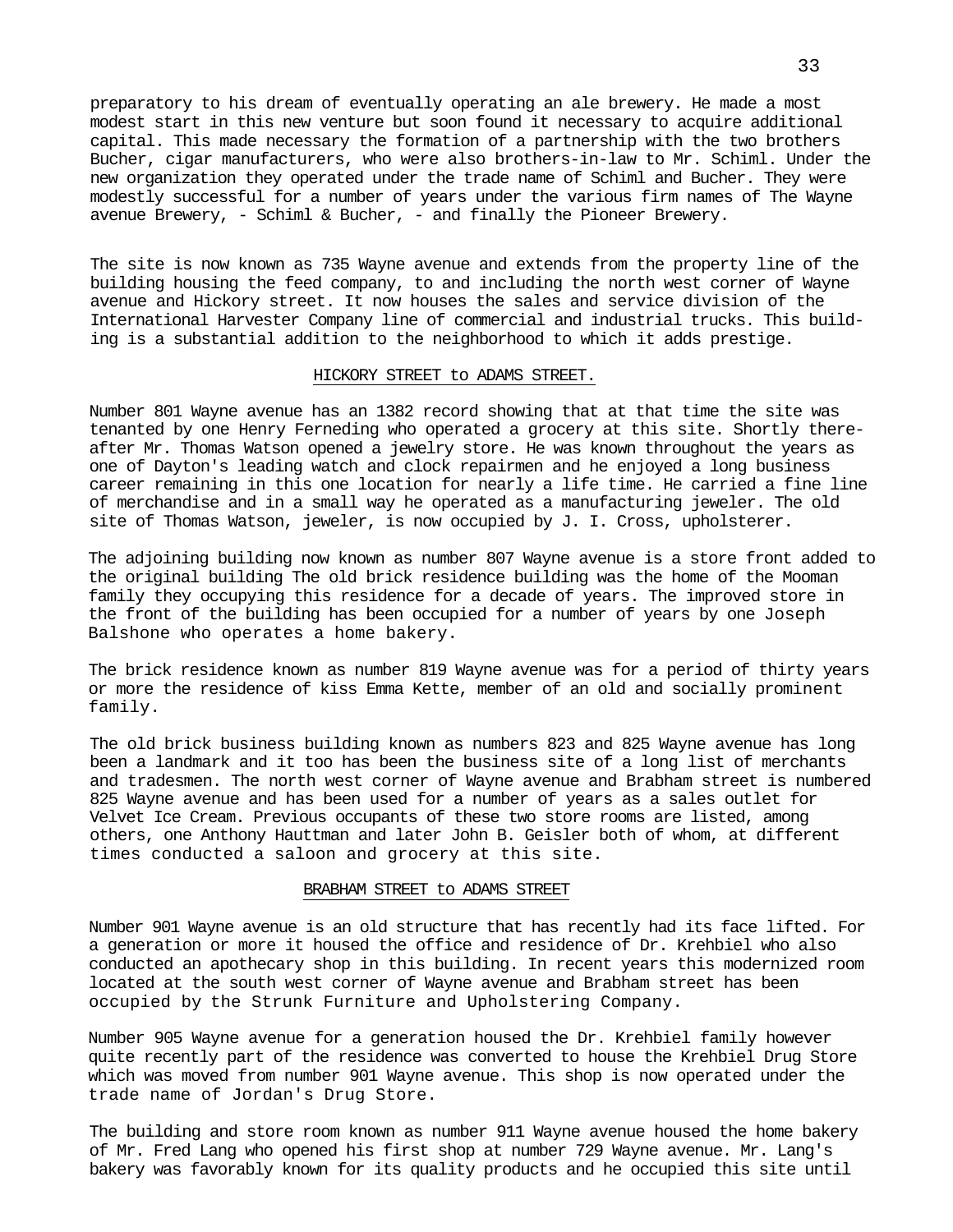his retirement. The store room has been renovated and **modernised and for** the fast several years it has housed the activities of the S.R. Masters Electrical Company.

#### ADAMS STREET to JOHNSTON STREET.

This area was largely a residential district. Thus the store room now known as number 1013 and 1015 Wayne avenue was until the first world war a cottage serving as a residence. This building was renovated and a front added and today it is occupied by The R. & L. Restaurant and Bar. Number 1023 was for some years the residence of Dr. G. Gohn.

#### JOHNSTON STREET to CLOVER STREET.

This area also was largely a residential site excepting for the north west corner of Johnston and Wayne avenue and known as number 1101 Wayne avenue. It is now a paint store conducted by Mrs. Ella J. Miller. This store site was occupied in the eighties by Mr. William Oehlman who for many years conducted a successful Dry Goods store at this location. Business grow to the point where expansion became necessary and since it was impossible at this corner he determined to enter the larger field of down town competition. Ho secured quarters in the Kuhns Building at the north west corner of Main and Fourth streets. His business flourished for many years and assumed its rightful place in successful merchandizing circles.

The site originally known as number 1129 Wayne avenue was located at the north west corner of Wayne avenue and Clover street. It was an old brick building which in its time housed a most varied occupancy which attests to the popularity of this site. We have records showing that Conrad Bickel operated here as a carpet weaver. Samuel Dickenshects conducted a provision and meat market and John Sullivan operatted a confectionary store followed by Calvin R. Bentley who operated a grocery and meat market. Here Mr. Otto Wilke conducted a pretzel bakery and later included a line of cheese. A long time tenant was a Mr. Schiffler who handled flours and feeds. The last tenant of this old building was Mr. Louis Graff who operated here for a number of years. It was at this site that he entered the hardware business and here he remained until the growth of his business made larger quarters necessary. When Mr. Graff vacated this building he moved his store to Wayne avenue and Johnston street, and the old building with so many memories was dismantled. On its site they built a modern gasolene station. The building of this service station was a fine investment insofar that the service station was moderately successful for a number of years after which the site was sold and the building diverted to more profitable use.

Returning to the location known as 1101 Wayne avenue at the corner of Wayne avenue and Johnston street. As previously stated Mr. William Oehlman moved his dry goods store to a down town location and for a number of years thereafter number 1101 Wayne avenue suffered a checkered career until the time when Mr. Graeff, seeking larger quarters for his hardware store leased the room. Mr. Graeff remained at this location for a period of years and his judgement in seeking this site was vindicated insofar that his business grew to such proportions that made larger quarters a necessity.

Under a reorganization plan his business assumed the trade name of The Graeff Hardware Company and his son Robert assumed executive duties. This firm then purchased the site known as 1125 - 1127 Wayne avenue and immediately erected a modern business building. As business progressed they purchased the corner site operated as a service station using this building as one of their ware houses and as an auxiliary salesroom for the more cumbersome sales items. During the past year expansion again became necessary and they erected a substantial concrete block addition to the rear of their store. Today, The Graeff Hardware Store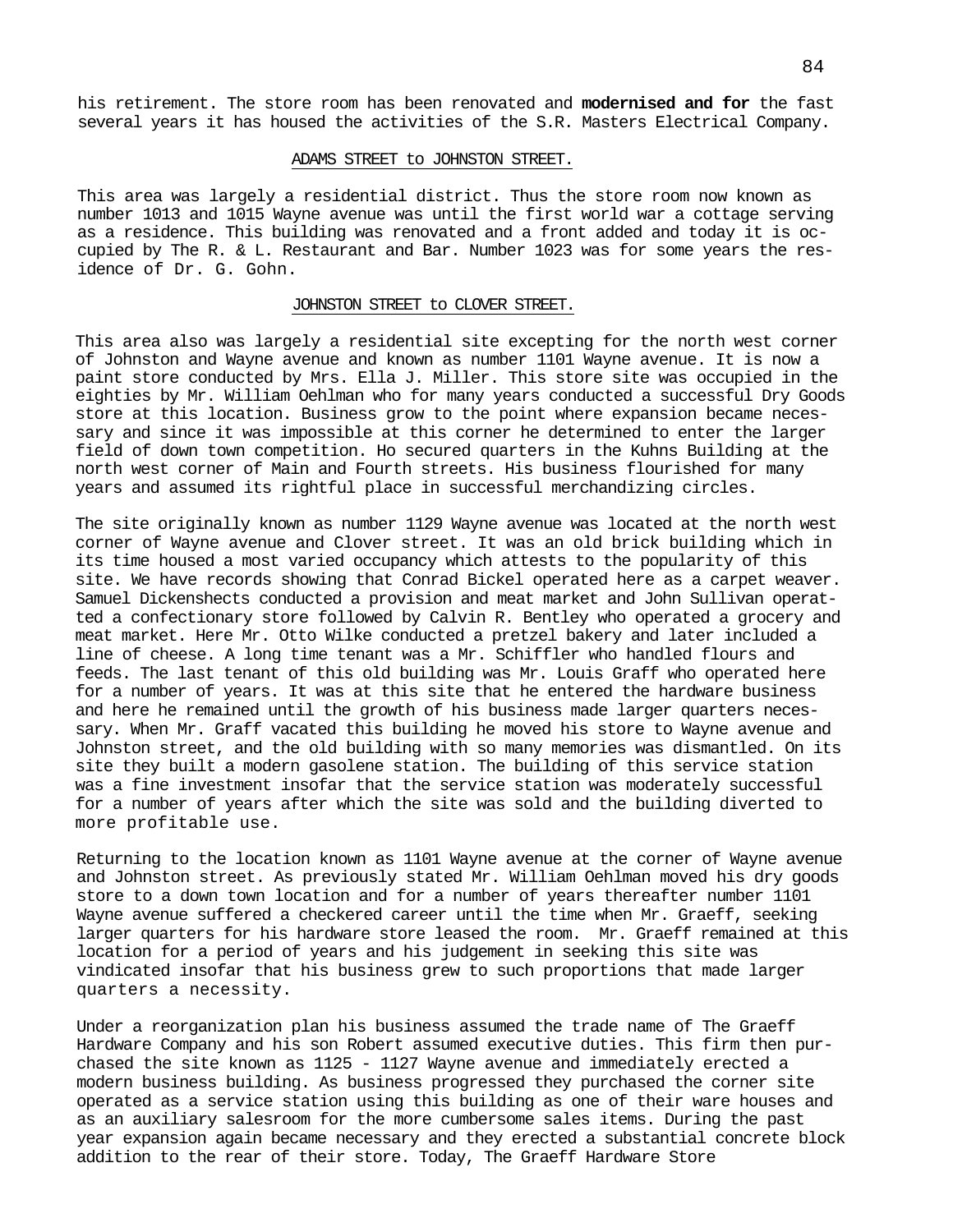is more than a hardware store - it is a general store supplying all of the neighborhood needs, carrying a most diversified line and it proves the contention that America still remains the land of golden opportunity.

We have known Mr. Louis Graeff for most of our adult life. We recall when he opened a modest little business in the south east section of the city which he disposed of when the income was insufficient to meet the demands of a growing family. He was unafraid and though approaching middle life he ventured into a business with which he had very little if any previous example. Today the son Robert manages the Graeff Hardware Company and Mr. Louis Graeff is enjoying a merited rest and the firm has acquired commercial stature. It is men of foresight, ambition, energy and honesty, fearless men like Mr. Graeff who have made America great.

#### CLOVER STREET to OAK STREET.

At the north west corner of Wayne Avenue and Clover Street, is the store room known as 1203 Wayne avenue. It is an old brick landmark, with residence attached and to the best of my knowledge it hag always housed a grocery and meat market. There are records indicating occupancy at various times by Daniel Lorenz, Henry Lorenz and M. C. Lorenz. This site is now occupied by the grocery firm operating under the trade name of Roark & Wilson, grocers.

There is a record showing that number 1211 Wayne avenue at one time housed the office of Dr. C. W.Salisbury while number 1225 was the office of Dr. George Z. Strahler.

The building known as 1233 and 1235 Wayne avenue had a varied occupancy. An old record shows that Leopold Billet conducted a boot ana shoe store in this location. Incidentally, in this resume of business and business locations on Wayne avenue, it is interesting to find that this same Leopold-Billet at various times occupied five or six different Wayne avenue sites. Number 1233 Wayne avenue was for a time a barber shop and beauty salon But it was later occupied as an office for a dry cleaning establishment. It is now occupied by The Kelly Press Shop.

Number 1247 Wayne avenue at one time in the eighties housed a saloon operated by Charles Engel. Later Krehbiel Brothers conducted a drug store at this corner loca tion. more recently it was taken over by a filling station now operated under the trade name of The Oak Service Station.

#### OAK STREET to PARK Place.

The old frame building located at the south west corner of Wayne avenue and Oak street and known as 1303 and 1305 Wayne avenue was probably one of the most popular sites devoted to Wayne avenue business during the eighties and the nineties. To record all of the occupants of this location would be a nearly impossible task yet we recall that the room 1303 for many years housed a popular saloon operated by Jacob Wysong. He finally disposed of it to Mr. Henry Hessler and he too remained a long time tenant. Later it because a Cafe and Restaurant operated by a Mr.and Mrs Rotterman. In later years it was operated as a Cafe and Restaurant under the trade name of The Oak Cafe. Room 1305 now houses the dining room of the cafe but in the earlier years of which we write it was rented as an individual business room. We recall that in its checkered career Phillip Deis conducted a at market here in the early eighties and later one Dennis Murphy conducted a grocery at this site. Thereafter a Mr. John F. Oehlschlaeger operated here as a bottler of ales and beers.

RIGHT NEXT SOUTH TO THE ALLEY which today is tenanted mostly by a service station was at one time the site of a small stone yard operated by one Daniel Renner.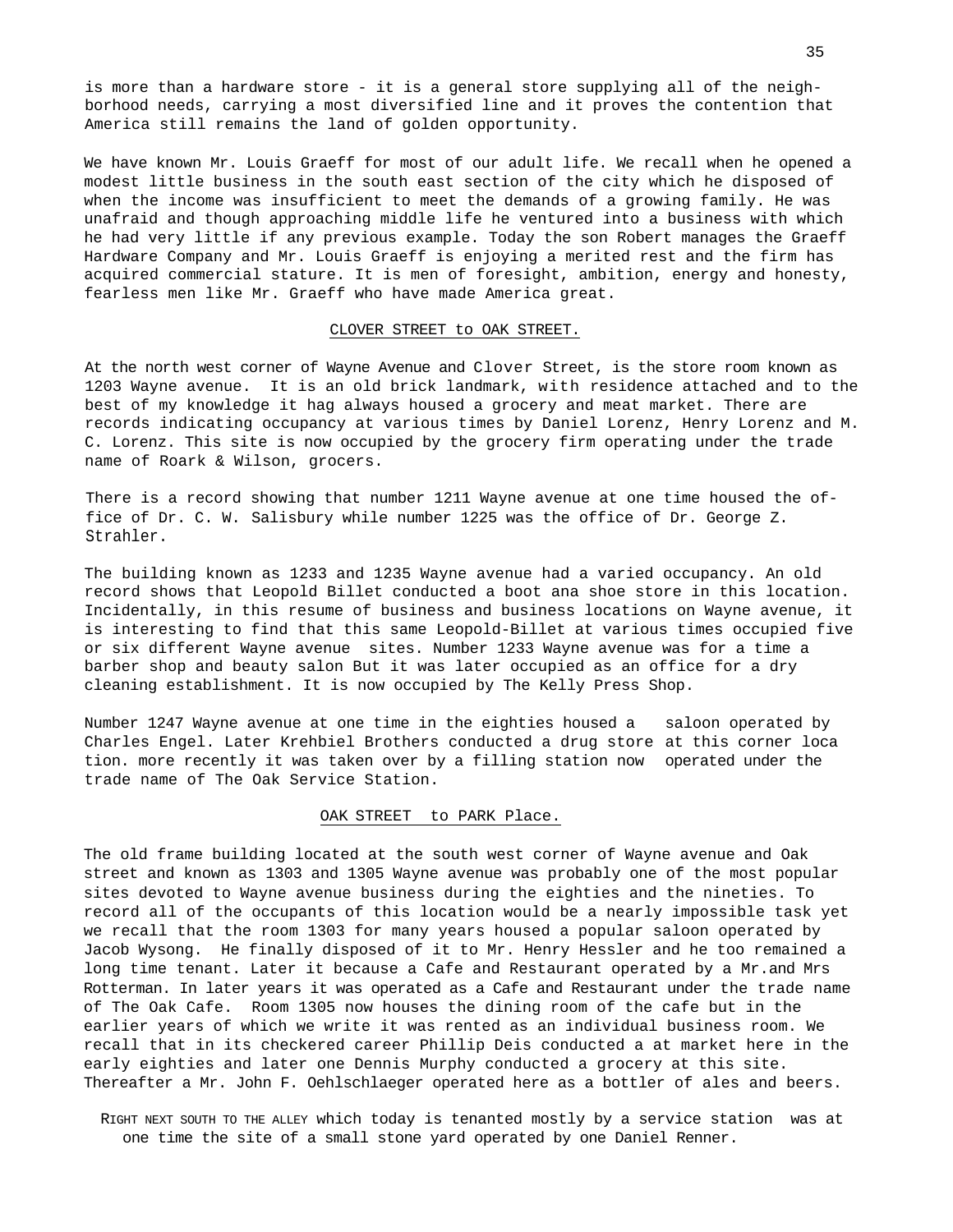Thereafter, some time in the early thirties the site was purchased for the erection of The Wayne Avenue Presbyterian Church which served the community for a decade or more. The site was finally acquired by Mr. Ben Zichler who dismantled the church, thereafter erecting a gasoline station, one of a chain, specializing in the sale of BENZOL gasolene under the [trade](http://trn.de/) name of The Producer's Oil Company. After the death of Mr. Ziehler, the estate sold its many service stations. This Wayne avenue and Park Place service station is now operated under independent ownership.

The south western corner of Wayne avenue and Park Place is now a residence but early in the eighties it housed the carpenter shop of Harrison Vaughn who specialized in the manufacture and sale of automatic gates. Similarly we hold an old record showing that number 1421 housed the activities of C. Burger and Company, organ tuner with sales and service for organs.

This brings us to the north west corner of Wayne avenue and Wyoming street which property now houses a Cafe. Our earlier records disclosed that the old residence on this lot, lately made into apartments, has for several generations served as a home, and that for quite a period of years it was owned and occupied by a Mrs. Leah Mann. In 1913 the property was purchased by John P. and Theresa L. Deis who, immediately after they took possession, erected a business room in the corner. The family of John P. Deis resided in the old residence for a period of twenty five years or more. The first occupant of the corner business room was the Kroger Grocery Company. When this lease expired the room was rented to Edward Focke who conducted a grocery and meat market. Later it was taken over by Mr. Clarence Kuhns who operated a Cafe. Today the Cafe is conducted by Wingerter and Wingerter under the firm name of The Gun Boy Cocktail Ear. Both the business room and the apartment are now the property of Mrs. Eleanore Deis Jones.

As a concluding paragraph I want to stress the fact that in the early days of which we write, the business section of Wayne avenue extended from Third street to Xenia avenue. In extending our memoirs to Wyoming street we did so, merely to give credit to those hardy pioneer easiness men who were not afraid to risk their precious capital in what at that time was considered beyond business limits or possibilities. Wayne avenue has changed immeasurably. As contained in the earlier pages, a goodly portion of Wayne avenue was devoted to various types of manufacture. With the exception of The Lowe Brothers Company and Gondert and Lieaisch, the factories have disappeared, leaving in their wake a variety of factory and mill supply houses, tool supplies and factory representatives.

The extreme southern limits of Wayne avenue at the time of which we write was its junction with the Wilmington Pike. What we now know as East Wayne avenue, merging with Watervliet avenue was then the Shakertown Road. Wayne avenue from Wyoming street south was merely a country road with potentialities; today Wayne avenue is

an improved highway extending south and then cast for more than three miles beyond the original southern limit and ending at the Smithville Road. This newer part of Wayne Avenue is a section of substantial homes interspersed with quality mercantile establishments in variety sufficient to adequately serve the neighborhood.

South of Wayne Avenue's older buildings are approaching the century mark and these in time will make way for modern structures. None of the old pioneers who helped . to make Wayne avenue a business street are alive today but their spirit still lives on and their descendants may well be proud of the role their ancestors played in the development of the city they loved.